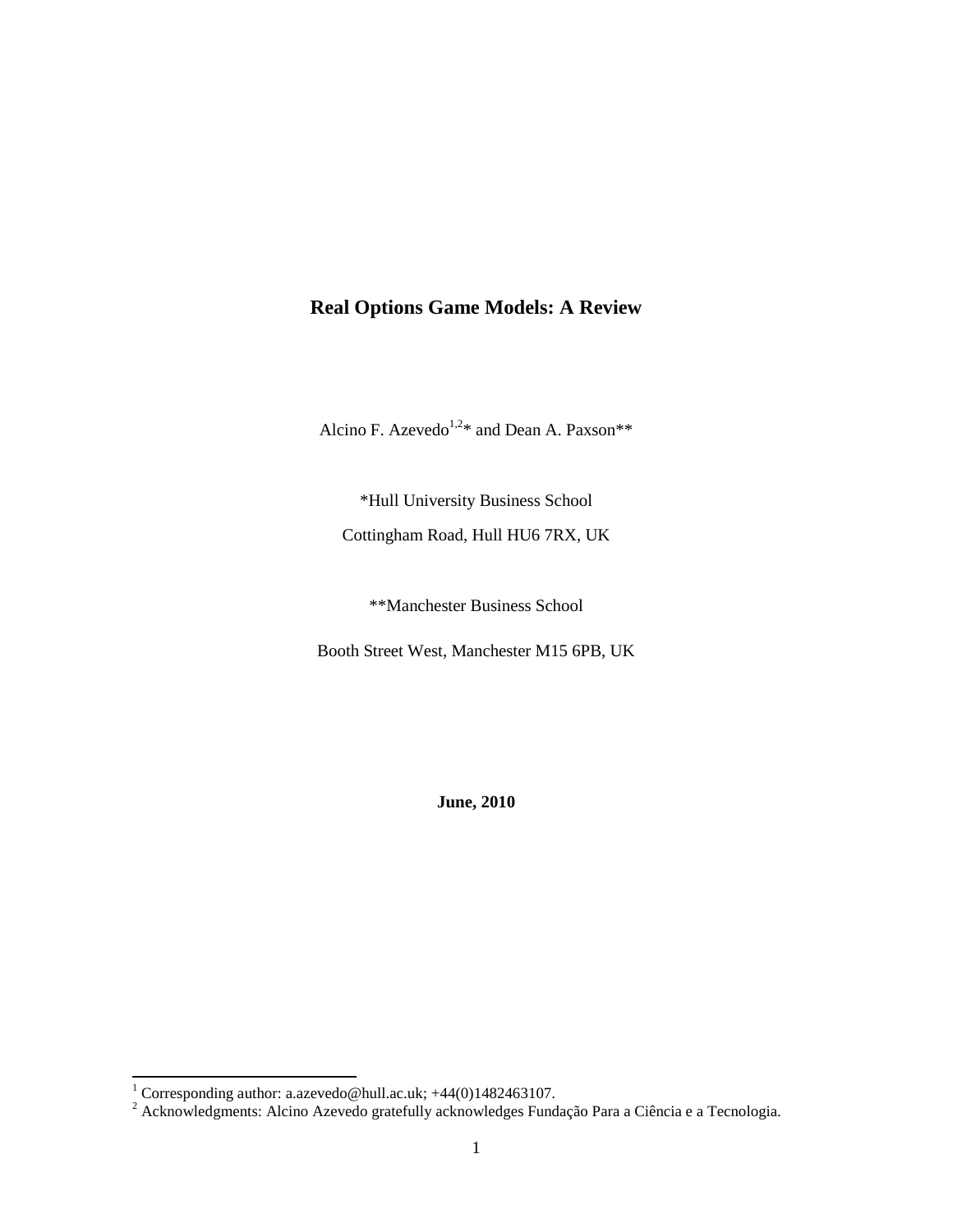## **Real Options Games Models: A Review**

#### **Abstract**

The combination of game theoretic analysis with the real options theory has been an active area of research in the last decade. Game theory has been focus of great attention in the academic field over the last decades and has influenced the development of a wide range of research areas from economics, biology and mathematics to political science. Real options theory, on the other hand, emerged in the eighties as a valuation technique, especially appropriate for investments with high uncertainty, and is today taught in most of the universities' MBAs and Postgraduate courses. The attractiveness of the researchers for modeling competitive investment decisions by mixing concepts from both theories is because an investment decision in a competitive market can be seen, in its essence, as a "game" between firms, in the sense that in their decision firms implicitly take into account what they think it will be the other firms' reactions to their own actions, and they know that their competitors think the same way. Thus, as one of the game theory's goals is to provide an abstract framework for modeling situations involving interdependent choices, a merger between these two theories appears to be a logic step to do. In this paper, we discuss some of the most important details underlying the combined real options and game theory framework and review an extensive number of real options game models, summarizing its results, relating these results to the known empirical evidence, if any, and suggesting promising avenues for future research.

**keywords**: Continuous-time Real Options Game, Continuous-time Game of Timing, Pre-emption Game, War of Attrition Game.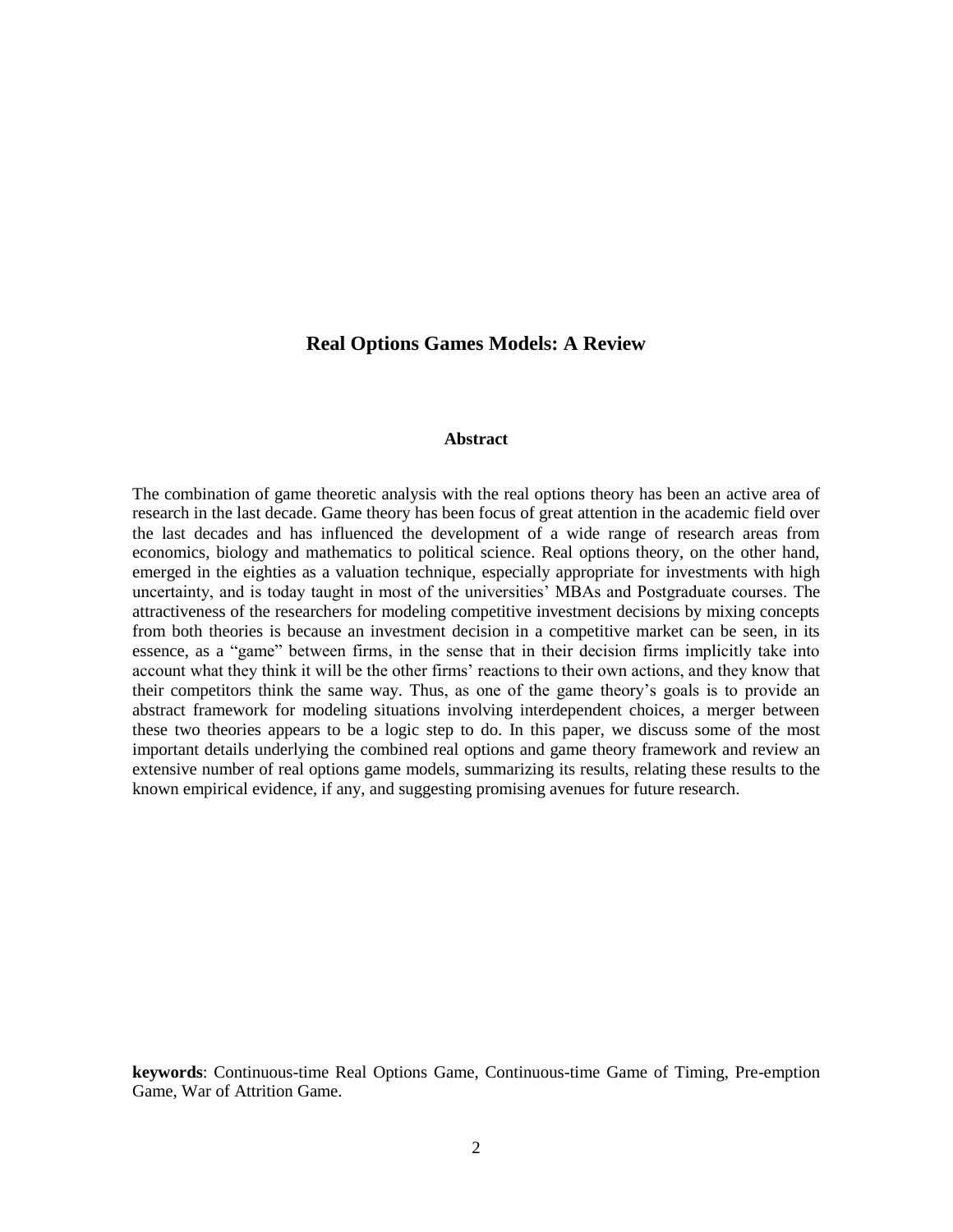#### **1. Introduction**

In recent years, a growing number of papers in the real option literature incorporate game theoretic concepts. The reason for this tendency, it has been argued, is that such approach is often desirable in terms of real applications since many industries are characterized by both uncertainty and strategic interactions. Game theory has been the focus of great attention in the academic field over the last decades and has influenced the development of a wide range of research areas from economics, biology and mathematics to political science. Real options theory, on the other hand, emerged in the eighties as a valuation technique, especially appropriate for investments with high uncertainty, and is today taught in any MBA and Postgraduate courses.

An investment decision in competitive markets can be seen, in its essence, as a "game" among firms, since in their investment decisions firms implicitly take into account what they think will be the other firms' reactions to their own actions, and they know that their competitors think the same way. Consequently, as game theory aims to provide an abstract framework for modeling situations involving interdependent choices, so a merger between these two theories appears to be a logic step.

The first paper in real options literature to consider interactions between firms was Smets (1993). Since Smets's (1993) work a new branch of real options models, taking into account the interactions between firms, arose, being Grenadier (1996), Smit and Trigeorgis (1997), Huisman (2001), Murto and Keppo (2002), Weeds (2002), Lambrecht and Perraudin (2003), Huisman and Kort (2003, 2004), Smit and Trigeorgies (2004), Paxson and Pinto (2005), Pawlina and Kort (2006) and Kong and Kort (2007) and Azevedo and Paxson (2009) good examples of this type of models.

In the real options literature, a "standard" real options game<sup>3</sup> (ROG) model can be described as a model where the value of the investment is treated as a state variable that follows a known process<sup>4</sup>; time is considered infinite and continuous; the investment cost is sunk, indivisible and fixed<sup>5</sup>; firms are assumed to have enough internal resources to undertake investments when it is optimal to do so; the investment game is played on a single project<sup>6</sup> (i.e., the investment problem is studied in

<sup>&</sup>lt;sup>3</sup> In this paper, "real options game" (ROG) means a duopoly investment game where firms' payoffs are derived combining game theory concepts with the real options methodology.

<sup>4</sup> Typically, gBm, gBm with jumps, mean reverting and birth and dead processes, or combinations of these processes.

<sup>5</sup> There are papers, however, where this assumption is relaxed. See, for instance, Pindyck (1993), where it is assumed that due to physical difficulties in completing a project, which can only be resolved as the project proceeds, and to uncertainty about the price of the project inputs, the investment costs are uncertain; see also Dixit and Pindyck (1994), chapter 6, where, for a slightly different context, the same assumption is made.

<sup>&</sup>lt;sup>6</sup> This aspect represents a weakness of the real options games in the sense that the full dynamics of the industry is not analyzed. Baldursson (1998) and Williams (1993) models, who analyse the dynamics of oligopolistic industries, are exceptions to this rule.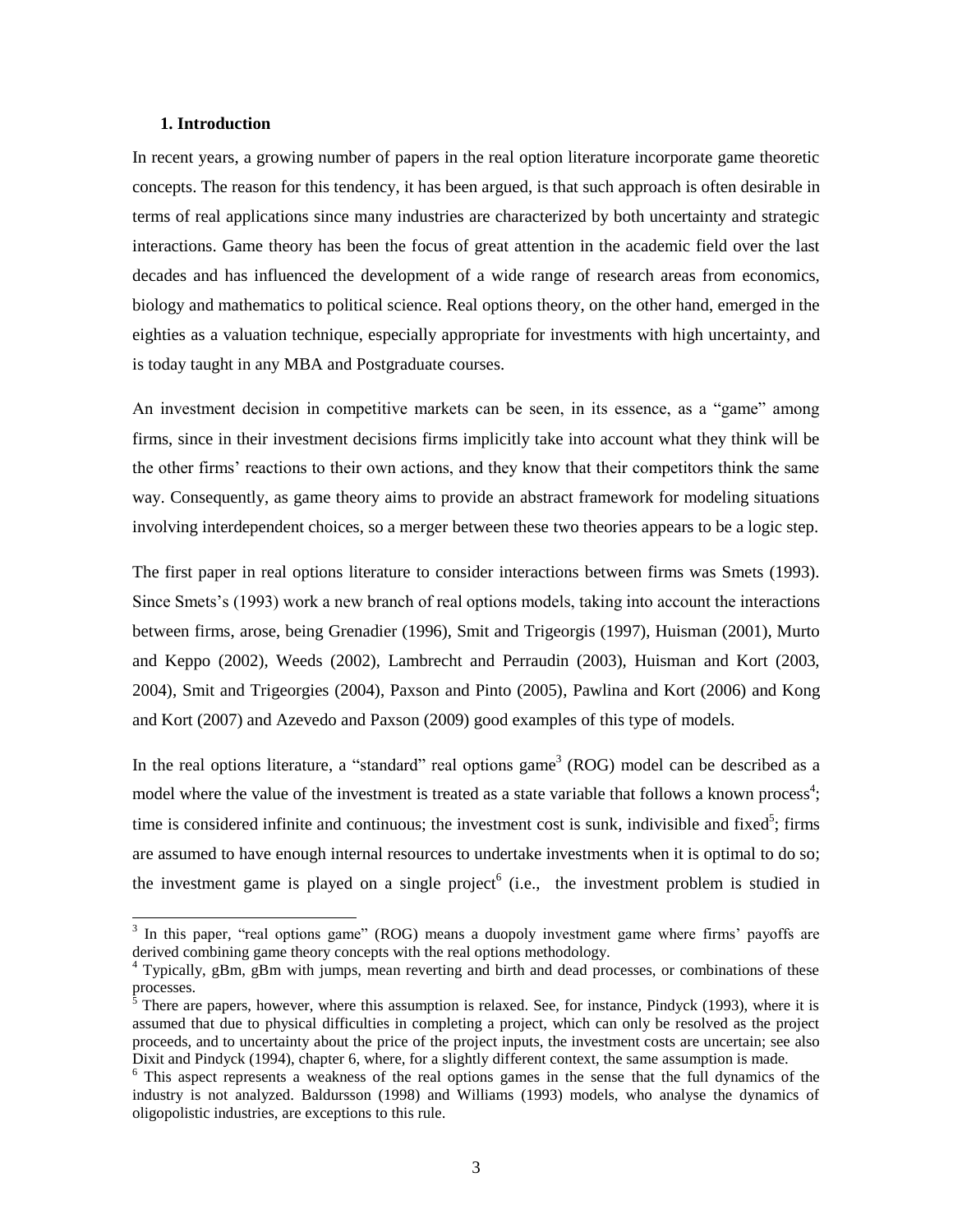isolation as if it were the only asset on the firm's balance sheet); the number of firms holding the option to invest is usually two<sup>7</sup> (duopoly); and the focus of the analysis is the derivation of the firms' value functions and their respective investment threshold under the assumption that either firms are risk-neutral or the stochastic evolution of the variable(s) underlying the investment value is spanned by the current instantaneous returns from a portfolio of securities that can be traded continuously without transaction costs in a perfectly competitive capital market.

Furthermore, firms can only improve their profits by reducing the profits of its opponent (zero-sum game) and are assumed to be ex-ante symmetric and symmetric/asymmetric after the investment; the investment game is formulated as a "one-shot game"<sup>8</sup>, where firms are allowed to invest (play) either sequentially or simultaneously, or both; cooperation between firms is not allowed; the market for the project, underlying the investment decision, is considered to be complete and frictionless; the two most common investment games are the "pre-emption game" and the "war of attrition game"<sup>9</sup>, both usually formulated as a "zero-sum game"; and the firm's advantage to invest first/second is assumed to be partial $1^{10}$ .

In addition, the way the firm' investment thresholds are defined, in the firm's strategy space, depends on the number of underlying variables used. Thus, in models that use just one underlying variable, the firm's investment threshold is defined by a point; in models that use two underlying variables, the firm's investment threshold is defined by a line; and in models that use three or more underlying variables, the firm's investment threshold is defined by a surface or other more complex space structures, respectively. However, regardless of the number of underlying variables used in the real options model, the principle underlying the use of the investment threshold(s), derived through the real options valuation technique, remains the same: "a firm should invest as soon as its investment threshold is crossed the first time". In table 1 in the appendix we summarize our results regarding "non-standard" real options game models. By "non-standard" real options game models we mean models which, due to one or several of their characteristics, do not fit into the definition stated above.

<sup>&</sup>lt;sup>7</sup> For an incomplete version of a real options model with three firms see Bouis, Huisman and Kort (2005).

<sup>&</sup>lt;sup>8</sup> Firms are allowed to invest (play) only once.

<sup>&</sup>lt;sup>9</sup> In the preemption game, it is assumed that there is a first-mover advantage that gives firms an incentive to be the first to invest; in the attrition game, it is assumed that there is a second-mover advantage that gives firms an incentive to be the second to invest.

<sup>&</sup>lt;sup>10</sup> That is, the investment of the leader/follower does not completely eliminate the revenues of its opponent. One exception to this rule is the Lambrecht and Perraudin (1999) model, which is derived for a context of complete preemption.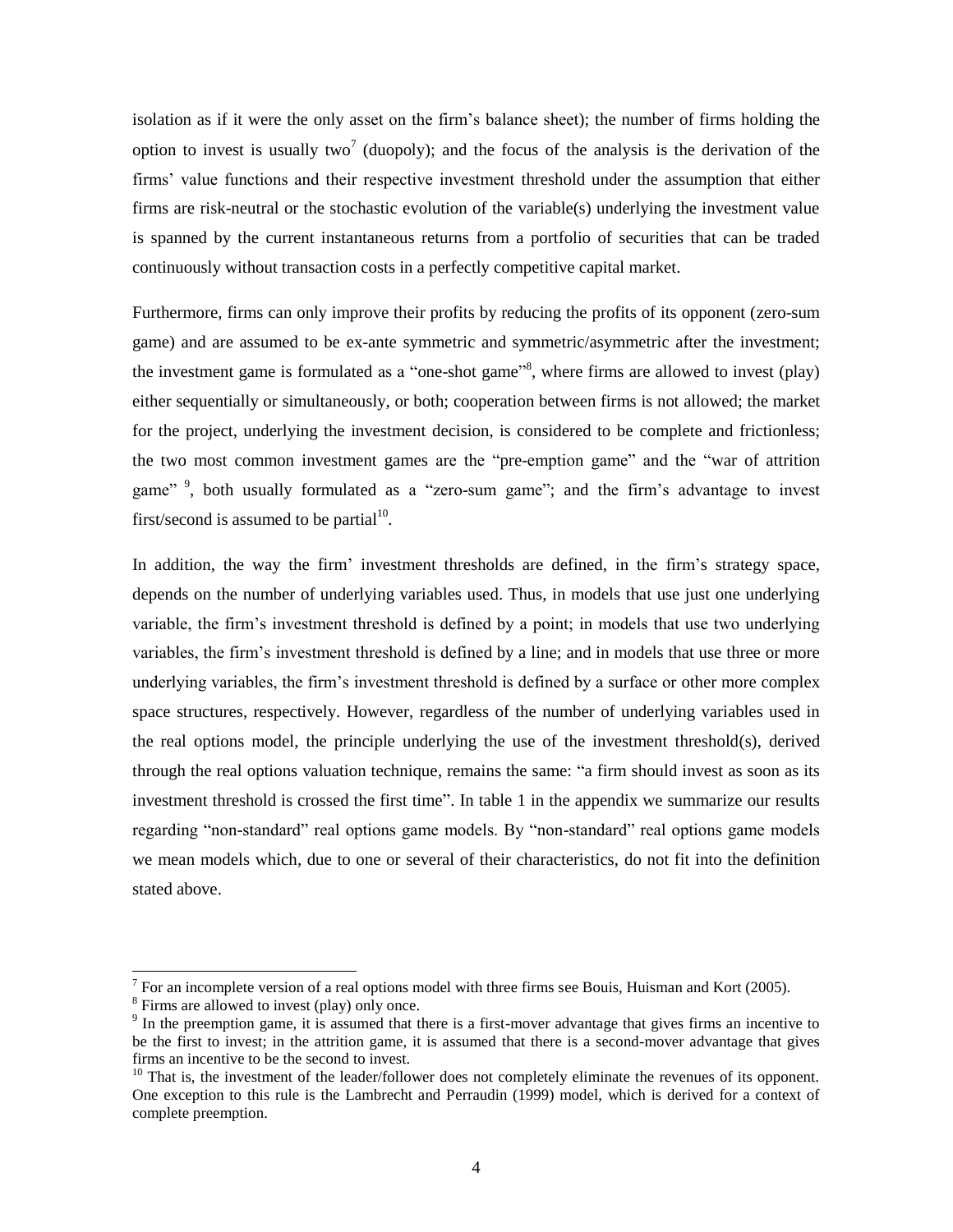According to game theory, the three most basic elements that characterize a game are the players and their strategies and payoffs. Translating these to a ROG we have that the players are the firms that hold the option to invest (investment opportunity), the strategies are the choices "invest"/"defer" and the payoffs are the firms' value functions. Additionally, to be fully characterized, a game still needs to be specified in terms of what sort of knowledge (complete/incomplete) and information (perfect/imperfect, symmetric/asymmetric) the players have at each point in time (node of the game-tree) and regarding the history of the game; what type of game is being played (a "one-shot" game, a "zero-sum" game, a sequential/simultaneous<sup>11</sup> game, a cooperative/non-cooperative game); and whether mixed strategies are allowed<sup>12</sup>.

Even though, at a first glance, the adaptability of game theory concepts to real options models seems obvious and straightforward, there are some differences between a "standard" ROG and a "standard" game like those which illustrate basic game theory textbooks. Starting from the differences between a "standard" game in both theories, one difference that is immediately recognized regards the way the player's payoffs are given: in "standard" games used in most of the game theory textbooks, for instance, "the prisoners' dilemma", the "grab-the-dollar", the "burning the bridge" or the "battle-of-the-sexes" games, the player's payoffs are deterministic while in "standard" ROGs they are given by, sometimes, complex mathematical functions that depend on one, or more, stochastic underlying variables. This fact changes radically the rules under which the game equilibrium is determined, because, if the players' payoff depend on time and time is continuous, so the game is played in continuous-time, but, if the game is played in a continuoustime and players can move at any time, so what does the strategy "move immediately after" mean? In the real options literature, the approach used to overcome this problem is based on the Fudenberg and Tirole (1985) work, which, in its essence, develops a new formalism for modeling games of timing, which permits a continuous-time representation of the limit of discrete-time mixed-strategy equilibria<sup>13</sup>.

In addition, other potential formal problems may also arise when we combine real options and game theories. For instance, the risk-neutral assumption commonly made in the real option literature, based on which firms' payoffs and their respective investment thresholds are derived, might not be coherent with the world under which the principle of Nash equilibrium works. In a further Section,

 $11$  In real option sequential games these value functions depend on time and are usually called the "Leader" and the "Follower" value functions.

 $12$  This definition was guided, and is corroborated, by the information give in table 1 in the Appendix.

 $13$  Fudenberg and Tirole (1985) contribution to real options game models will be discussed in more detail in Section 2.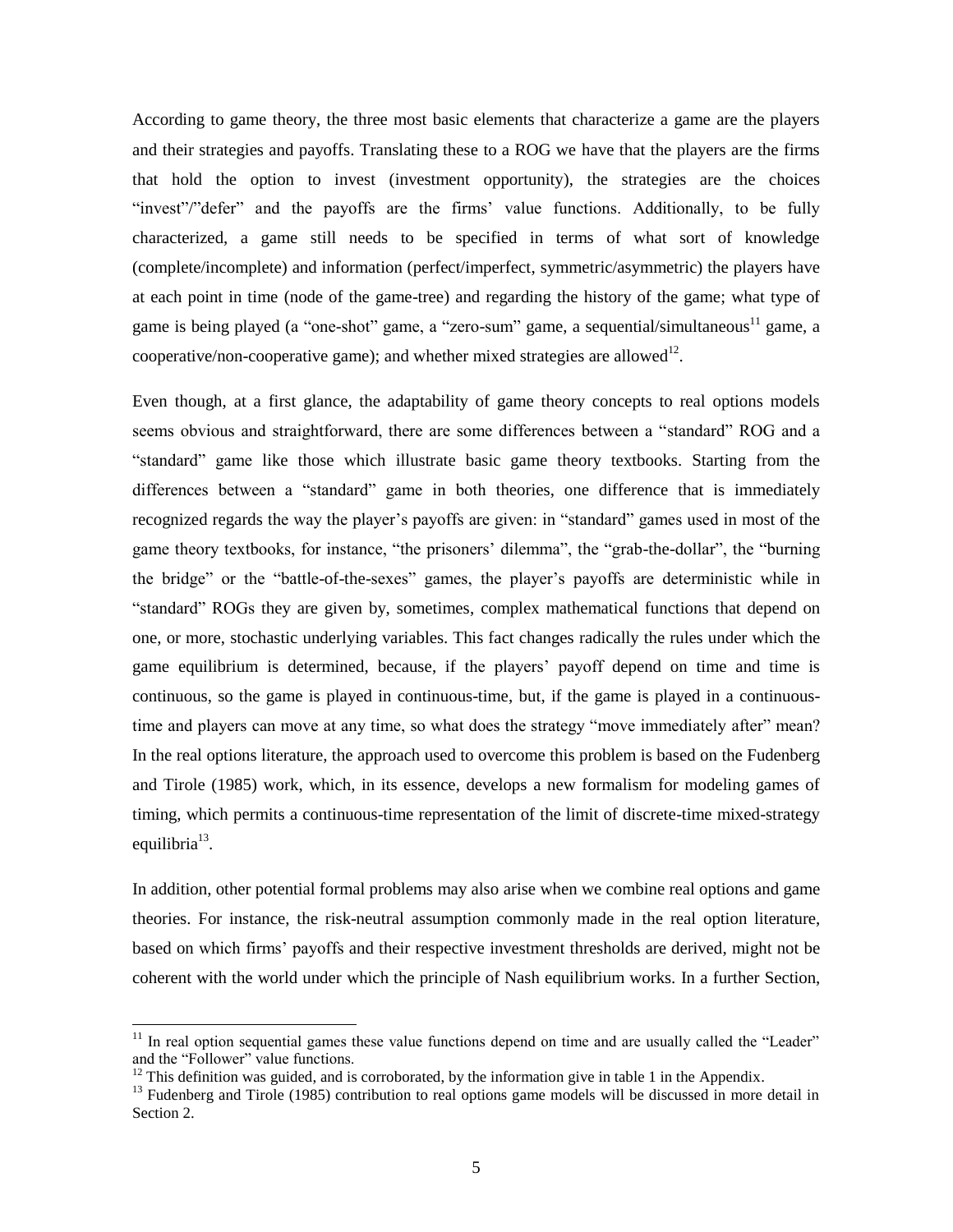we discuss with more detail some of the most important differences, from the point of view of the mathematical formulation of the model, between continuous-time ROG and a discrete-time ROG played, as well as some potential time-consistency and formal and structure-coherence problems which may arise when we use a continuous-time framework. In such analysis we rely mainly on the works of Pitchik (1981), Kreps and Wilson (1982), Fudenberg and Tirole (1985), Dasgupta and Maskin (1986a, 1986b), Simon and Stinchcombe (1989), Stinchcombe (1992), Bergin (1992), Dutta and Rustichini (1995), and Laraki et al. (2005).

The main principle underlying game theory is that those involved in strategic decisions are affected not only by their own choices but also by the decisions of others. Game theory started with the work of John von Neumann in the 1920s, which culminated in his book with Oskar Morgenstern published in 1944. Von Neuman and Morgenstern studied "zero-sum" games where the interests of two players were strictly opposed. John Nash (1950, 1953) treated the more general and realistic case of a mixture of common interests and rivalry for any number of players. Others, notably Reinhard Selten and John Harsanyi<sup>14</sup>, studied even more complex games with sequences of moves and games with asymmetric information.

With the development of game theory, a formal analysis of competitive interactions became possible in economics and business strategy. Game theory provides a way to think about social interactions of individuals, by bringing them together and examining the equilibrium of the game in which these strategies interact, on the assumption that every person (economic agent) has his own aims and strategies. It characterizes a game in four main dimensions: the players, the actions available to them, the timing of these actions and the payoff structure of each possible outcome. The players are assumed to be rational<sup>15</sup> and their rationality is accepted as a common knowledge<sup>16,17</sup>. Once the structure of a game understood and the strategies of the players set, the solution of the game can be determined using Nash (1950, 1953) research, which uses novel mathematical techniques to prove the existence of equilibrium in a very general class of games and paved the way for practical applications of game theory.

<sup>&</sup>lt;sup>14</sup> See, for instance, Harsanyi and Selton (1988) for a good summary of these games.

<sup>&</sup>lt;sup>15</sup> Although recently game theory models also have been extended to cases where players are assumed to behave irrationally.

 $16$  That is, each player is aware of the rationality of the other players and acts accordingly.

 $17$  Note that, although game theory assumes rationality on the part of the players in a game, people may act in imperfectly rational ways. There are many unexplained phenomena, assuming rationality. There are other phenomena we do not currently understand at all and many times psychology can take dominance over rationality. However, in business and economic decisions, the assumption of rationality may be a good start for gaining a better understanding of what is going on around us.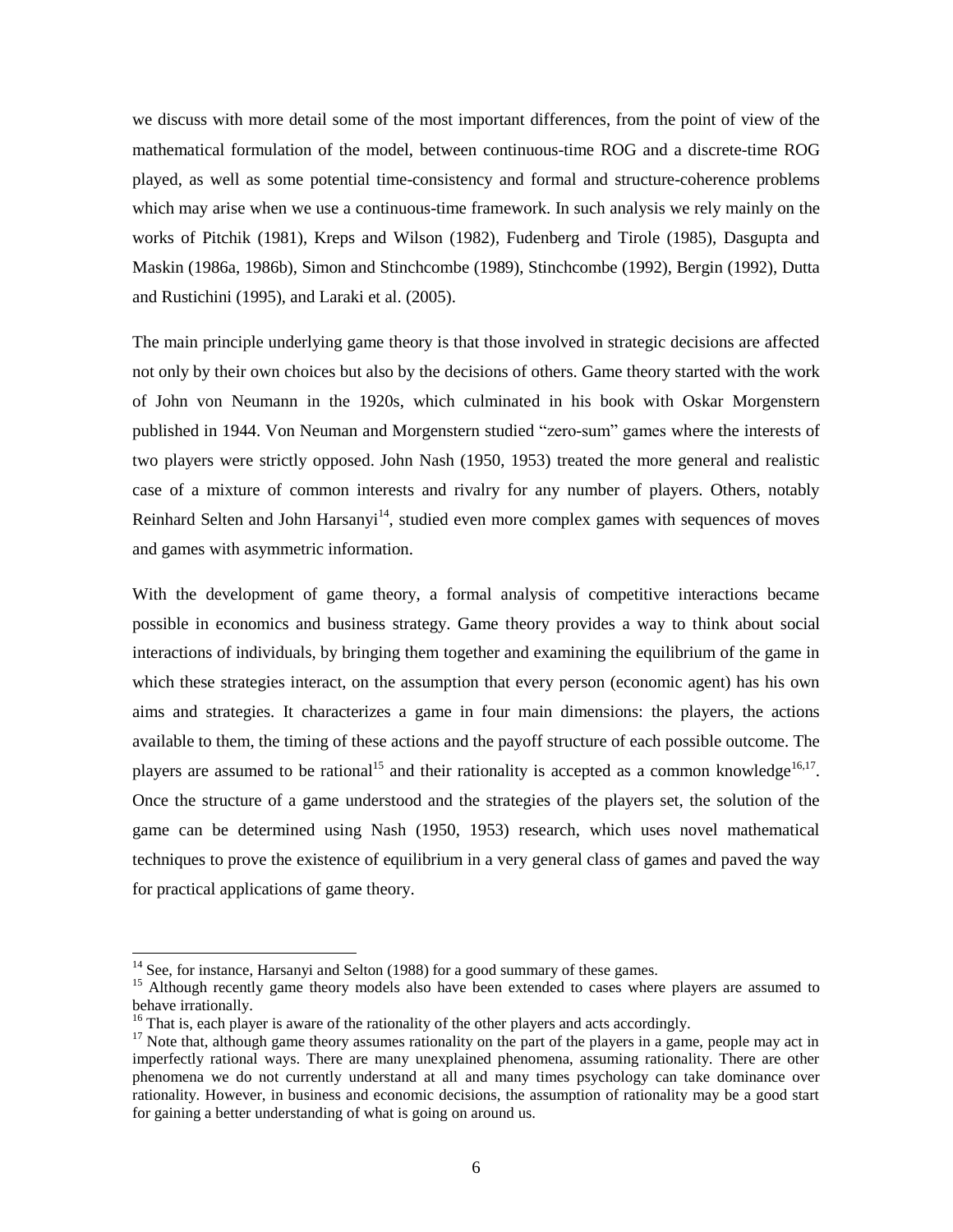Game-theoretic models can be divided into games with or without "perfect information" and with or without complete information. "Perfect information" means that the players know all previous decisions of all the players in each decision node; "complete information" means that the complete structure of the game, including all the actions of the players and the possible outcomes, is common knowledge<sup>18</sup>. In real-life, most of the times, it may be unclear to each firm where its rival is at each point in time and so the assumption of complete information may not be realistic<sup>19</sup>. In addition, games can also be classified according to whether cooperation among players is allowed or not. In the former case, the game is called a "cooperative game", in the later, it is called a non-cooperative game. In non-cooperative games it is assumed that players cannot make a binding agreement. That is, each cooperative outcome must be sustained by Nash equilibrium strategies. On the other hand, in cooperative games, firms have no choice but to cooperate. Many real life investment situations exhibit both cooperative and non-cooperative features.

The Nash equilibrium is a concept commonly used in the real options literature. In its essence, and translated to real options game models, it means that if when competing for the revenues from an investments firms reach a point where there is a set of strategies with the property that no firm can benefit by changing its strategy while its opponent keep its strategies unchanged, then that set of strategies, and the corresponding firms' payoffs, constitute a Nash equilibrium. This notion captures a steady state of the play of a strategic game in which each firm holds the correct expectation about its rival's behavior and acts rationally. Although less used in the real options literature, the notion of a real option "mixed strategy Nash equilibrium" is designated, however, to model a steady state investment game in which firms' choices are not deterministic but regulated by probabilistic rules. In this case we study a real option Bayesian Nash equilibrium, which, in its essence, is the Nash equilibrium of the Bayesian version of the real option game, i.e., the Nash equilibrium we obtain when we consider not only the strategic structure of the real option game but also the probability distributions over the firms' different (potential) characters or types. Considering, for instance, a *N*firm real option game, a Bayesian version of this game would consist of: i) a finite set of potential types for each firm  $i = 1, ..., N$ ; ii) a finite set of perfect information games, each corresponding to one of the potential combinations of the firms' different types and, iii) a probability distribution over a firms' type, reflecting the beliefs of its opponents about its true type.

 $18$  The distinction between incomplete and imperfect information is somewhat semantic (see Tirole (1988), p. 174, for more details). For instance, in R&D investment games, firms may have "incomplete information" about the quality or success of each other's research effort and "imperfect information" about how much their rivals have invested in R&D.

 $19$  It is quite common, for instance, that a firm, before an investment decision, is uncertain about the strategic implications of its action, such as whether it will make its rival back down or reciprocate, whether its rival will take it as a serious threat or not.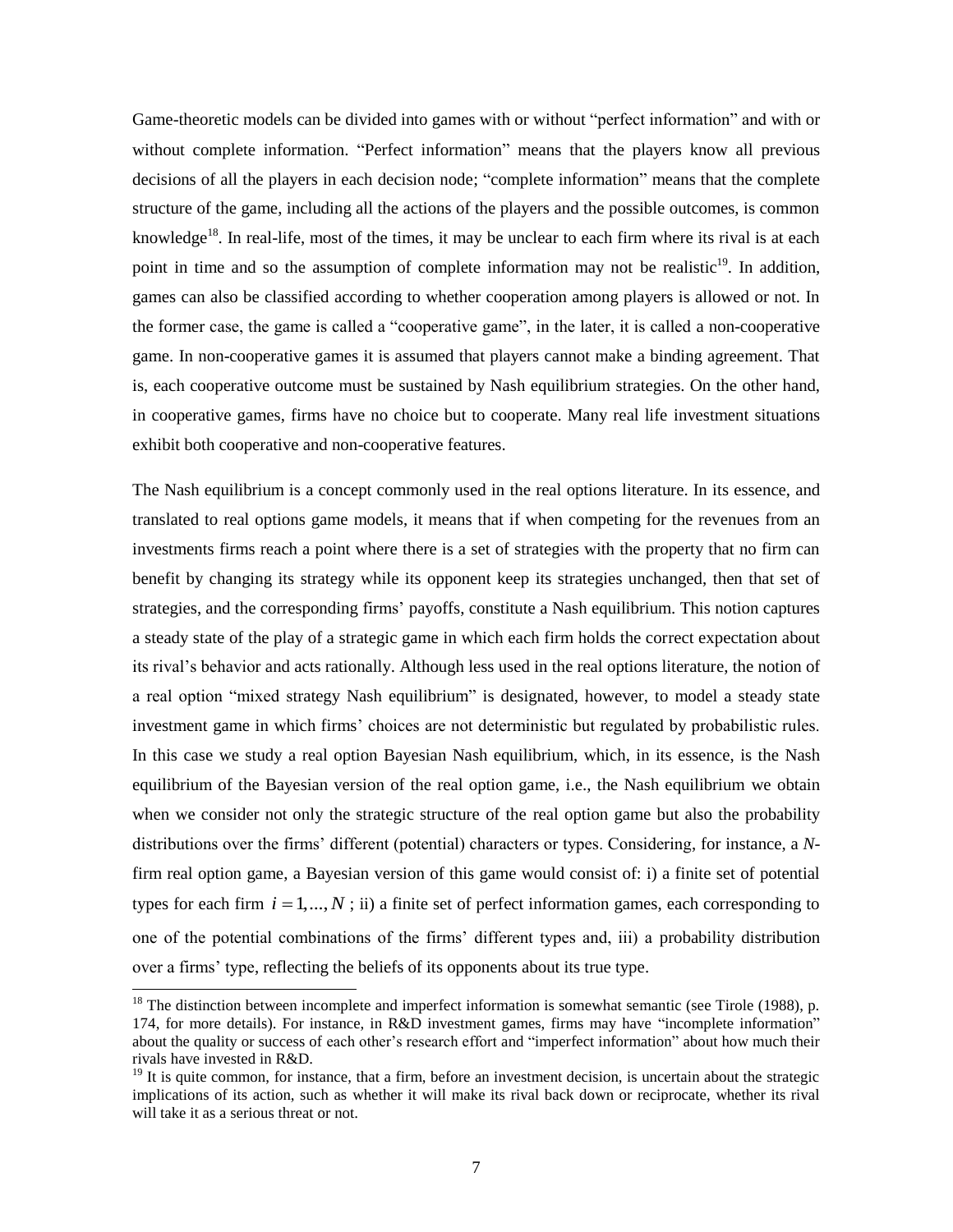A game can be represented in a "normal-form" or in an "extensive-form". In the normal-form representation, each player, simultaneously, chooses a strategy, and the combination of the strategies chosen by the players determines a payoff for each player; in the extensive-form representation we specify: i) the players in the game, ii) when each player has the move, iii) what each player can do at each of his or her opportunities to move, (iv) what each player knows at each of his/her opportunity to move, and (v) the payoff received by each player for each combination of moves that can be chosen by players<sup>20,21</sup>.

In our review we select an extensive number of papers, published or are in progress, modeling investment decisions considering uncertainty and competition, developed over the last 17 years. As a complement we use contributions from other real options-related areas. Our goal is to synthesize all the contributions to the literature on real options game models, summarize their results, relate these results to the known empirical evidence, if any, and suggest new avenues for future research. We focus our discussions and analysis, mainly, on the game theory part underlying the real options model. For three main reasons: first, because, nowadays there are few monopolistic sectors remaining and so investment projects are usually involved, at least to some degree, by competition, hence, competition is and will continue to be one of the most important factors driving firm's investment behavior; second, because the mathematics/stochastic formulation of a real options game model is, in its essence, similar to that used in real options models developed for monopolistic markets, so it has been extensively discussed over the last 30 years; third, because, despite all progresses made in real options game models over the last 2 decades, there is an implicit agreement among researchers that the real options game models available, although much closer to the realworld, when compared to real options models derived for monopolistic contexts, are still too much deterministic and, to some extent, unsophisticated in the way competition is incorporated in the investment model.

This paper is organized as follow. In section 2, we introduce basic aspects of the real options game models framework, discuss the mathematical formulation, principles and methodologies commonly used in real options game models, such as the derivation of the firms' payoffs, and respective investment thresholds, and the determination of firms' dominant strategies and game equilibrium(a). In addition, we analyse, and contrast, the differences between discrete-time real options games and continuous-time real options games. In section 3, as a complement to our

 $20$  For a detailed description about game representation techniques see Gibbons (1992), pp. 2-12, for the normal-form representation, and pp. 115-129, for the extensive-form representation.

 $21$  Thakor (1991) supplies a good overview of game theory and illustrate its application to some areas of finance theory.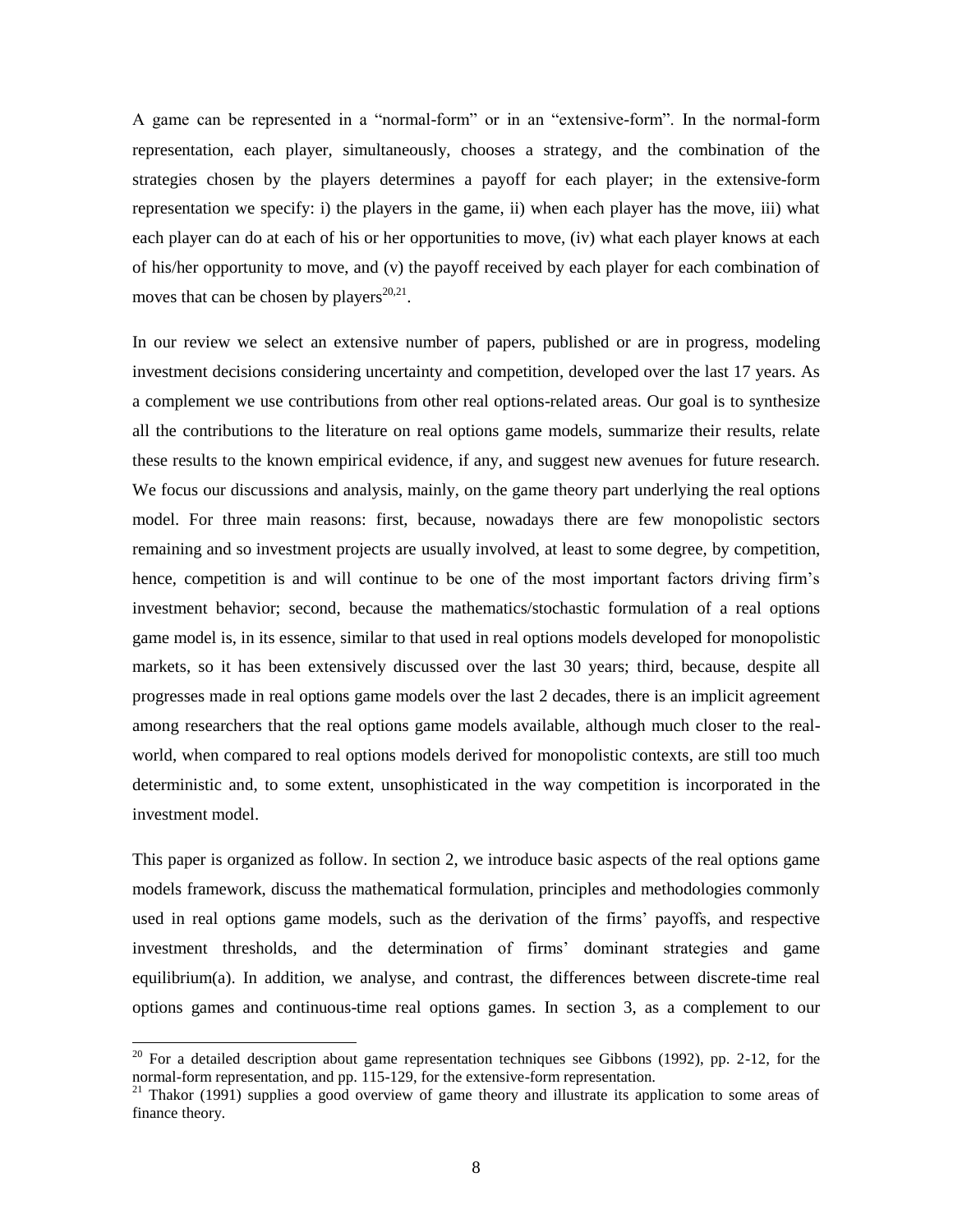discussions we briefly introduce two real options-related literatures, namely, the literatures on "continuous-time games of timing" and the literature on "non-stochastic (deterministic) investment game models". In section 4, we review more than 17 years of academic research, published or still in progress, on real options game models. In tables 1 and 2, in the appendix, we present a summary of our results. In section 5, we conclude the work and suggest new avenues for new research.

#### **2. Real Options Game Framework**

In the real options literature there are models concerned with an exclusive project, in the sense that when one of the firms invests, the opportunity is completely lost for the others, and models concerned with non-exclusive projects, leading usually to sequential investments (leader/follower models). In the former case, there is no investment game, in the sense that competition is absent; in the later, we are in the presence of the standard ROG described in the introduction. For a proper analysis of this ROG, the choice about the leadership in the investment should be endogenously taken into account in the derivation of the firms' value functions and investment thresholds. However, the mathematics for doing so are quite challenging and, consequently, in the real options literature, so far, the approach that has been followed in this regard has been to assign, deterministically or by flipping a coin, the leader and the follower roles<sup>22</sup>.

## **2.1 Monopoly Market**

 $\overline{a}$ 

The prototype of a standard real option model for a monopoly market can be described as follows: there is a single firm with the possibility of investing *I* in a project that yields a flow of income  $X_t$ , where  $X_t$  follows a gBm process given by equation (1).

$$
dX_t = \mu_X X_t dt + \sigma_X X_t dz \tag{1}
$$

where,  $\mu_X$  is the instantaneous conditional expected percentage change in  $X_t$  per unit of time (also known as the *drift*) and  $\sigma_X$  is the instantaneous conditional standard deviation per unit of time in *Xt* (also known as the *volatility*). Both of these variables are assumed to be constant over time and the condition  $\mu_X < r$  holds, where *r* is the riskless interest rate. *dz* is the increment of a standard Wiener process for the variable  $X<sub>t</sub>$ . Given the assumptions above, using standard real options procedures the derivation of the firm's value function and investment threshold is straightforward.

<sup>&</sup>lt;sup>22</sup> Grenadier (1996) and Huisman (2001) are among the few exceptions to this rule.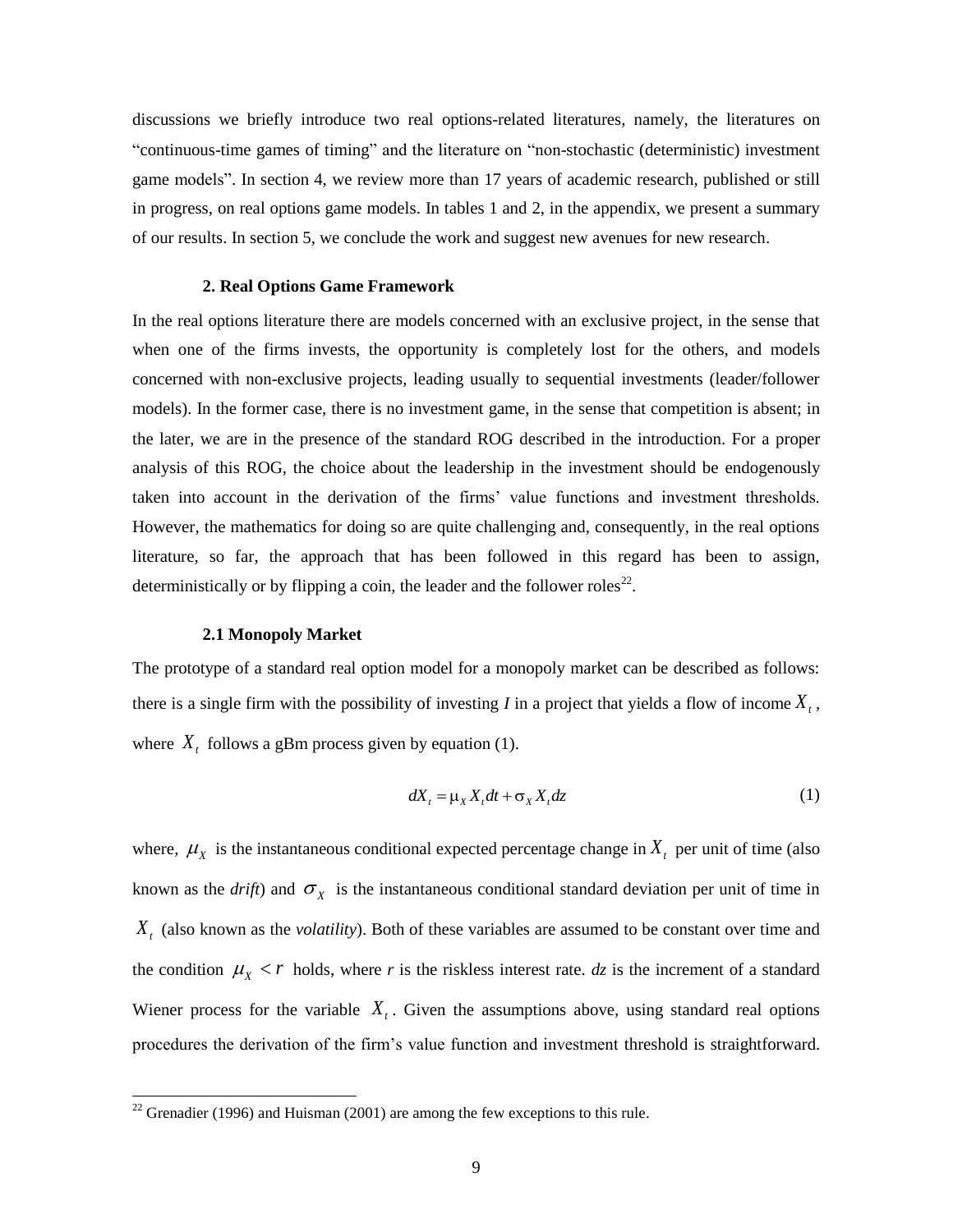To save space, we provide the solution and refer the interested reader to McDonald and Siegel (1986) and Dixit and Pindyck (1994), chapter 5, for further details.

The firm's value function is given by (for simplicity of notation we neglect the subscript t in the variable X):

$$
F(X) = \begin{cases} AX^{\beta} & \text{if } X \le X^* \\ X - I & \text{if } X > X^* \end{cases}
$$
 (2)

With

$$
A = \left(\frac{\beta - 1}{\beta}\right)^{\beta - 1} \frac{1}{\beta} \left(\frac{1}{I}\right)^{\beta - 1}
$$
 (3)

And  $\beta$  is the positive root of the following quadratic function:

$$
\frac{1}{2}\sigma^2\beta(\beta-1)+(r-\delta)\beta-r=0
$$
\n(4)

More specifically:

$$
\beta = \frac{1}{2} - \frac{(r - \delta)}{\sigma^2} + \sqrt{\left[\frac{(r - \delta)}{\sigma^2} - \frac{1}{2}\right]^2 + \frac{2r}{\sigma^2}} > 1
$$
\n(5)

With  $\delta = r - \mu_X$ .

The firm's optimal investment strategy consists in investing as soon as  $X_t$  first crosses  $X^*$ , where  $X^*$  is given by equation (6):

$$
X^* = \frac{\beta}{\beta - 1} I \tag{6}
$$

Since  $\beta > 1$ , so the investment rule says that the firm should not invest before the value of the project has exceeded *I*, the investment cost, by a certain amount.

This is the fundamental result from irreversible investment analysis under uncertainty. The essence of the investment timing strategy is to find a critical project's value,  $X^*$ , at which the value from postponing the investment further equals the net present value of the project  $X - I$ . As soon as such value (investment threshold) is reached, the firm should invest. Since this is the solution for a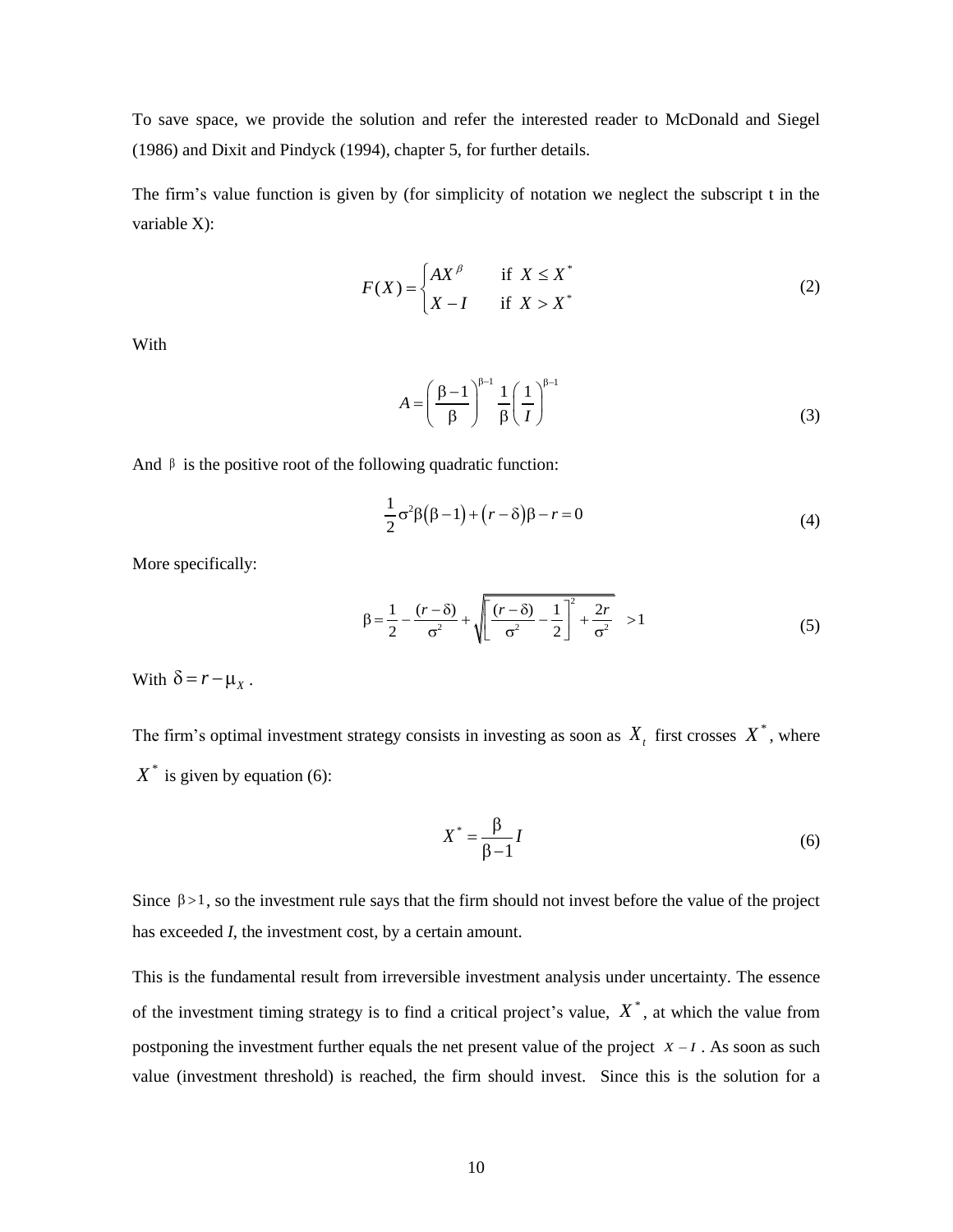monopoly market, the investment threshold,  $X^*$ , is sometimes referred in the literature as the "nonstrategic investment threshold", recognizing the fact that it is the firm's optimal threshold value on the assumption that its payoff is independent of other firms' actions<sup>23</sup>.

#### **2.2 Duopoly Market**

Now suppose we have two firms competing for the same investment opportunity. More specifically, consider an industry comprised of two identical firms where each firm possesses an option to invest in the same (and unique) project that will produce a unit of output<sup>24</sup>. Furthermore, let assume that the cost of the investment is *I* and irreversible and the cash flow stream from the investment is uncertain. In such context the payoff of each firm is affected by the actions (strategy) of its opponent. Now consider the extreme case where not only the project is unique but also as soon as one firms invests, it becomes worthless for the firm which has not invested, i.e., at time *t* when one firm triggers its investment, the investment opportunity is completely lost for the other firm. Consequently, due to the fear of losing the investment opportunity, each firm has a strong incentive to invest before its opponent as long as its payoff is positive. Intuitively, we can see that in such contexts firms have an incentive to invest earlier than what is suggested by the monopoly solution (Equation 6).

Dixit and Pindyck (1994), chapter 9, Huisman (2001), Paxson and Pinto (2005), among others, developed real option models for leader/follower competition settings. In these models, at a first moment of the investment game only one firm invests and becomes the leader, achieving a (perhaps temporary) monopolist payoff; in a subsequent moment, a second firm is allowed to invest if that becomes optimal, and becomes the follower, sharing both firms thereafter the payoff of a duopoly market. More specifically, let assume that the price of a unit of output,  $P<sub>t</sub>$ , fluctuates stochastically over time according to equation (7),

$$
P_t = X_t D[Q_t] \tag{7}
$$

where, the variable  $D$  is the inverse demand function,  $X_t$  is an exogenous shock process to demand and  $Q_t$  is the industry supply process. The inverse demand function is assumed to be downward

<sup>&</sup>lt;sup>23</sup> Note, however, that investments in large projects in monopoly markets can have an effect on the value of the monopolistic firm similar to that related with the entrance of a new competitor. For instance, Keppo and Lu (2003) derived a real options model for a monopolistic electricity market where due to the size of the new electricity plant, its operation will affect the market supply and the path of the electricity prices, and consequently, the value of the firm's currently active projects.

 $24$  In this section we rely on Smets (1993).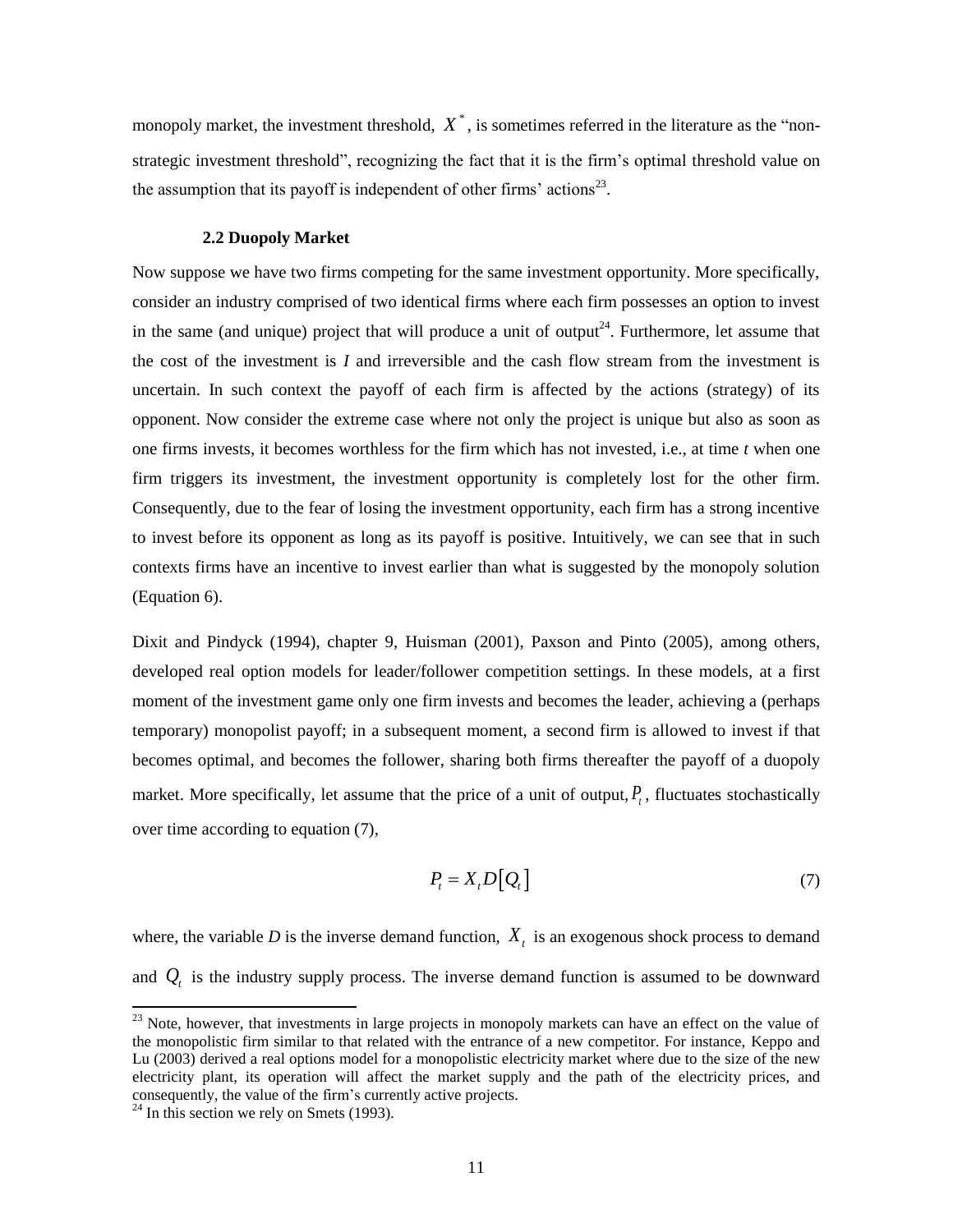sloping,  $D' < 0$  to ensure a "first-mover advantage". The market demand is uncertain and the shock to the industry demand,  $X_t$ , evolves as a gBm process given by (equation 1). Each firm contemplates two choices, whether it should be the first to exercise (becoming the leader) or the second to exercise (entering the market as a follower), having, for each of these strategies, an optimal time to act. To save space, we provide the solution and refer the interested reader to Dixit and Pindyck (1994), chapter 9, for further details.

For simplicity, let start the analysis by taking the positions of the firms in the investment as given. Thus, we derive the equilibrium set of exercise strategies letting the firms to choose their roles, starting from the value of the follower and then working backwards in a dynamic programming fashion to determine the leader's value function. Denoting  $F_F(X_t)$  as the value of the follower and assuming that firms are risk-neutral,  $F_F(X_t)$  must solve the following equilibrium differential equation:

$$
\frac{1}{2}\sigma_X^2 X^2 \frac{\partial^2 F_F(X_t)}{\partial X^2} + \mu_X X \frac{\partial F_F(X)}{\partial X} - rF_F(X) = 0
$$
\n(8)

The differential equation (8) must be solved subject to the boundary conditions (9) and (10), which ensure that the follower chooses the optimal exercise strategy:

$$
F_F(X_F^*) = \frac{X_F^* D(2)}{r - \mu} - I
$$
\n(9)

$$
F_F(X_F^*) = \frac{D(2)}{r - \mu_X} \tag{10}
$$

Where  $D(2)$  is the industry output when both firms are active and  $X_F^*$  is the follower's investment threshold.

According to the real option theory, the optimal strategy for the follower is to exercise the first moment that  $X_t > X_F^*$ . The boundary condition (9) is the value-matching condition. It states that at the moment the follower's option is exercised its net payoff is  $X_F^*D(2)/(r-\mu_X)-I$  (the discounted expected present value of the duopoly cash flow in perpetuity). The boundary condition (10) is called the "smooth-pasting" or "high-contact" condition, and ensures that the exercise trigger is chosen so that to maximize the value of the option. Through this procedure we get closed-form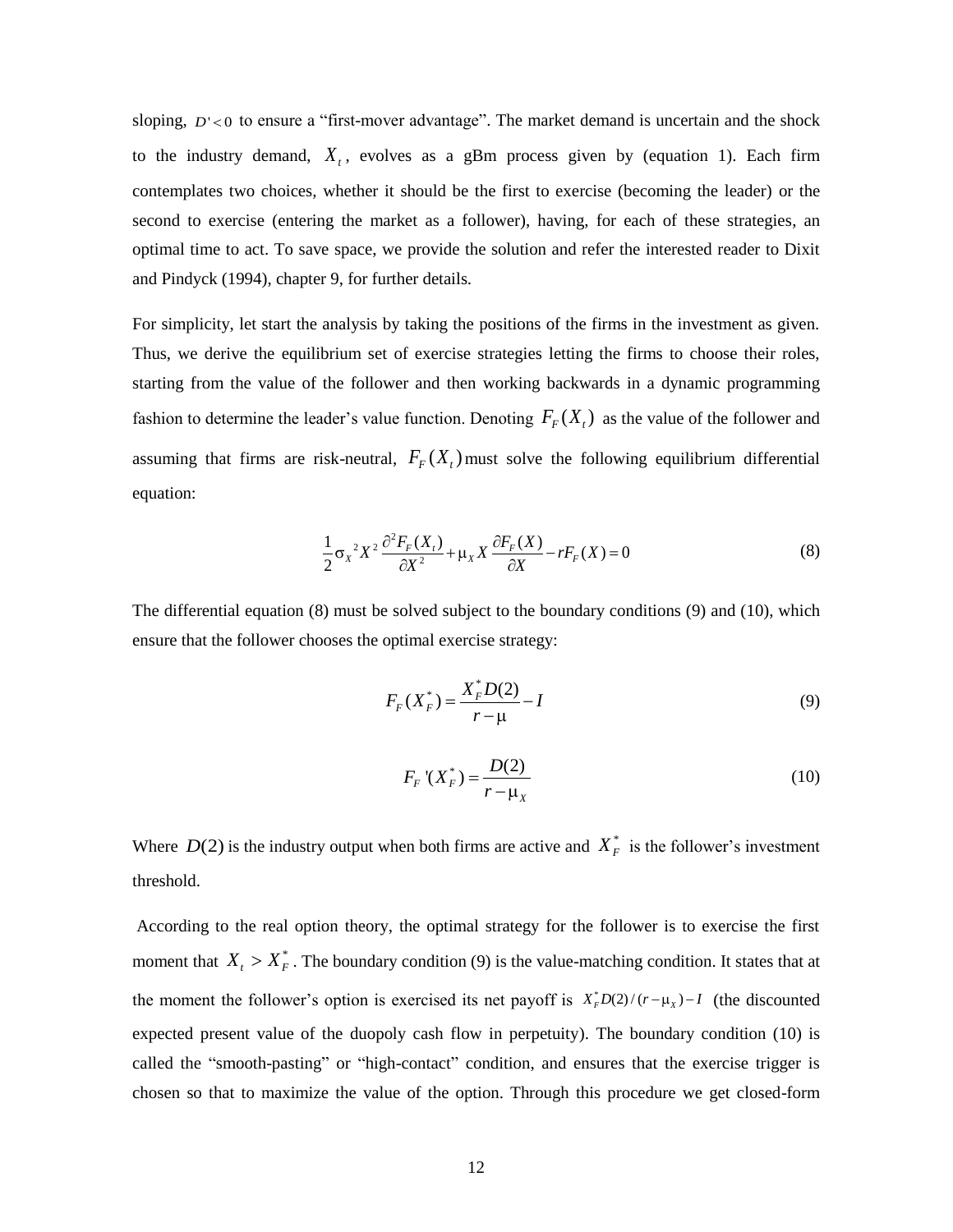solutions for the leader's and the follower's value functions,  $F_F(X_t)$  and  $F_L(X)$ , respectively, and for the follower's investment threshold,  $X_F^*$ . These solutions are given below:

$$
F_F(X) = \begin{cases} \left(\frac{I}{\beta - 1}\right) \left(\frac{X}{X_F^*}\right)^\beta & \text{if } X < X_F^*\\ \frac{X D(2)}{r - \mu_X} - I & \text{if } X \ge X_F^* \end{cases} \tag{11}
$$

$$
X_F^* = \left(\frac{\beta}{\beta - 1}\right) \left(\frac{r - \mu_X}{D(2)}\right) I
$$
 (12)

And,

$$
F_L(X) = \begin{cases} \frac{XD(1)}{r - \mu_X} + \frac{D(2) - D(1)}{D(2)} \frac{\beta}{\beta - 1} I \left( \frac{X}{X_F^*} \right)^{\beta} - I & \text{if } X < X_F^*\\ \frac{XD(2)}{r - \mu_X} & \text{if } X \ge X_F^* \end{cases} \tag{13}
$$

The expression for the leader's investment threshold,  $X_L^*$ , is derived by equalizing, for  $X \ge X_F^*$ , expressions (11) and (13), replacing variable  $X$  by  $X_L^*$  and solving the resulting equation in order to  $X_L^*$  .

Finally, when both firms invest simultaneously they will share the duopoly cash flow in perpetuity given by equation (14).

$$
S(X) = \frac{X D(2)}{r - \mu_X} - I
$$
\n(14)

In the real options literature there are models for duopoly markets, such as Murto and Keppo (2002), where simultaneous investment is not allowed. On such cases, without any loss of insight, we can assume that "if the two firms want to invest simultaneously, then the one with the highest value, *X* , gets the project; if the project has the same value for both firms and both want to invest at the same time, the one who gets the project is chosen randomly using an even distribution. With few exceptions, in the literature it is generally assumed that both players can observe all the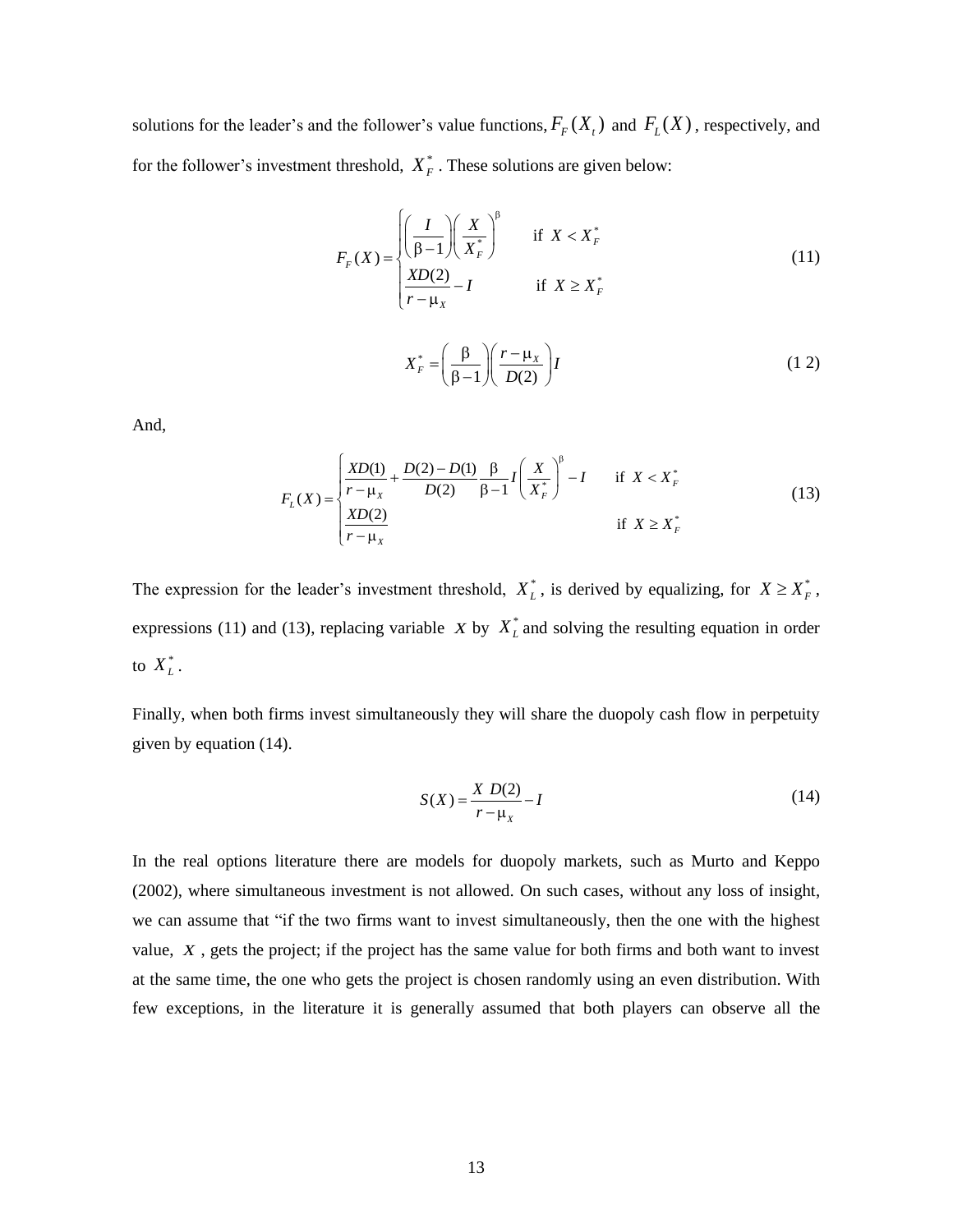parameters of the model (drift, volatility, etc) and the evolution of the random variable *dz* given in Equation  $(1)^{25}$ .

## **2.2.1 Competition Setting**

 $\overline{a}$ 

Smet (1993) was the pioneer to introduce the effect of competition in the real options analysis. His methodology, although not very sophisticated, was then followed by Dixit and Pindyck (1994), Huisman (2001), Paxson and Pinto (2005), among others, and it is today the standard approach used in the real options games literature. In its essence, Smet's (1993) framework consists in the (deterministic) definition of a certain number of competition factors, each assigned to a particular investment scenario, all governed by an inequality. These competition factors, and the respective inequality, are the key elements in the determination of the firms' dominant strategy at each node of the game-tree and the resultant equilibrium of the game.

## **2.2.2 Dominant Strategies and Game Equilibrium**

For a standard duopoly pre-emption game, the formulation of the game setting can be described as follow: there are two idle firms, each with two strategies available "invest"/"defer" which can lead to three different game scenarios: i) both firms inactive; ii) one firm, the leader, active and the other firm, the follower, inactive; iii) both firms active being the leader the first to invest. To each of these investment scenarios corresponds a different firms' payoff conditioned by one (or several) competition factors governed by an inequality similar to the one below:

$$
D_{\mathbf{l},\mathbf{0}_j} > D_{\mathbf{l},\mathbf{l}_j} > D_{\mathbf{0},\mathbf{0}_j} \tag{15}
$$

The competition factors are represented by  $D_{k,k}$ , with  $k \in \{0,1\}$ , where "zero" means inactive, "one" means active<sup>26</sup> and *i*, in this case, denotes the leader (L) and j denotes the follower (F). Following the notation above we can redefine inequality (14) for each of the firms. For the leader it would be:

$$
D_{l_L 0_F} > D_{l_L 1_F} > D_{0_L 0_F}
$$
\n(16)

 $25$  Two exceptions to that rule are, for instance, Décamps et al. (2002), who studied a competitive investment problem where firms have imperfect information regarding those variables, and Reiss (1998) who derived a real option model for a patent race where the actions of the investors are formulating in a non-game theoretic framework.

<sup>&</sup>lt;sup>26</sup> Note that this notation allows to model a wider range of investment scenarios. For instance, in Azevedo and Paxson (2009),  $D_{k,k}$  is defined with  $k \in \{0,1,2,12\}$ , with "0" and "1" meaning the same as above, and "2" and

<sup>&</sup>quot;12" representing investment scenarios where firms are active but with, respectively, technology 2 alone and both technologies at the same time.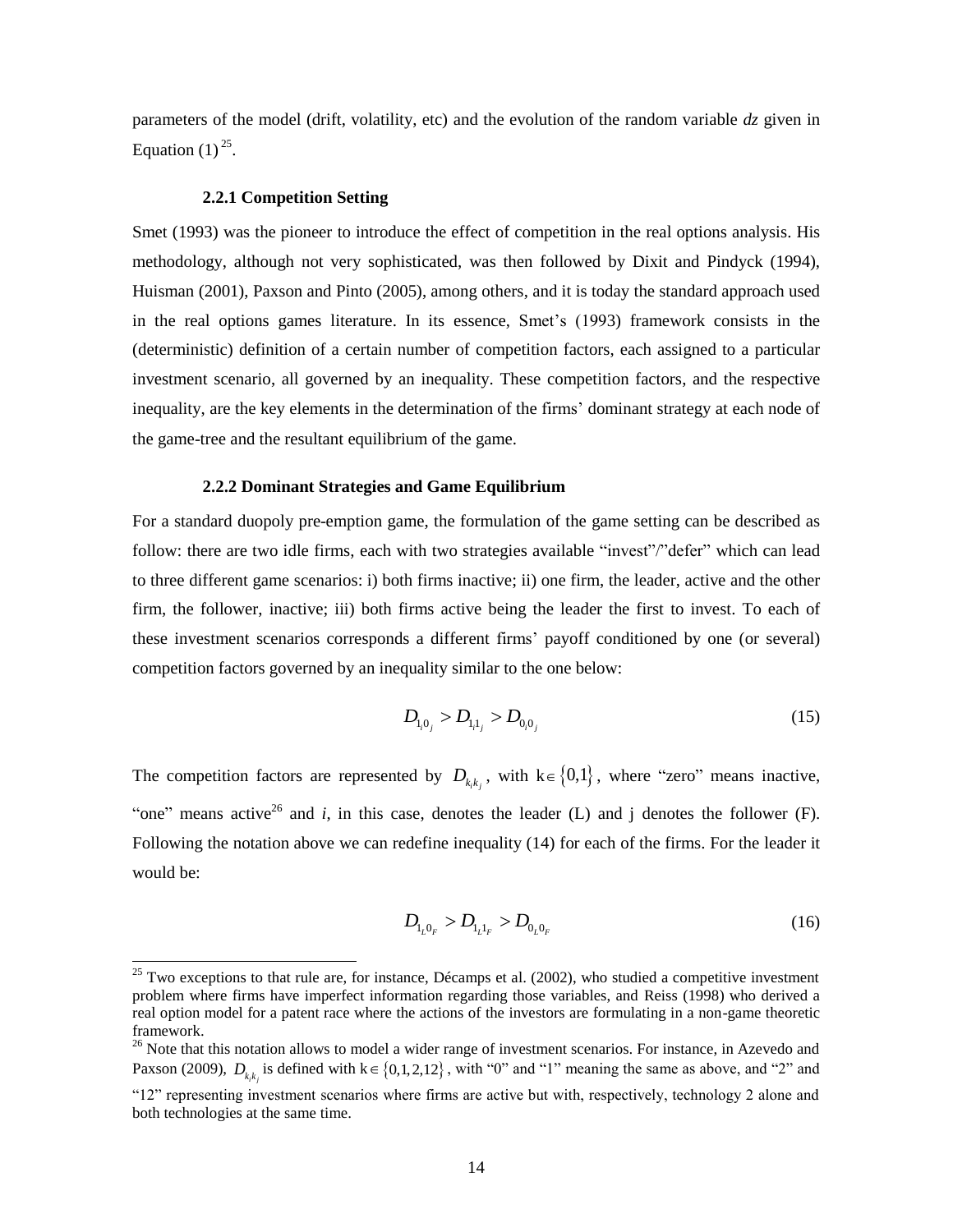The economic interpretation for the relationship between the first two factors,  $D_{l_1, l_1} > D_{l_1, l_1}$ , is that the leader's revenues market share is higher when operating alone than when operating with the follower; the economic interpretation for the relationship between the second and the third factors, is that the leader's market share is higher when it operates with the follower than when it is idle.

After the definition of the competition factors, their economic meaning and the inequality that govern the relationship between the competition factors, we can determine at each node of the investment game-tree the firms' dominant strategy and study the equilibrium of the game. Note that, the example used above regards a "zero-sum pre-emption game" with the two firms competing for a percentage of the market revenues and where, for each investment scenario, it is deterministically assigned to the leader and the follower a given proportion of the total market revenues. These deterministic competition factors can take, however, more sophisticated forms and different meanings, but, in its essence, the framework described above to derive the firms' payoffs, determine the dominant strategies at each node of the investment game-tree and study the equilibrium of the game is the same.

Below we present a figure which illustrates the relationship between the leader's competition factors and the firms' investment thresholds.



**Figure 1** – Duopoly Pre-emption Game: Leader/Follower Investment Thresholds

#### **2.2.3 The Firms' Payoffs**

Using the general form for the representation of the firm's value as a function of *t*, with  $t > 0$  at the beginning of the game, the firm' revenues flow is given by:

$$
F_{i_k j_k} = X_t \left[ D_{k_i k_j} \right] \tag{17}
$$

where,  $X_t$  is the underlying variable (for instance, market revenues);  $D_{k_k k_j}$  represents the competition factors, with  $k \in \{0,1\}$ , where "0" means that the firm to which is assigned this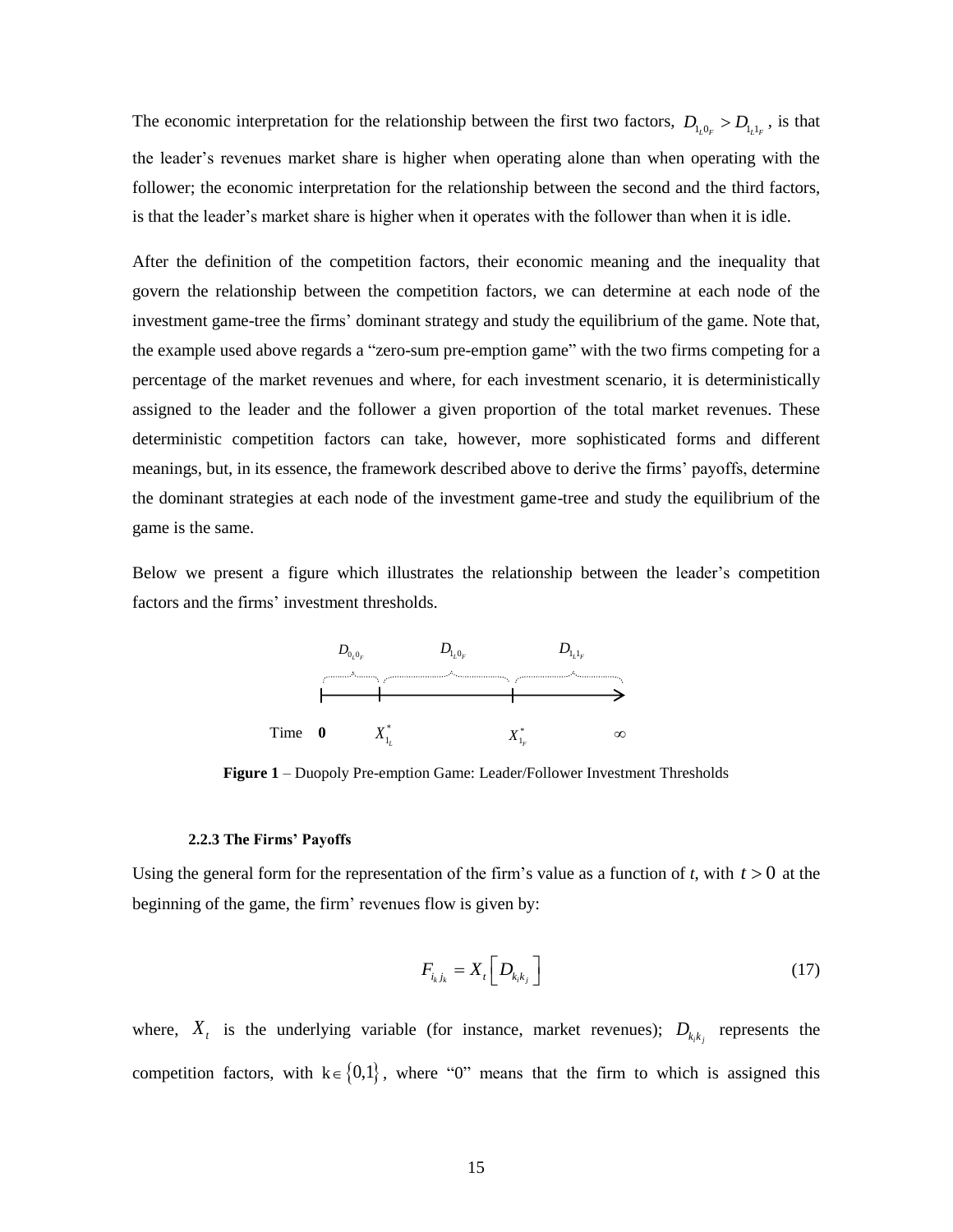competition factor is inactive and "1" means that the firm is active, with *i* denoting the leader (L) and *j* the follower (F).

The existence of a first mover's advantage (pre-emption game) is one assumption underlying the derivation of the real option model and so there is no need to make this assumption explicit in the inequality. However, in order to do so we just need to introduce a new pair of competition factors,  $D_{l_l l_r} > D_{l_r l_l}$ , and inequality (16) would become  $D_{l_l 0_r} > D_{l_l l_r} > D_{l_r l_l} > D_{0_l 0_r}$  with the second and third competition factors ensuring that the market revenue share of the leader,  $D_{l_l l_r}$ , is greater than that of the follower,  $D_{l_{F}l_{L}}$ , when both firms are active.

This framework allows the treatment of any other types of investment games such as second mover's advantages settings (war of attrition game). In addition, we can set the first mover's advantage as temporary or permanent. If permanent, we assume that inequality (16) holds forever, i.e., as soon as the follower enters the market both firms will share the market revenues in a static and pre-defined way, governed by the competition factors and respective investment game inequality, with an advantage for the leader; if temporary, it is assumed that, at some stage of the game, with both firms active, a new market share arrangement will take place, reducing, or even eliminating, the leader's initial market share advantage. Entries or exits of players are not allowed.

The firms' value functions (payoffs) can incorporate one or several competition factors and, as mentioned earlier, a key parameter for the comparison of the firms' payoffs, at each node of the game-tree, is (are) the competition factor(s) from which depends the payoff assigned to each firms and investment strategy available. The information underlying each competition factors/game inequality is then transposed to the firms' payoffs and allows the determination of the firms' dominant strategy at each node of the game-tree. Doing so, for instance, for the leader and the case where the leader is active and the follower is idle, we would arrive at the following payoff function:

$$
F_{L_1F_0} = X_t \left[ D_{l_10_F} \right] \tag{18}
$$

Following similar procedures as those described above, the payoff functions for the leader and the follower when both firms are active are given, respectively, by:

$$
F_{L_i F_1} = X_t \left[ D_{L_i L_F} \right] \tag{19}
$$

$$
F_{F_1L_1} = X_t \left[ D_{1_{F}1_L} \right] \tag{20}
$$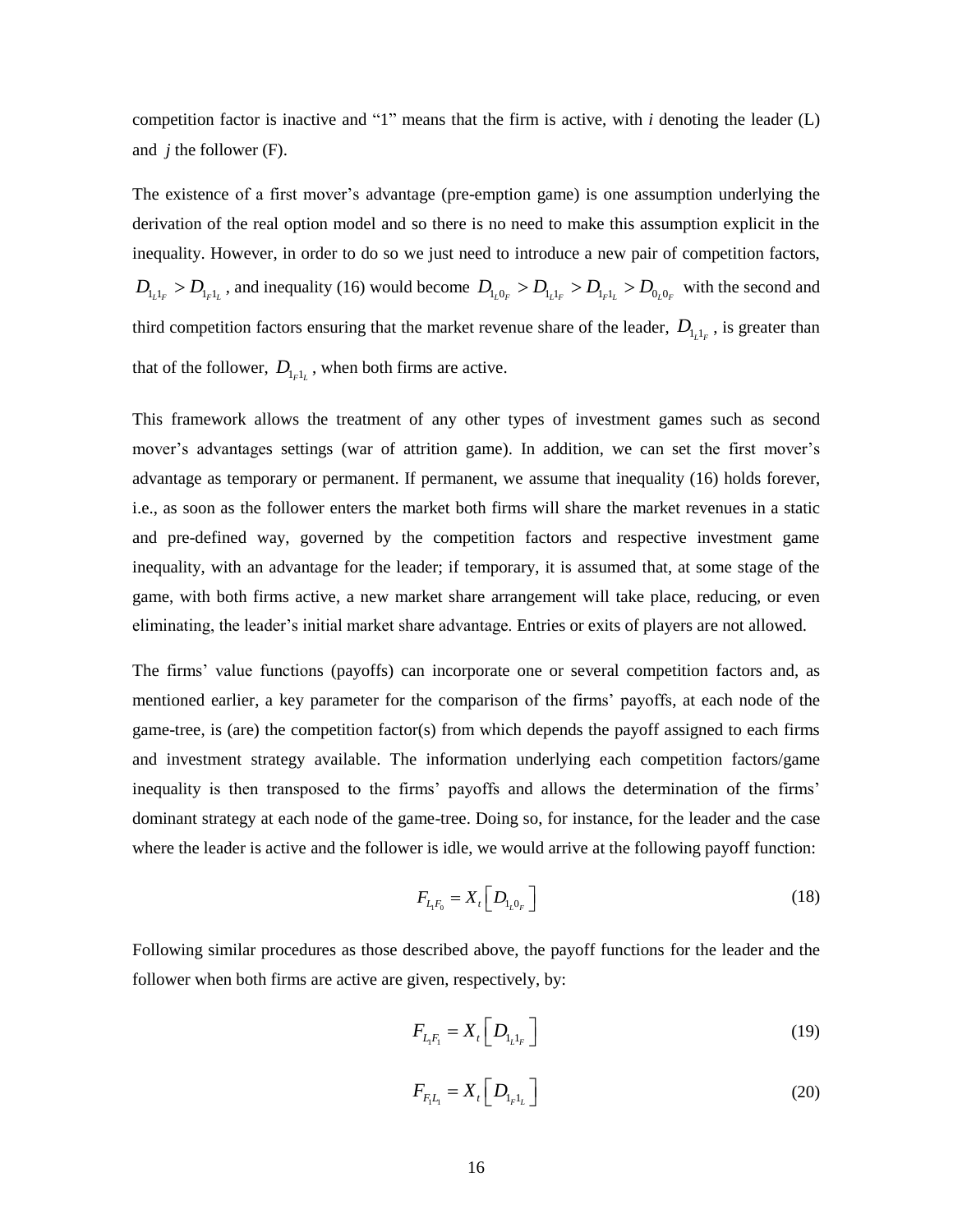Going back to inequality (16) we can see that  $D_{l_1 l_1} > D_{l_1 l_r}$  and  $D_{l_1 l_r} > D_{l_r l_r}$ , hence  $F_{l_1 l_0} > F_{l_1 l_1}$  $D_{l_l l_r} > D_{l_r l_l}$  and  $F_{l_l l_l} > F_{l_l l_1}$ . Similar rationale is used to determine firms' dominant strategies at each node of the game-tree and the equilibrium of the game. Both firms are assumed to have common knowledge about inequality (16).

## **2.2.4 Two-Player Preemption Game**

The preemption game is one of the most common games used in the real option literature, usually formulated as a two players game for economic contexts where investment costs are sunk, firms' payoffs uncertain and time is assumed to be continuous and the horizon of the investment game infinite. Real options theory shows that when an investor has the monopoly over an investment opportunity, where the investment cost is sunk and the revenues are uncertain, there is an option value to wait which is an incentive to delay the investment opportunity more than the net present value methodology suggests. The more uncertain are the revenues, the more valuable is the option to wait. However, when competition is introduced into the investment problem, for a *ceteris paribus* analysis, the intuition is that the value of the option to wait erodes. The higher the competition among firms, the less valuable is the option to wait (defer) the investment.

In modeling duopoly pre-emption investment games using the combined real options and games framework one key element which is common to almost all ROG models is the use of the Fudenberg and Tirole's (1985) principle of rent equalization. According to this principle, the erosion in the value of the option to defer the investment is caused by the fact that both firms fear to be preempted in the market by its rival due to the existence of a first mover-advantage. Consequently, both firms know that by investing a little earlier than its opponent, they will get a revenues advantage. When this advantage is sufficiently high firms will try to preempt each other, leading them to invest earlier than it would be the case otherwise.

Fudenberg and Tirole (1985), use the example of a new technology adoption game to illustrate the effect of preemption in games of timing, showing that the threat of preemption equalizes rents in a duopoly. In the real option literature their results, now called the Fudenberg and Tirole (1985) "principle of rent equalization", has been used to formulate duopoly pre-emption investment games. In Figure 2 we illustrate how this principle works in practice.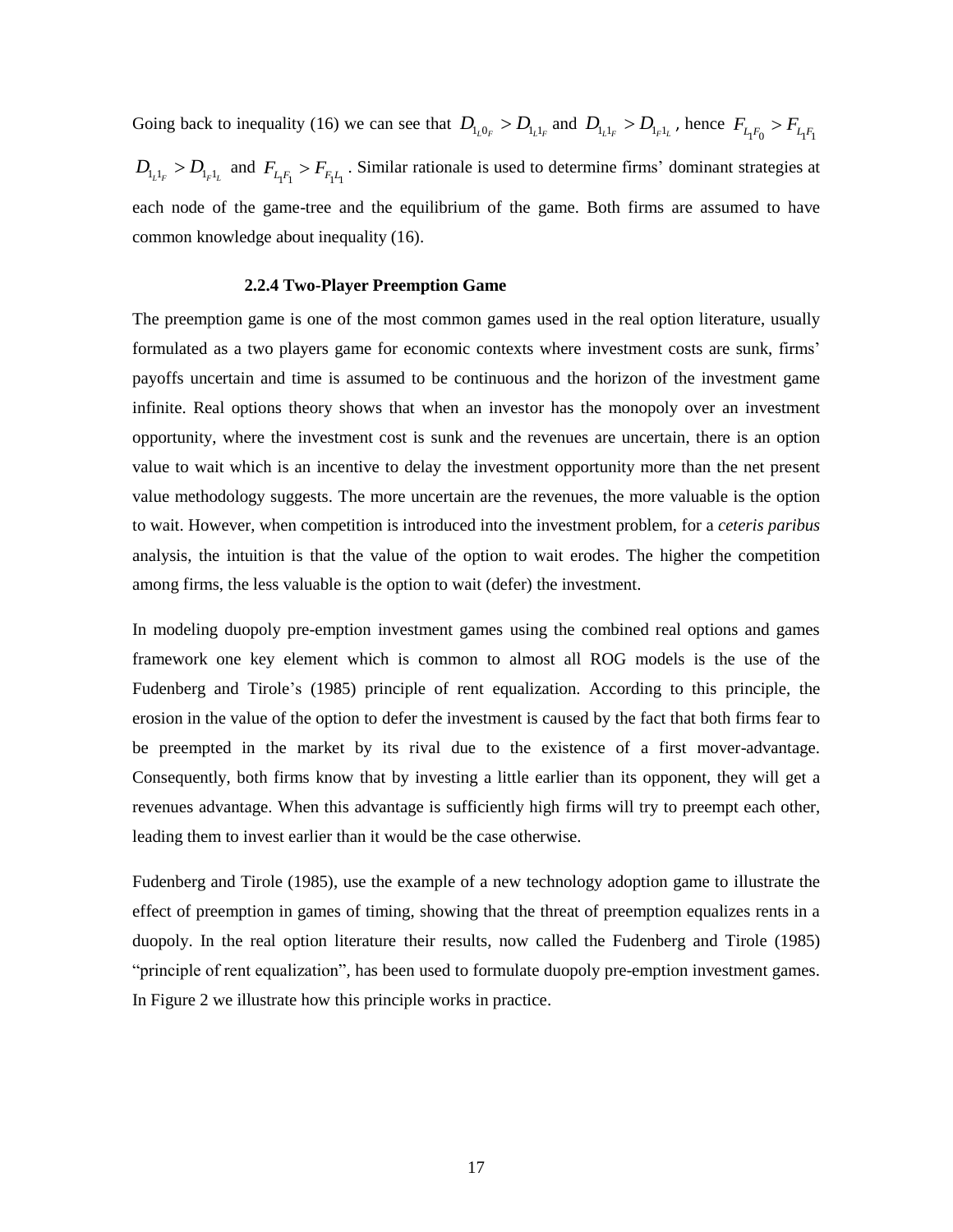

**Figure 2** – Two-Player Preemption Game

In the Figure 2, we can identify three different regions on the time horizon:  $[0, A)$ ,  $[A, C)$  and  $[C, \infty)$ . In the interval  $[0, A)$  the payoff of the follower is higher than that of the leader; in the interval  $[A, C]$  the payoff of the leader is higher than that of the follower; and in the interval  $[C, \infty)$  both players have the same payoff. In addition, we can see that point B is the point at which the leader's advantage reaches a maximum. In absence of the preemption effect, the optimal investment time for the leader would be point B, since its advantage over the follower at this point is the highest it could achieve. However, in a context where there is a first-mover advantage, because firms are afraid of being preempted, the leader invests at point A, a point where the payoffs (rents) from being the leader and the follower are equalized.

Note that, in the interval  $(A, B]$  there are an infinite number of timing strategies that would lead to a better payoff for the leader than the strategy to invest at time A. However, in a game where firms have perfect, complete and symmetric information about the game, both firms know that, in the interval  $(A, B]$ , if they invest an instant before the opponent they will get a payoff advantage. This competition for preempt the rival leads both firms to target their investment at point A, point at which each firm has 50 percent chance of being the leader. In these cases, the leader is chosen by flipping a coin. As soon as one firm gets the leadership in the investment, for the other firm, the follower, the optimal time to invest is point C. From this point onward, both firms will share the market revenues in a pre-assigned way, i.e., according to the information given in inequality (16).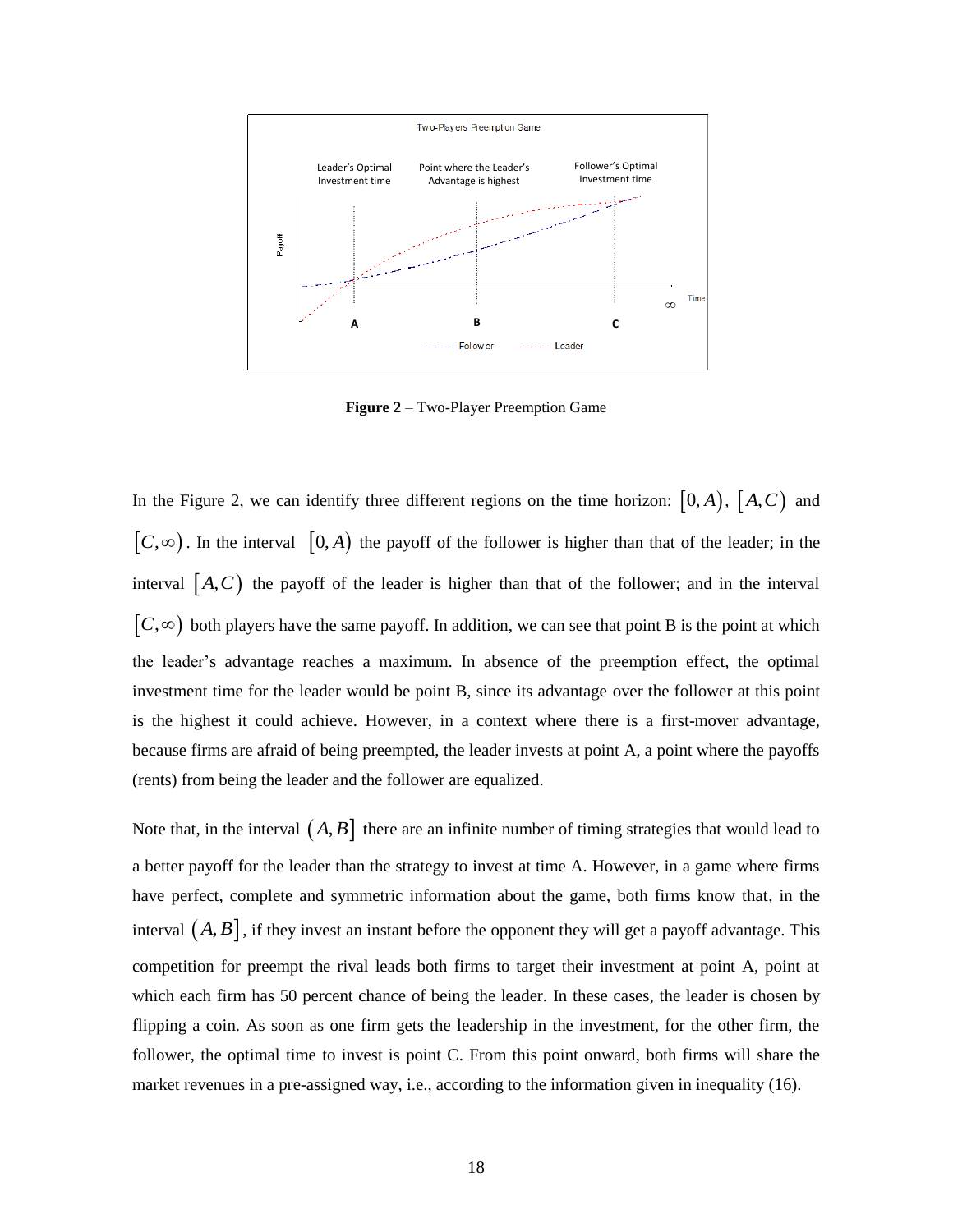## **2.2.5 Discrete-time game** *Versus* **Continuous-time game**

Real options game models are usually focused on symmetric, Markov, sub-game perfect equilibrium exercise strategies in which each firm's exercise strategy, conditional upon the other's exercise strategy, is value-maximizing. It is a Markov equilibrium in the sense that it is considered that the state of the decision process tomorrow is only affected by the state of the decision process today, and not by the other states before that; and it is a "sub-game perfect equilibrium" because the players' strategies must constitute a Nash equilibrium in every sub-game of the original game.

In continuous-time games with infinite horizon, the time index *t*, is defined in the domain  $t \in [0, \infty)$ .

Hence, given the relative values of the leader and the follower for a given current value of  $X_t$ , we are allowed to construct the equilibrium set of exercise strategies for each of the firms. Real options games are usually formulated in continuous-time hence they can be classified as "continuous-time real options games". There is an obvious link between the literature on real options game models and the literature on continuous-time games of timing. Below we briefly introduce, discuss and illustrate the concept of continuous-time game and its relation with the real options games models. In such discussion we relying mainly on the works of Pitchik (1981), Kreps and Wilson (1982a,b), Fudenberg and Tirole (1985), Dasgupta and Maskin (1986a,b), Simon and Stinchcombe (1989), Stinchcombe (1992), Bergin (1992), Dutta and Rustichini (1995), and Laraki et al. (2005).

As discussed earlier, when we treat a sequential real options game in continuous-time, we have to be aware that in a game played in continuous-time there is no definition for "the last period" and the "next period"<sup>27</sup>, and that this restricts the set of possible strategic game equilibria<sup>28</sup> and introduces potential time-consistency problems into the real options game model. The formulation of firms' investment strategies in continuous-time is complex. Fudenberg and Tirole (1985) highlight the fact that there is a loss of information inherent in representing continuous-time equilibria as the limits of discrete-time mixed strategy equilibria. To correct this they extend the strategy space to specify not only the cumulative probability that player *i* has invested, but also the "intensity" with which each player invest at times "just after" the probability has jumped to one. In their paper, an investor's strategy is defined as a "collection of simple strategies" satisfying an "inter-temporal consistency condition".

 $27$  See Fudenberg and Tirole (1985), Simon and Stinchcombe (1989) and Bergin (1992) for detailed discussions in this regard.

 $28$  For instance, the follower's strategy "invest immediately after the leader" cannot be accommodated.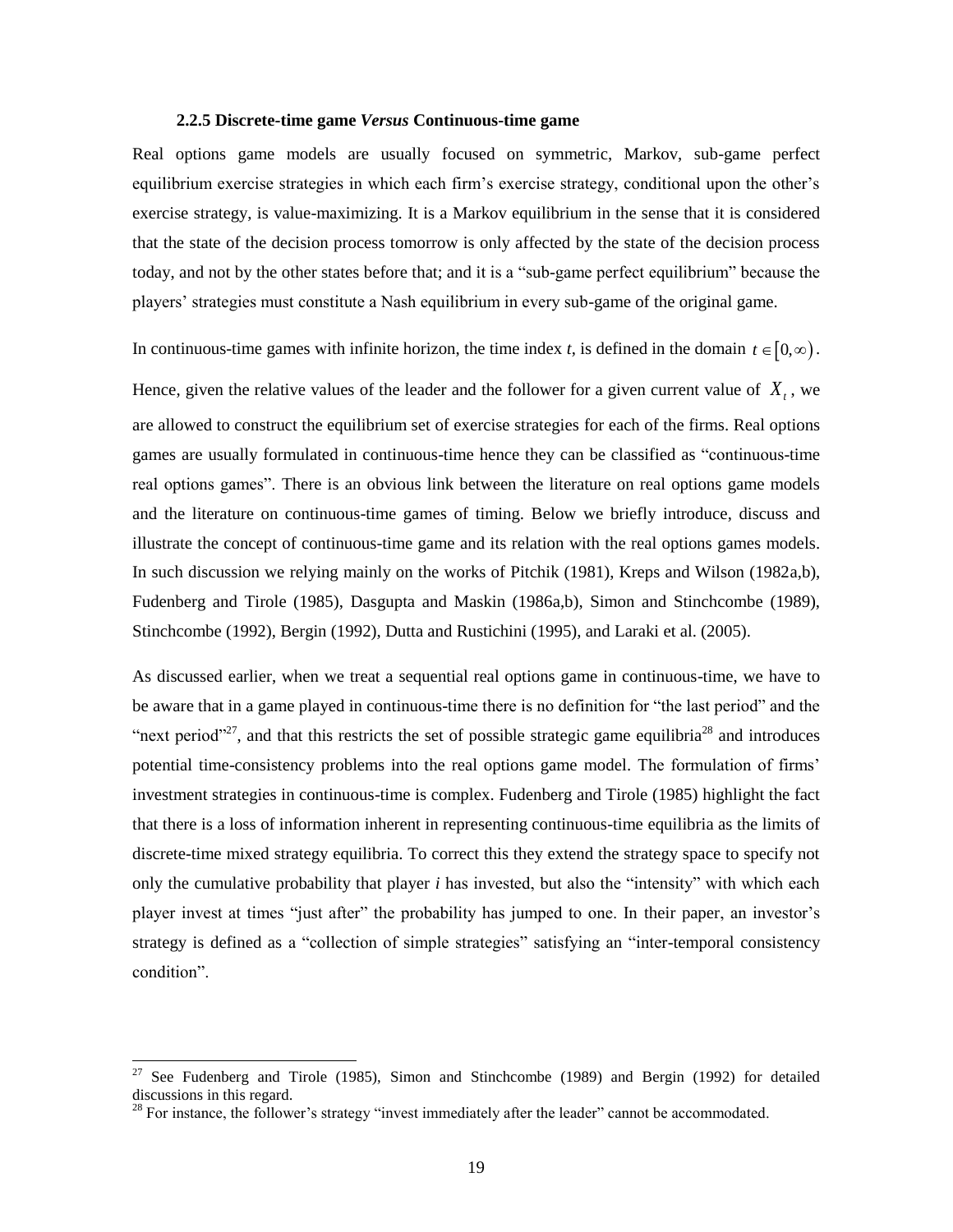More specifically, a simple strategy for investor  $i$  in a game starting at a positive level  $\theta$  of the More specifically, a simple strategy for investor *i* in a game starting at a positive level  $\theta$  of the state variable is a pair of real-value functions  $(G_i(\theta), \varepsilon_i(\theta)) : (0, \infty) \times (0, \infty) \to [0, 1] \times [0, 1]$ satisfying certain conditions (see definition 1, p. 391, in the paper) ensuring that  $G_i$  is a cumulative distribution function, and that when  $\varepsilon_i > 0$ ,  $G_i = 1$  (i.e., if the intensity of atoms in the interval  $\left[\theta, \theta + d\theta\right]$  is positive, the investor is sure to invest by  $\theta$ ). A collection of strategies for investor *i*,  $(G_i^{\theta}(.), \varepsilon_i^{\theta}(.)$ , is the set of simple strategies that satisfy inter-temporal consistency conditions.

Although this formulation uses mixed strategies, the equilibrium outcomes are equivalent to those in which investors employ pure strategies. Consequently, the analysis will proceed as if each agent uses a pure Markovian strategy, i.e., a stopping rule specifying a critical value or "trigger point" for the exogenous variable  $\theta$  at which the investor invests<sup>29</sup>. Fudenberg and Tirole (1985) work was developed for a deterministic framework. Extensions of their methodology have been developed, however, for a stochastic environment. The pioneer was Smets (1993), and then Dixit and Pindick (1994), Grenadier (1996), Huisman (2001), Thijssen, et al. (2002), Weeds (2002), Paxson and Pinto (2005) and Azevedo and Paxson (2009), among others, followed his approach.

An investment game can be represented using one of the following techniques: i) a normal-form representation or ii) an extensive-form representation. The choice between these two types of representation depends on the type of investment game. In Table 1 and Figure 3, we present illustrations of a sequential investment game using a normal-form representation and an extensiveform representation, respectively.

|        |        | Firm j                 |                        |
|--------|--------|------------------------|------------------------|
|        |        | Defer                  | Invest                 |
| Firm i | Defer  | Repeat game            | $[F_F(X_t), F_L(X_t)]$ |
|        | Invest | $[F_L(X_t), F_F(X_t)]$ | $[Fs(Xt), Fs(Xt)]$     |

**Table 1** – Normal-Form Representation: Sequential Real Option Duopoly Game

 $29$  Note, however, that this is for convenience only given that underlying the analysis is an extended space with mixed strategies (a good discussion about this issue can be found also in Mason and Weeds, 2001).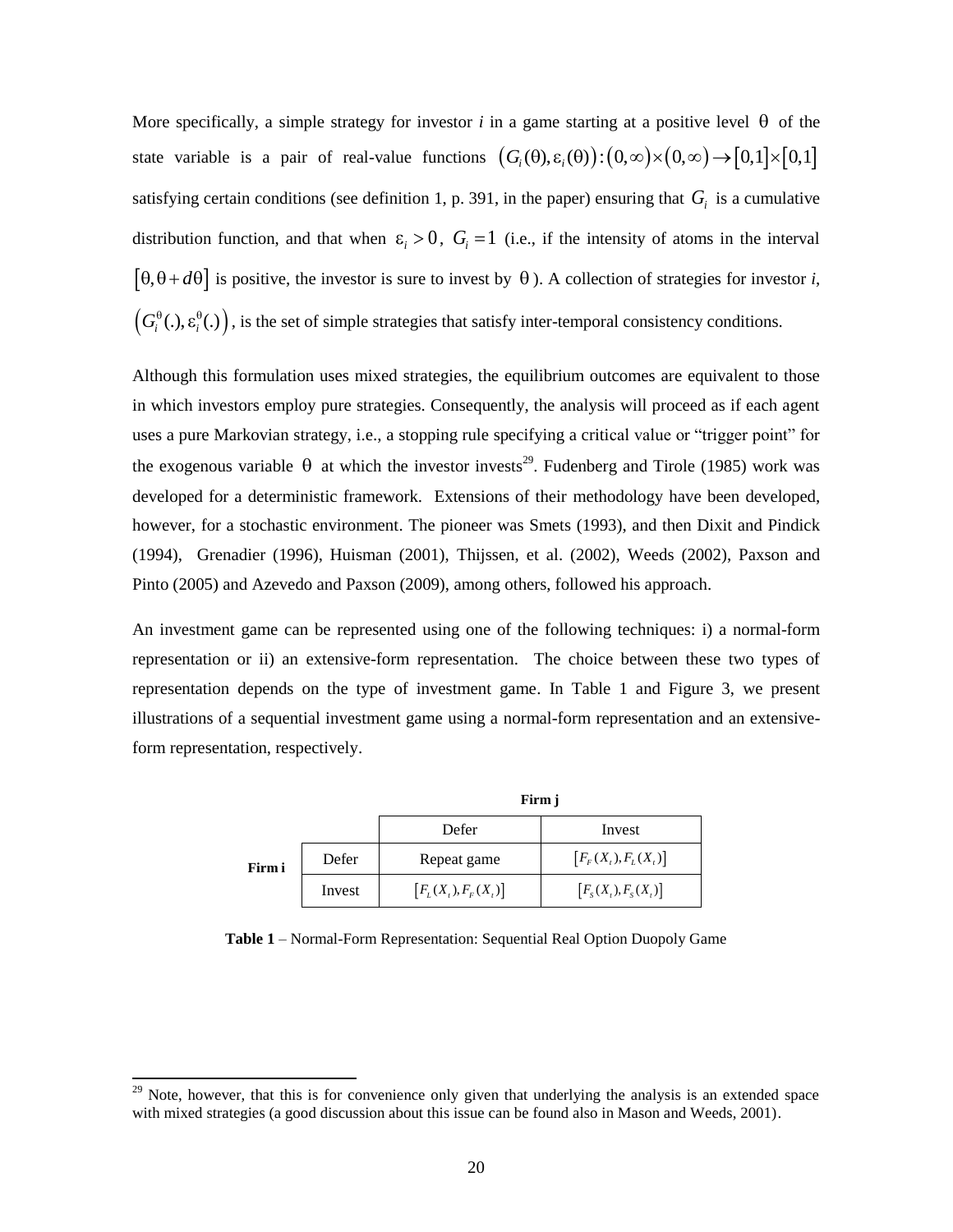

**Figure 3 –** Extensive-Form Representation: Sequential Real Option Duopoly Game

Comparing Table 1 with Figure 3, we can see that in table 1 the concept of "timing strategy", implicit in a sequential ROG, and the sequence of the players' moves is not as intuitive as in Figure 3, which explains the convenience of using the extensive-form representation to describe this type of game rather than the normal-form representation. In both of the representations above, however, the leader's and the follower's payoffs are represented by the same expressions  $F_L(X_t)$  and  $F_F(X_t)$ , respectively, which were formally introduced in this paper in page 13, expressions (11) and (13), respectively.  $F_s(X_t)$  and  $F_s(X_t)$  are the leader's and the follower's payoff when both firms invest simultaneously.

The expressions  $F_L(X_t)$  and  $F_F(X_t)$  above, the subscript *t* recalls the fact that *X* is not static but varies over time, meaning that as time changes so do the firms' payoffs. Consequently, in practice, for each firm, Table 1 and Figure 3 will display different payoffs at each instant of the game. An intuitive view of the dynamic nature of the firms' payoffs, "timing strategy" and the Fudenberg and Tirole (1985) methodology of using the discrete-time framework as a *proxy* of the continuous-time approach is the elaborated representation of a duopoly ROG given in Figure 4.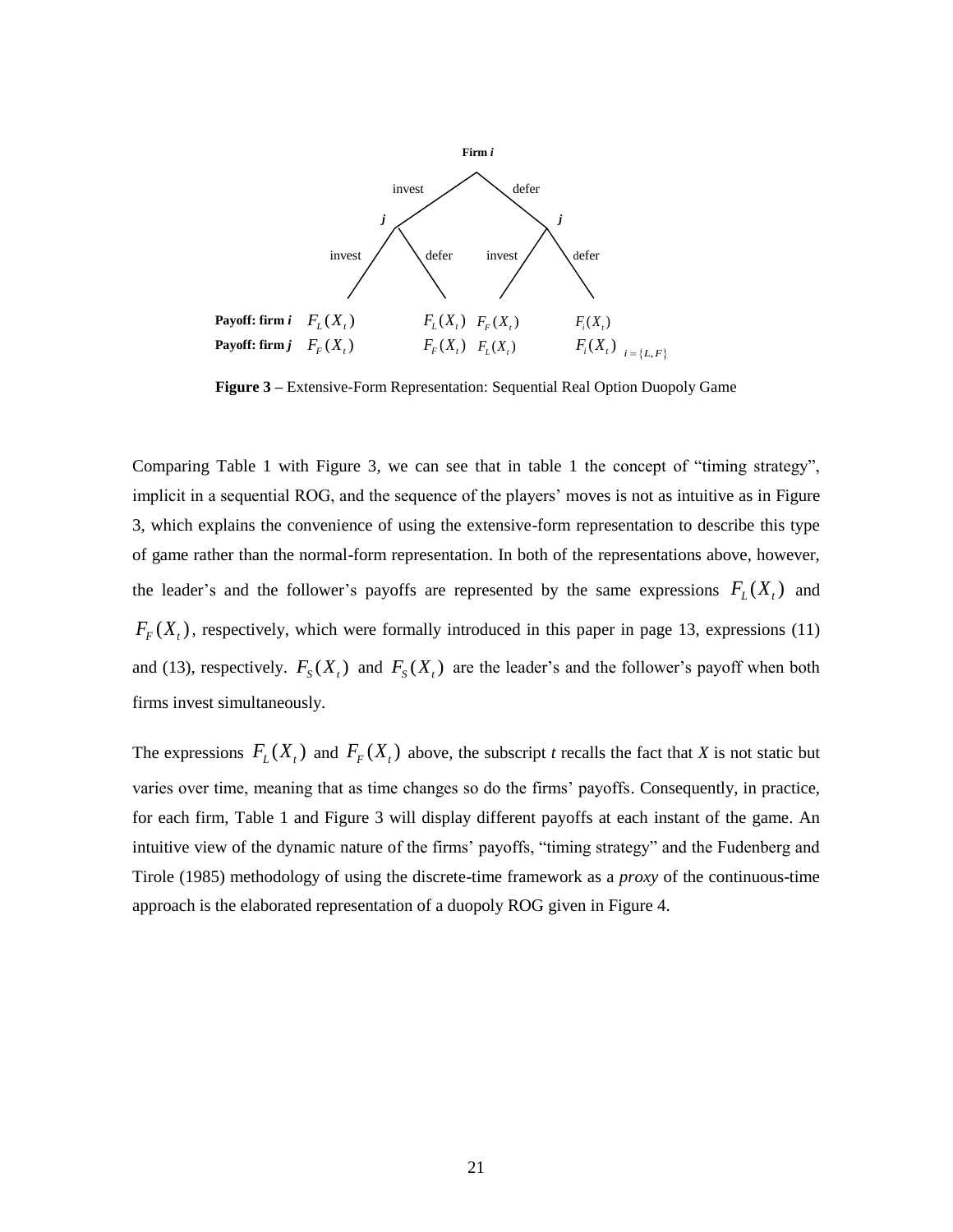

**Figure 4** – Illustrative Extensive-Form: Continuous-Time Real Options Duopoly Game

An additional aspect that Figure 4 makes easier to see is the fact that in a duopoly sequential game where firms have two strategies available (invest/defer), although they can choose the strategy "invest" only once, they are allowed to choose the strategy "defer" an infinite number of times, since in a continuous time framework, in between any two instants of the game where firms did not chose the strategy "invest", that means they have chosen, theoretically, an infinite number of times the strategy "defer"<sup>30</sup>.

ROG models usually assume that time is infinite. This assumption is of great mathematical convenience to derive the firms' payoffs and respective investment thresholds. However, it does not fit with most of the investment projects. From the point of view of the equilibrium of the game analyse there are differences between games where the option to invests matures at some particular point in time and game where the option to invest can be hold infinity. However, this problem has passed "unnoticed" because the focus of our analysis has been directed not to the "timing strategy",

 $30$  Note that this does not happen, for instance, in the "The Prisoner's Dilemma" game because it is a "simultaneous-one-shot" game, where players can choose only once either "confess" or "defeat".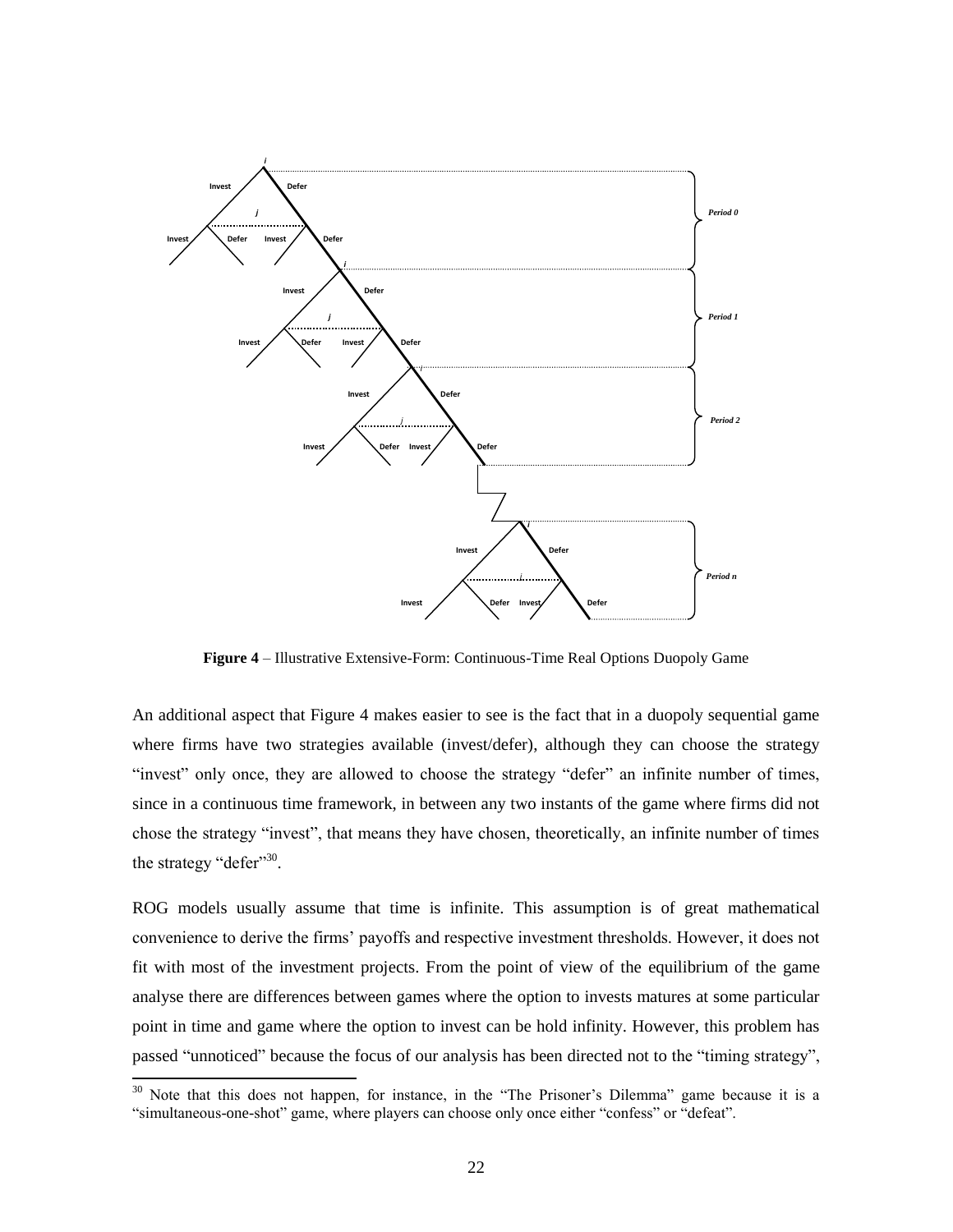chronologically speaking, but to the time at which the value of the investment (i.e., the underlying variable) reaches a threshold, regardless of what which chronological point in time such even occurs.

Using Expressions (11) and (13) we can plot the leader's and the follower's payoff functions, respectively, whose shape is standard (see Dixit and Pindyck, 1994).



**Figure 5** – The Leader and the Follower Payoff Functions and respective Investment Thresholds

From Figure 5 we can see that there exists a unique point  $X_L^* \in (0, X_F^*)$  with the following properties:

| $F_L(X_t) < F_F(X_t)$ | if $X_t < X_t^*$                |
|-----------------------|---------------------------------|
| $F_L(X_t) = F_F(X_t)$ | if $X_t = X_t^*$                |
| $F_L(X_t) > F_F(X_t)$ | if $X_L^* < X_L < X_F^*$        |
| $F_L(X_t) = _F(X_t)$  | if $X_{\iota} \geq X_{\iota}^*$ |

which demonstrates that there is a unique value at which the payoffs to both the leader and the follower are equal. At any point below  $X_L^*$  each firm prefers to be the follower, at  $X_L^*$  the benefits of a potentially temporary monopoly just equal the costs of paying the exercise price earlier, at any point above  $X_L^*$  each firm prefers to be the leader; for  $X_t \ge X_F^*$ , the value of leading, following or simultaneous exercise are equal.

## **3. Real Options-Related Literature**

## **3.1 Continuous-Time Games of Timing**

We have a reach literature on continuous-time games of timing. As mentioned earlier, real options games models are usually formulated in continuous-time. Hence, many of the concepts developed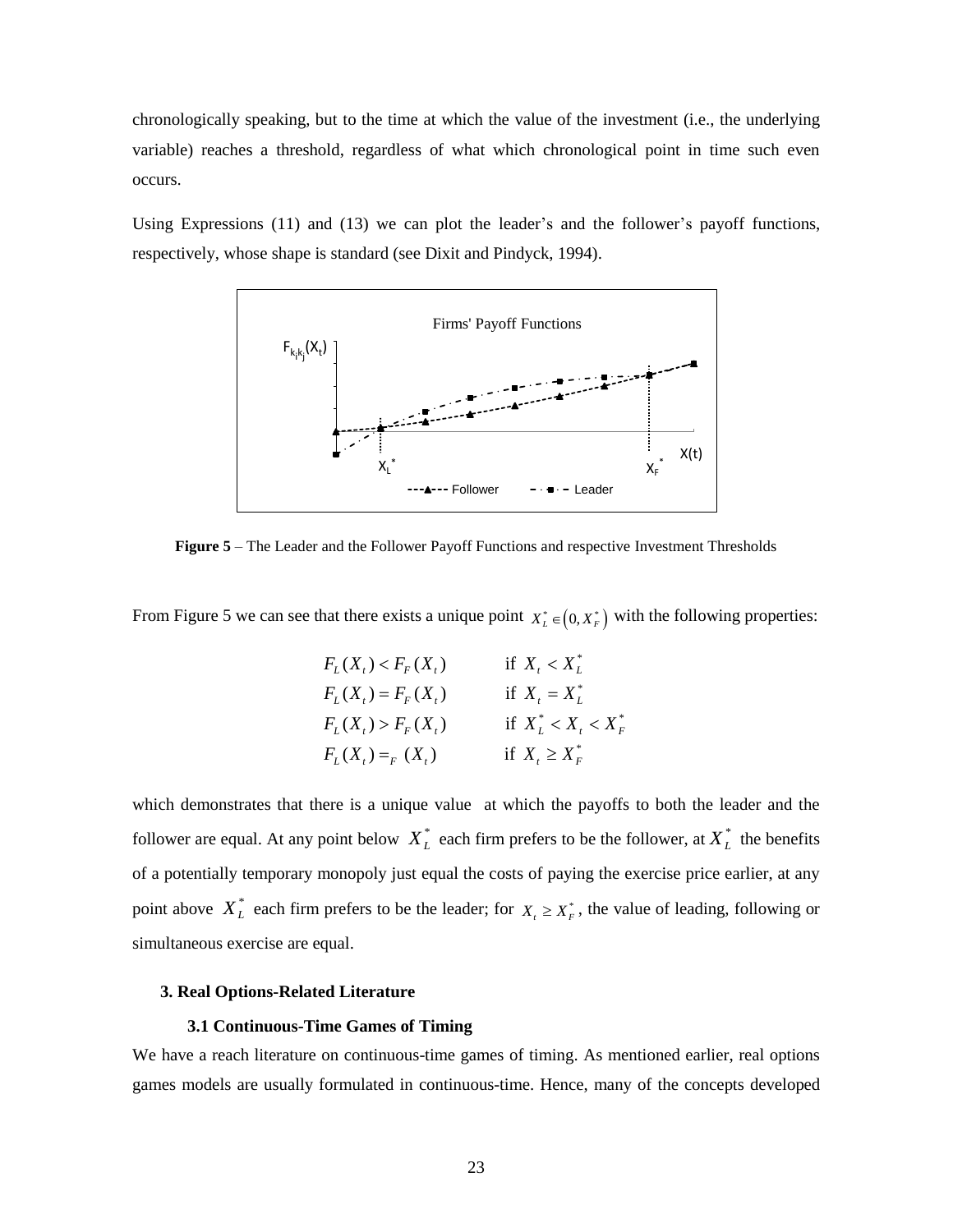within the literature of "continuous-time games of timing" applies to, and are used in, the literature of real options games. The application of game theory to continuous-time models is not well developed and can be quite challenging. To reduce complexity, one key assumption for modeling continuous-time games as the limit of discrete-time is not to allow firms to exit and reentry infinite times. However, such assumption is unrealistic for most of the investments in practice $31$ . Stochastic nonzero-sum differential games, on the other hand, have not been extensively used in modeling investment decisions in competition settings as the mathematical tools required for doing so are quite complicated in the sense that the Hamilton-Jacobi-Bellmen equations do not lead easily to a qualitative analysis of their solutions. Only the non-cooperative feedback Nash-solution has been characterized for this class of games. To get the intuition for these and other important issues about continuous-time games, and their relation to the derivation of real option game models, we suggest the reading of the papers below.

Pitchik (1981), following Owen (1976), studies the necessary and sufficient conditions for the existence of a dominating equilibrium point in a "two-person non-zero sum game of timing" and the problem of preemption in a competitive race. Kreps and Wilson (1982a) propose a new criterion for equilibria of extensive-form games, in the spirit of Selten's perfectness criteria, and study the topological structure of the set of sequential equilibria. Kreps and Wilson (1982b) study the effect of *reputation* and *imperfect* information on the outcomes of a game, starting from the observation that in multistage games players may seek early in the game to acquire a reputation for being "tough" or "benevolent" or something else. Ghemawat and Nalebuff (1985) applied game theory concepts to the study of when and how a firm exits first from a declining industry where shrinking demand creates pressure for capacity to be reduced. Hendricks and Wilson (1985) investigate the relation between the equilibria of discrete and continuous-time formulations of the *War of Attrition* game and show that there is no analogue in continuous-time for the variety of types of discrete-time equilibrium and generally not a one to one correspondence between the equilibria of the continuoustime with the limiting distributions of the equilibria of discrete-time games, discussing extensively the reasons for such divergence and the relation to the results obtained by others.

Dasgupta and Maskin (1986a and 1986b) extend the previous literature by studying the existence of Nash equilibrium in games where an agent's payoffs functions are discontinuous, and Fudenberg and Levine (1986) provide a necessary and sufficient condition for equilibria of a game to arise as limit of  $\varepsilon$ -equilibria of games with smaller strategy spaces. As the smaller games are frequently more tractable, their results facilitate the characterization of the set of equilibrium. Hendricks and

 $31$  See Weyant and Yao (2005) for a good discussion on this issue.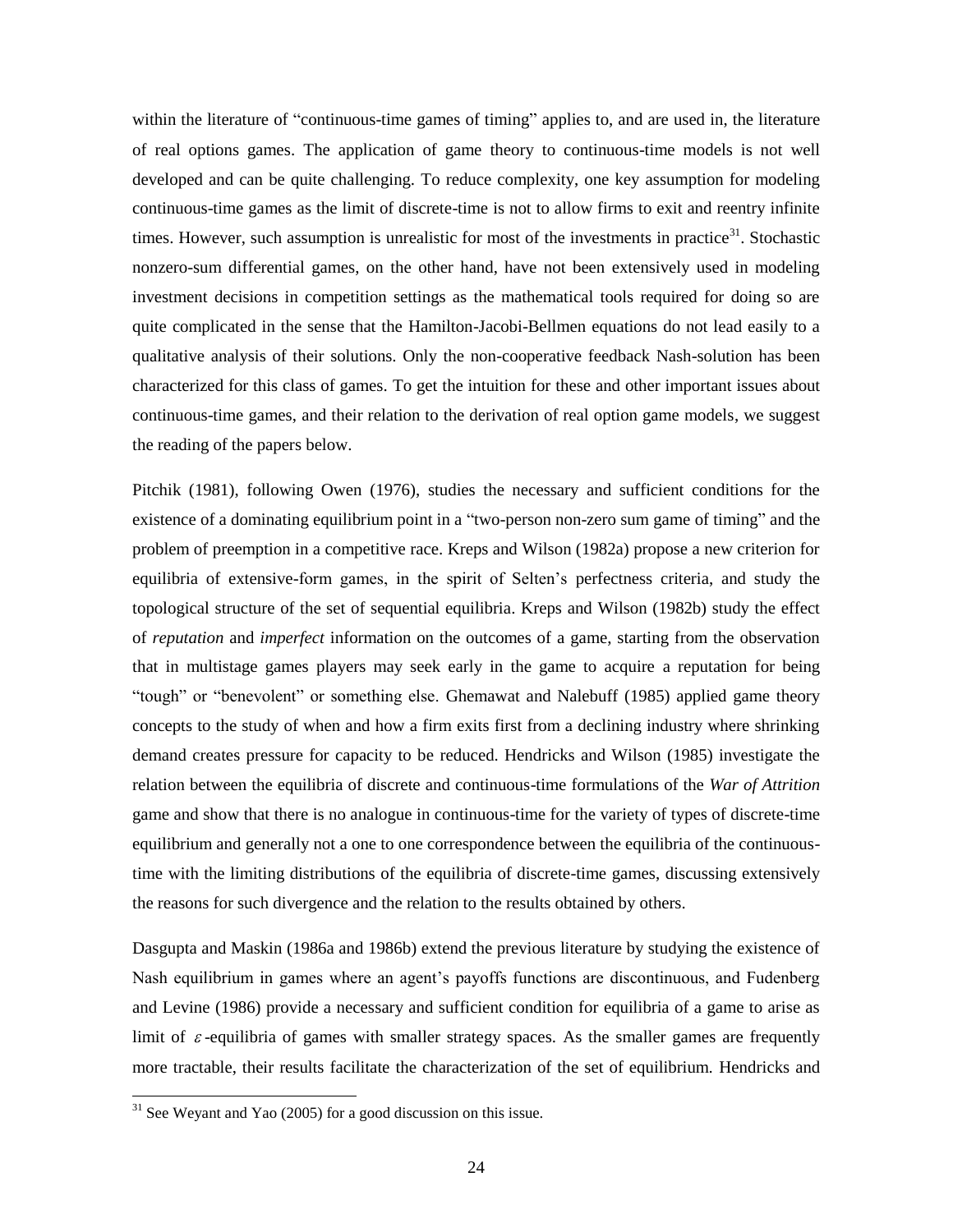Wilson (1987) provide a complete characterization of the equilibria for a class of "pre-emption" games, when time is continuous and information is complete, that allows for asymmetric payoffs and arbitrary time horizon. Hendricks, et al. (1988) present a general analysis of the *war of attrition* in continuous-time with complete information. Simon and Stinchcombe (1989) propose a new framework for continuous-time games that conforms as closely as possible to the conventional discrete-time framework taking the view that continuous-time can be seen as "discrete-time" but with a grid that is infinitely fine<sup>32</sup>. Huang and Li (1990) prove the existence of a Nash equilibrium for a set of continuous-time stopping games when certain monotonicity conditions are satisfied.

Following Hendricks and Wilson (1985) and Simon and Stinchcombe (1989), Bergin (1992) tackles the problem of the difficulties involved in modeling continuous-time strategic behaviour, since "time is not well ordered", and develops a general repeated game model over an arbitrary time domain. Stinchcome (1992) defines the maximal set of strategies for continuous-time games, characterized by two conditions: i) a strategy must identify an agent's next move time, and ii) agents' only initiate finitely many points in time. Dutta and Rustichini (1993) studied a general class of stopping games with pure strategy sub-game perfect equilibria and show that there always exists a natural class Markov-perfect equilibria. Bergin and Macleod (1993) develop a model of strategic behaviour in continuous-time games of complete information, excluding conventional repeated games in discrete-time as special case. Stenbacka and Tombak (1994) introduce experience effects into a duopoly game of timing the adoption of a new technology which exhibit exogenous technological progress, concluding that a higher level of technological uncertainty increases the extent of dispersion between the equilibrium timings of adoption and that the equilibrium timings are even more dispersed when the leader takes the follower's reaction into account. Dutta and Rustichini (1995) study a class of two-player continuous-time stochastic games in which agents can make (costly) discrete or discontinuous changes in the variables that affect their payoffs and show that in these games there are Markov-perfect equilibria of the two-sided (s, S) rule type. Laraki et al. (2005) address the question of the existence of equilibrium in general timing games with complete information. All these papers along with many others, paved the progress towards more sophisticated methodologies to treat games in continuous-time and have been implicit or explicitly used in modeling "continuous-time real options games".

 $32$  This is the approach that has been followed in the real options literature in continuous-time real option games.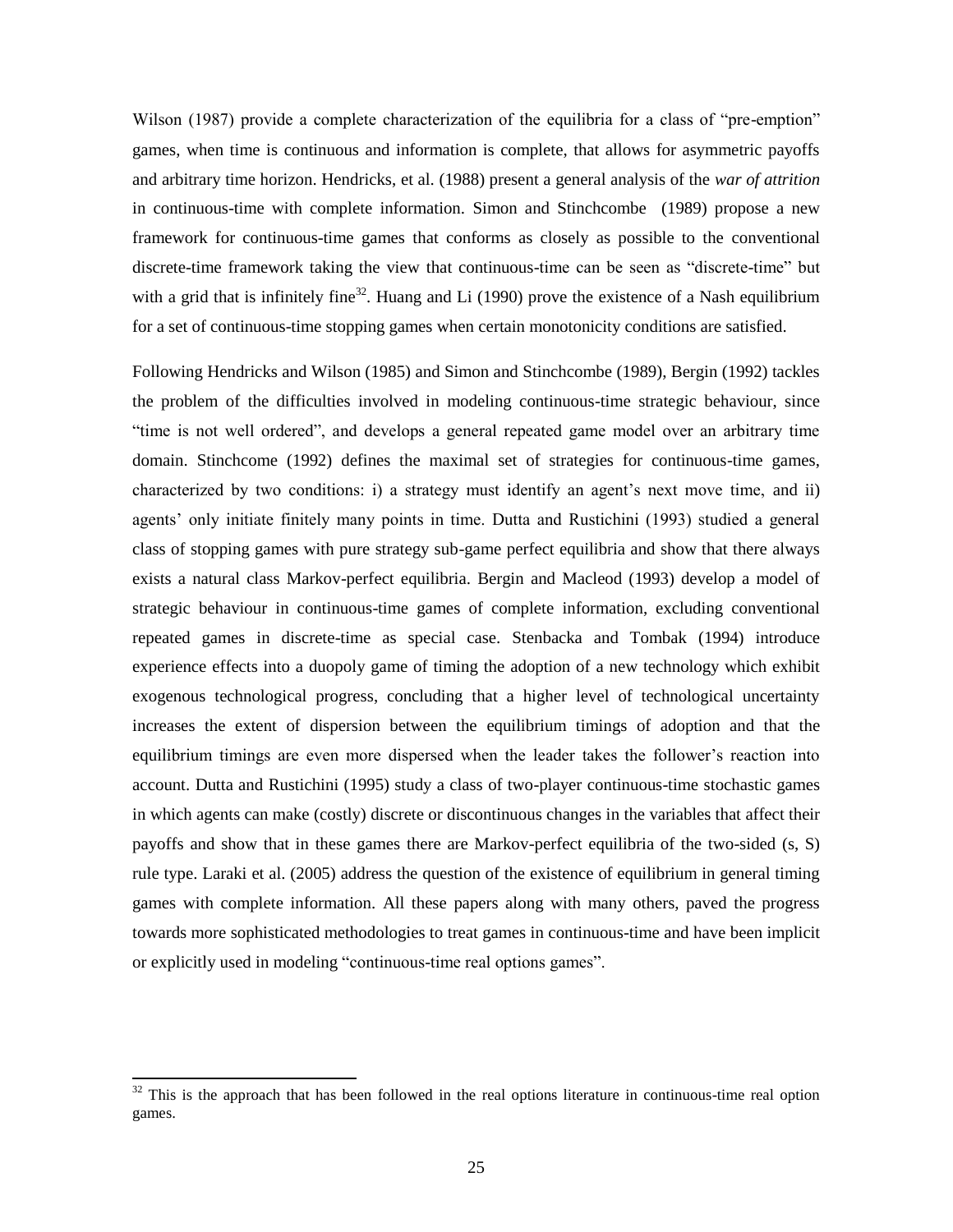## **3.2 Other Investment Game Models**

There are also other branches of real options-related literature which although based on, sometimes, radically different theories and mathematical formulations have been used a good source of insight to developing new real option game models. Lucas and Prescott (1971), Mills (1988), Leahy (1993) and Baldursson and Karatzas (1997), as models derived for a wide range of investment contexts, and, Reinganum (1981a), Reinganum (1981b), Reinganum (1982), Gilbert and Newbery (1982), Reinganum (1983), Gilbert and Harries (1984), Jensen (1992), Hendricks (1992) and Stenbacka and Tombak (1994) as models derived, specifically, for investments on new technologies, are good examples of these real options-related literatures.

In Lucas and Prescott (1971) seminal paper, for instance, it is assumed that the actual and anticipated prices have the same probability distribution, or that price expectations are rational, and the social optimality of the equilibrium in a discrete-time Markov chain model is established and determines a time series behavior of investment, output, and prices for a competitive industry with stochastic demand. Mills (1988) examines timing and profits in investment-timing games where two or more firms vie to make an indivisible one-time investment, showing that the perfect-Nash equilibrium timing strategies eliminate rents only when it is costless for rivals to threaten preemption credibly. Leahy (1993), starting from the real options insight about the effect of irreversibility on a firm's investment decision, discovered that the equilibrium entry time under free entry is the same as the optimal entry time of a myopic firm who ignores future entry by competitors, even when we consider the effect that entry may have on the mean and variance of the output price process.

Following Leahy (1993), Baldursson and Karatzas (1997) establish the links between social optimum, equilibrium, and optimum of a myopic investor under a general stochastic demand process utilizing singular stochastic control theory. Their main focus is on a partial equilibrium model of a competitive industry. In Leahy (1993) model, the industry is composed of a continuum of infinitesimally small firms which incur irretrievable costs as they enter or exit. It is argued that each firm can be myopic as regards future investment in the industry and yet its decision will be optimal. The investment game is formulated in discrete-time and the model is applicable only to very specific industry in which demand is linear in the sense that the methodology does not work for more general investment game specifications. Based on the result of Leahy (1993) and Baldursson and Karatzas (1997), regarding the "optimality of myopia", Baldursson (1998) study an oligopoly, where firms facing a stochastic inverse demand function use capacity as strategic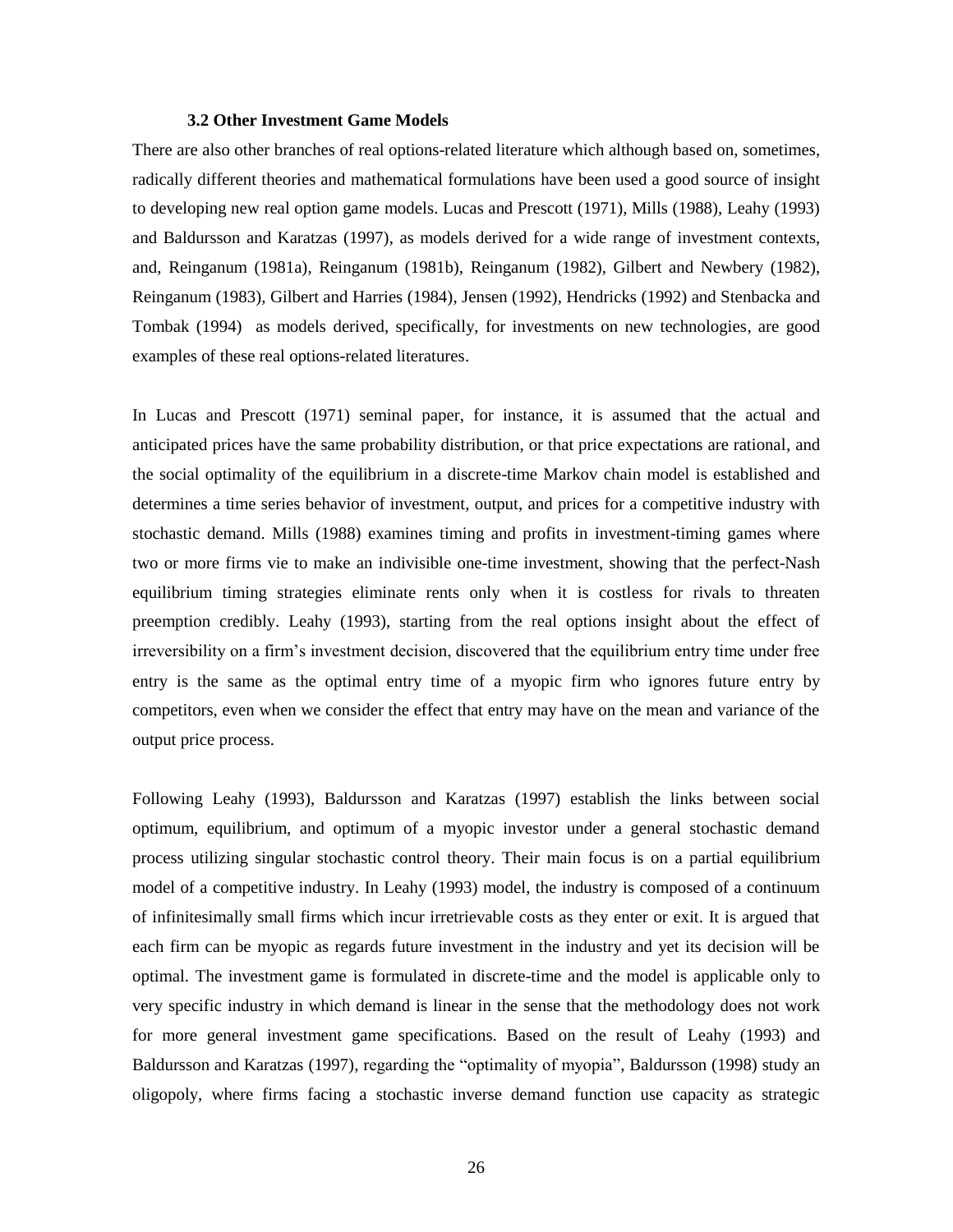variable, using a fictitious social planner and the theory of irreversible investment under uncertainty for a context where production capacity can be adjusted continuously over time with linear cost. Firms are assumed to be non-identical and the investment game is formulated in continuous-time.

Reinganum (1981a) noted that the perfection of a new and superior technology confers neither private nor social benefit until that technology is adopted and employed by potential users, and, she added, in an industry with substantial entry costs, perfection and adoption of an innovation are not necessarily coterminous. She studied the diffusion of new technologies considering an industry composed of two firms, each using current best-practice technology, assuming that the firms are operating at Nash equilibrium output levels, generating a market price (given demand) and profit allocation. When a cost-reducing innovation is announced, each firm must determine when (if ever) to adopt it, based in part upon the discounted cost of implementing the new technology and in part upon the behaviour of the rival firm. Reinganum (1981b), investigates the issues related to industrial research and development, in particular, situations in which two firms are rivals in developing a new process or device. She notes that in such cases there is, sometimes, a distinct advantage to being the first to produce a new product or implement a new technology, but since only the first to succeed realizes this advantage, each firm's profits will depend upon the research efforts of its rival, which suggests a game-theoretic approach. In addition, she developed a theory of optimal resource allocation to R&D, under the assumption of uncertain technical advance and in presence of game-playing rivals, and found that the Nash equilibrium and the socially optimal rates of investment do not coincide.

Reinganum (1982) addresses the problem of resource allocation to R&D in an n-firm industry using differential games. Following Reinganum (1981a, 1981b, 1982), Gilbert and Newbery (1982) enquire whether institutions such as the patent system create opportunities for the firms with monopoly power to maintain their monopoly power. They show that, under certain conditions, a firm with monopoly power has an incentive to maintain its monopoly power by patenting new technologies before potential competitors and that this activity can lead to patents that are neither used nor licensed to others ("sleeping patents"). Reinganum (1983) reports an application of twoperson, nonzero-sum game theory to a problem in the economics of technology adoption, extending previous papers by considering differentiable mixed-strategy equilibria. Gilbert and Harries (1984) develop a theory of competition in markets with indivisible and irreversible investments, noting that in markets with increasing returns to scale in investment, competition occurs over both the amount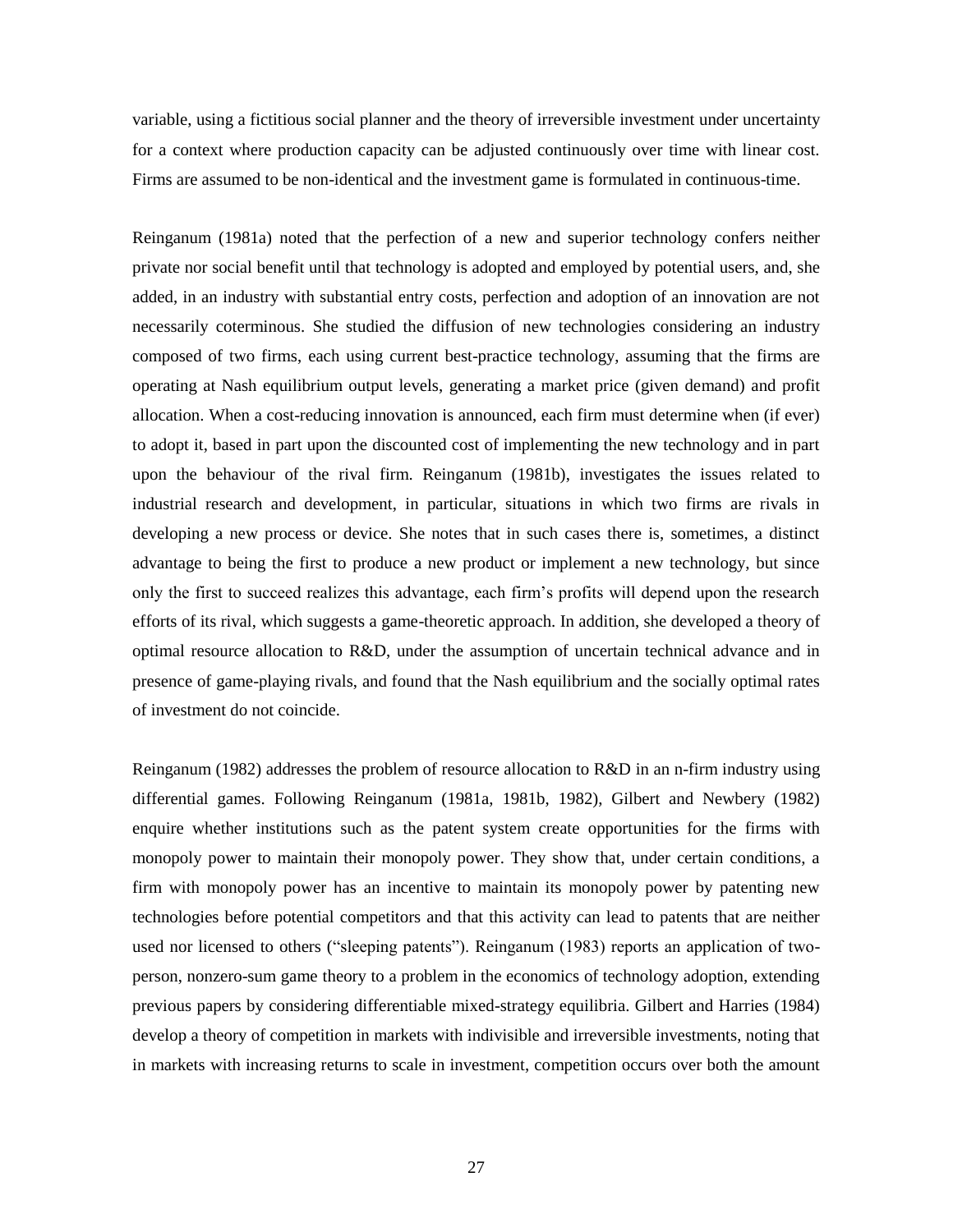and timing of the new capital construction and that the consequences of competition depend on the strategies and information available to the competitors.

Jensen (1992) examines the welfare effects of adopting an innovation when there is uncertainty about whether it will succeed or fail, noting that the incentives of firms to adopt a new process need not coincide with maximum expected consumer surplus or social welfare if there is uncertainty before the process is adopted and if the only loss from failure is a fixed cost. Additionally, he finds that in some cases no firm will adopt an innovation likely to fail, although expected welfare is maximized if one adopts. There are cases where both firms will adopt an innovation likely to succeed, although expected welfare is maximized if only one firm adopts. Hendricks (1992) studies the effects of uncertainty on the timing of adoption of a new technology in a duopoly. Firms are assumed to be uncertain about the innovation capabilities of their rivals and the profitability of the adoption, which creates a richer and, in some respects, more plausible theory of adoption where rents from delayed adoption are always realized and returns are not equalized across adoption times. Stenbacka and Tombak (1994) introduce the effect of the experience into a duopoly game of timing of adoption of new technologies that exhibit exogenous technological progress. Their results show that a higher level of uncertainty increases the extent of dispersion between the equilibrium timings of adoption and that the equilibrium timings are even more dispersed when the leader takes the follower's reaction into account.

#### **4. Real Options Game Models**

The literature combining the real options valuation technique with game theory concepts started with Smets (1993), which derived, for a duopoly market, a continuous-time model of strategic real option exercise under product market competition. In this paper he assumes that entry is irreversible, demand stochastic and simultaneous investment may arise only when the leadership role is exogenously pre-assigned. Other pioneers in this literature were Smit and Ankum (1993) and Williams (1993). The former combines the real options approach of investment timing with basic principles of game theory and industrial organization. Using simple examples they illustrate the influence of competition on project value and investment timing. The real option game model formulation is "standard" (i.e., fits into the definition stated in the introduction), with exception of the variable "time" which is assumed to be discrete. In the real options literature very few papers use time as a discrete variable (see table 1 in the Appendix). Williams (1993), on the other hand, provides the first rigorous derivation of a Nash-equilibrium in a real options framework. He derives an equilibrium set of exercises strategies for real estate developers where equilibrium development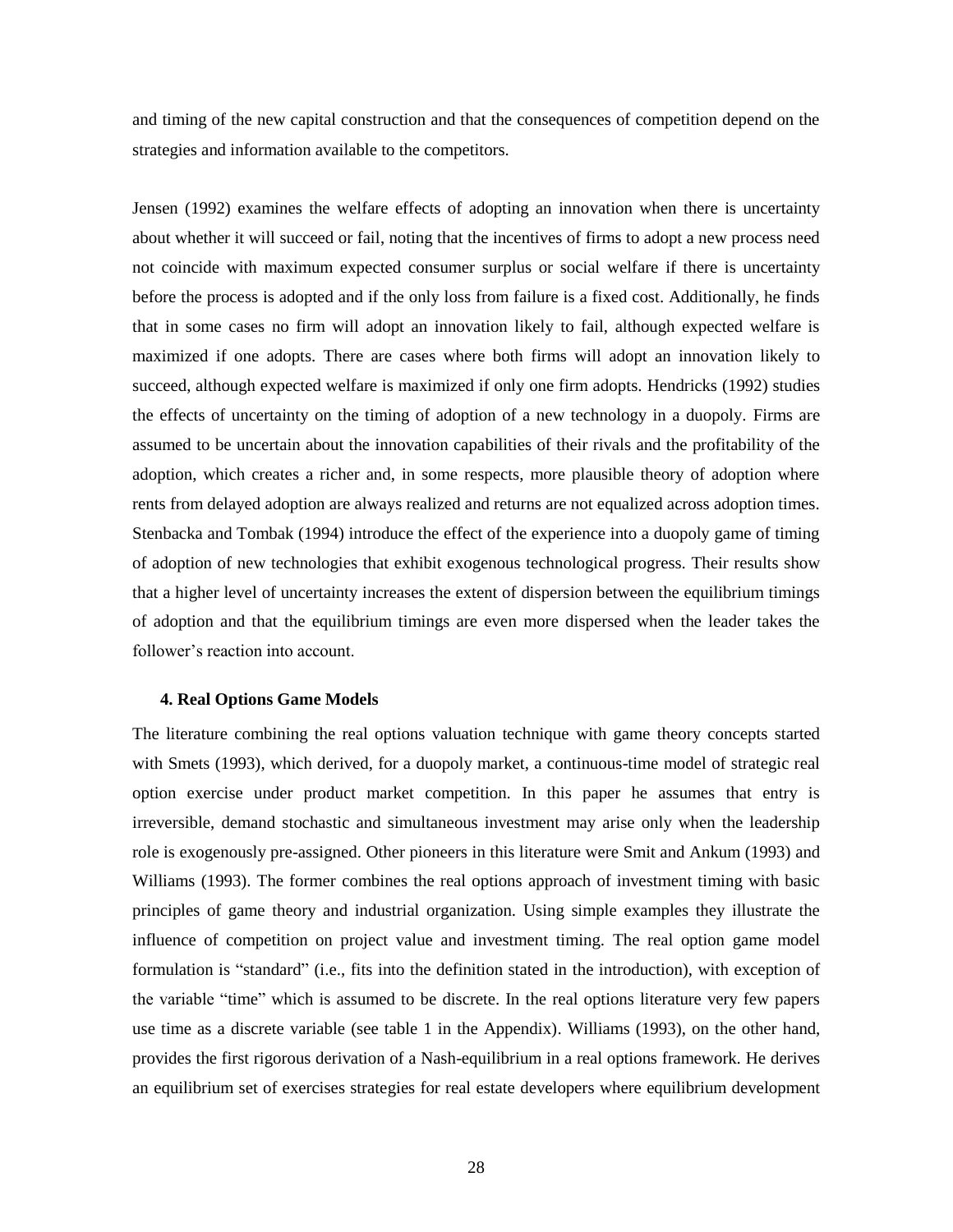is symmetric and simultaneous. More specifically, in equilibrium all developers build at the maximum feasible rate whenever income rises above a critical value and each developer conjectures correctly that each other developer currently builds at his optimal rate. The aggregate demand for the good or service and its supply by each developed asset are proportional to power functions of the income and the optimal building rate depends on an exogenous factor which changes stochastically through time and affects the aggregate demand. Additionally, it is assumed that the number and the owners of undeveloped assets is constant over time and identical, respectively, and that the identical owners have equal number of undeveloped assets. This model is very versatile in terms of market conditions to which it applies. Essentially, it provides investment thresholds which, in equilibrium, all market players, simultaneously, should use to optimize their investment, regardless of the type of market (monopoly, oligopoly or perfect competition) in which they operate.

Also for real estate markets, Grenadier (1996) develops an equilibrium game framework for strategic option exercise games for duopoly markets. He suggests having found a possible explanation for why some markets may experience building booms in the face of declining demand and property values. Contrary to Williams' (1993) model, where equilibrium real estate development is symmetric and simultaneous (i.e., all developers build at the maximum feasible rate whenever income rises above a critical value), in Grenadier's model, equilibrium real estate development may arise endogenously as either simultaneously or sequentially, depending on the initial conditions and the parameter values. More specifically, if at the beginning of the game,  $t = 0$ , the variable underlying the value of the real estate development,  $X(t)$ , is below the trigger value determined for the leader entry time,  $X(0) < X_L$ , one developer will wait until the trigger  $X_L$  is reached, and the other will wait until the trigger  $X_F$  is reached. Developers will be, therefore, indifferent between leading or following. If  $X(0) \in [X_L, X_F)$ , each will race to build immediately. The random winner of the race will then build, and the loser will wait until the trigger  $X_F$  is reached. If  $X(0) \ge X_F$ , any equilibrium will be characterized by simultaneous exercise. In the rest of the game characterization this model is standard, i.e., as defined in the introduction section.

Reiss (1998) derived a real options model for investments in innovation. Competition is considered but in a rather non-standard way. The framework is developed so that to determine whether, and when, a firm should patent and adopt an innovation if the arrival time of competitors is stochastic.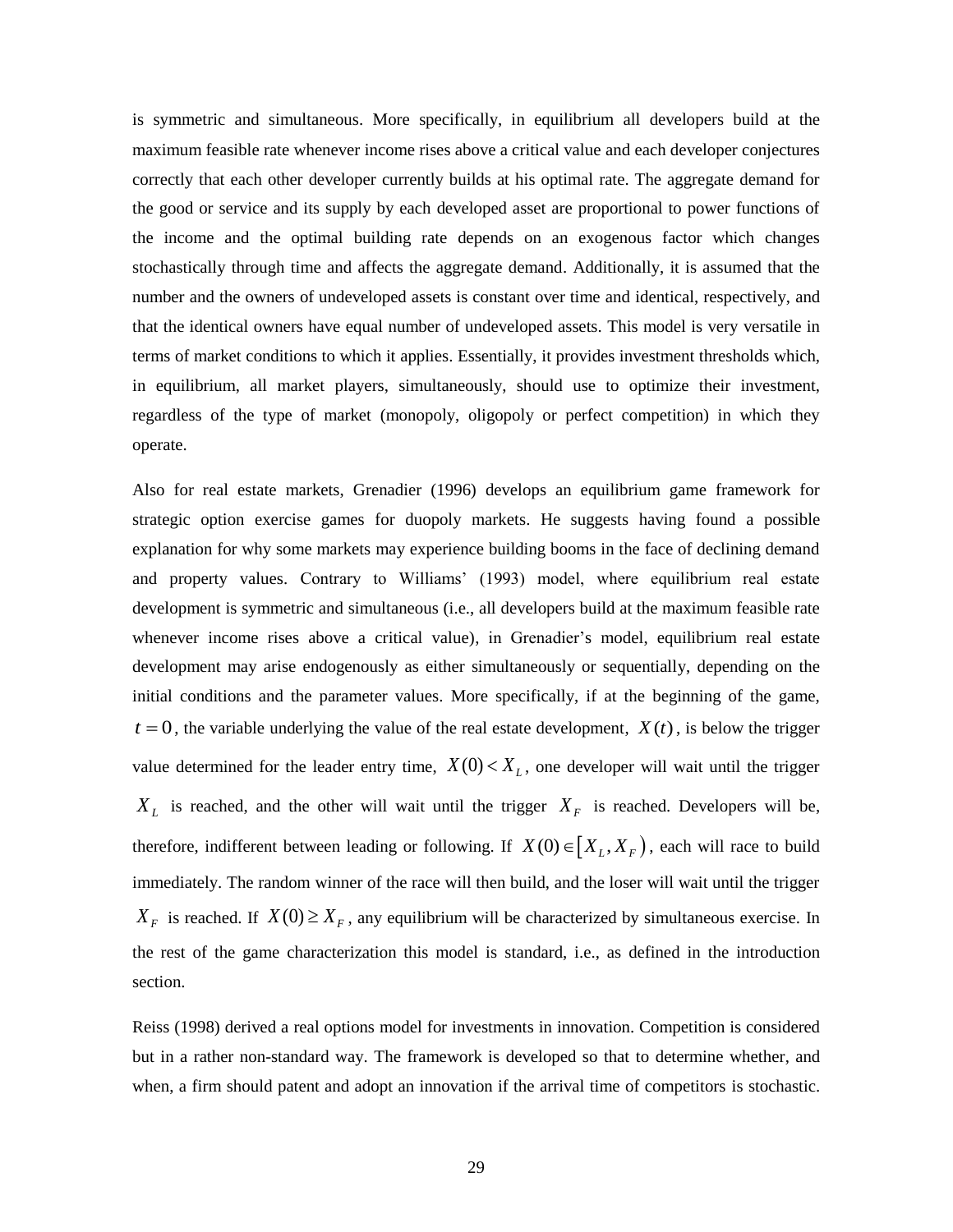In terms of mathematical formulation the model is standard within the real options literature with the exception of the inclusion of the Poisson distribution to model the competitors' arrival time. More specifically, the innovation value change over time is defined by the following differential equation:

$$
dCF = \alpha CFdt + \sigma CFdz - CFdq
$$
 (21)

Where  $dq$  is the increment of a Poisson process and assumed to be independent of  $dz$ :

$$
dq = \begin{cases} 0 & \text{with probability } (1 - \lambda dt) \\ 1 & \text{with probability } \lambda dt \end{cases}
$$
 (22)

The author finds four different option exercise strategies and respective investment threshold. The model applies to markets where there is competition, but does not specifies the number of market participants. Instead, the intensity of rivalry is specified through a constant hazard rate  $\lambda dt$  which can be regarded as a measure of intensity of rivalry, since the expected arrival time of competition decreases with an increasing hazard rate, therefore, a flexible model in this regard. However, the characterization of the investment game is incomplete. For instance, if we assume the innovation game is played in a context where firms are ex-ante symmetric and have complete, perfect and symmetric information, then simultaneous investment may occur. So, why does this outcome is not allowed? In addition, the market is not explicitly characterized. Thus, we ay infer that the model applies to several types of competition and market structures. However, if we use it for oligopoly or perfect competition markets with complete, perfect and symmetric information, all market participants would be guided in their investment decision by the same, and unique, investment scenario thresholds, and, consequently, the option to invest in the innovation project would be simultaneously exercised by all market players and the value of the innovation project would decrease significantly for each player as a consequence. This scenario is not, however, discussed in the paper. Finally, the model is derived for a pre-emption investment game with competition exogenously set<sup>33</sup>. This later aspect is a weakness of the model and, to be accurate, a weakness shared by most of investment game models in the real options literature.

Kulatilaka and Perrotti (1998), provide a strategic rationale for the growth options under uncertainty and imperfect competition. According to their results, in a market with strategic competition, investment confers a greater capability to take advantage of future growth opportunities. This

 $33$  Note that, the best approach would be to model competition endogenously which would allow the analysis of the industry equilibrium under different market structures.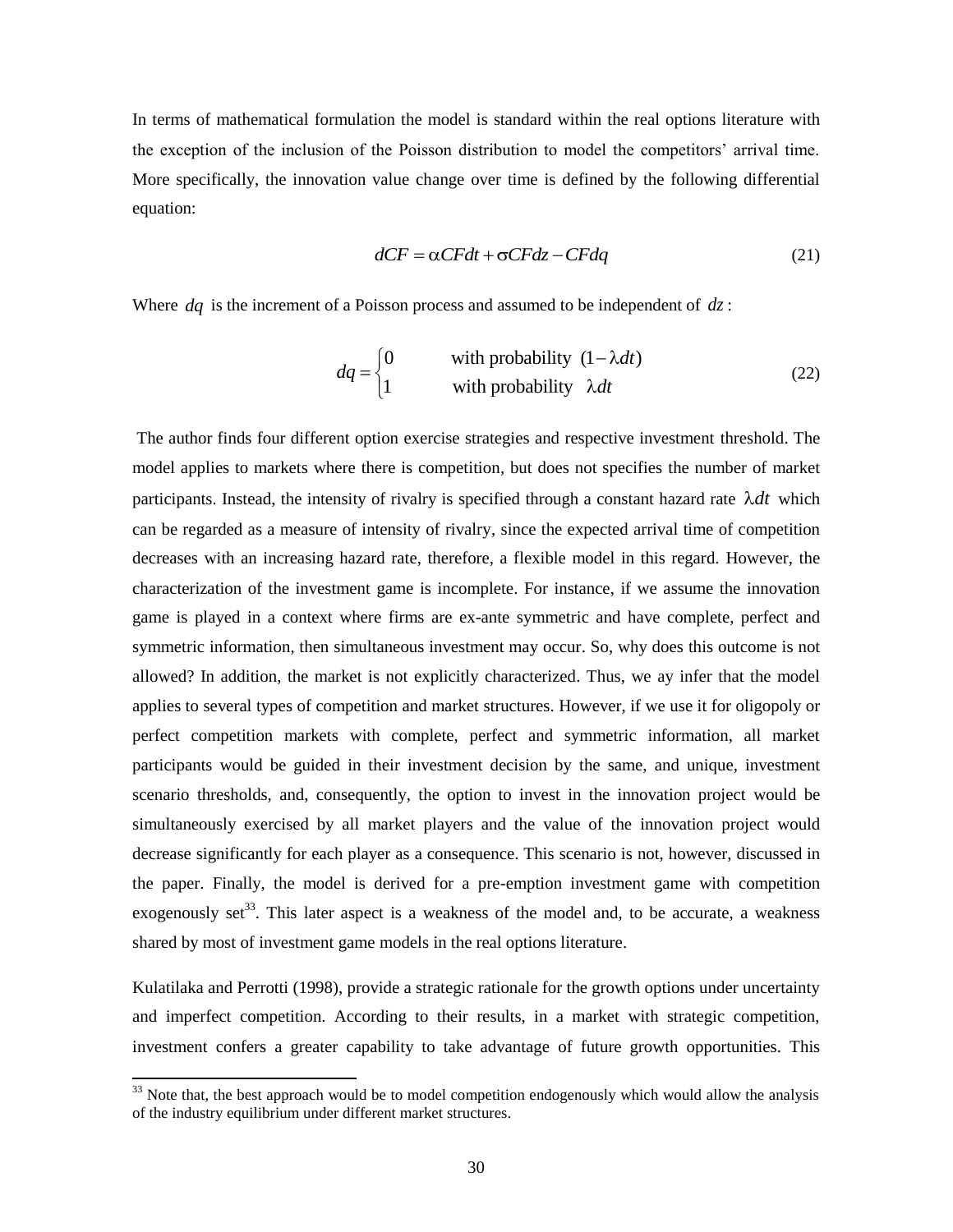strategic advantage leads to the capture of a greater share of the market, either by dissuading entry or by inducing competitors to "make room" for the stronger competitor. When the strategic advantage is strong, increased uncertainty encourages investment in growth options; when the strategic effect is week the reverse is true. An increase in systematic risk discourages the acquisition of growth options. These results contradict the view that volatility is strong disincentive for investment. The authors analyse both the case where firms are ex-ante symmetric (i.e., firms are exante identical) and the case where firms are ex-ante asymmetric. The former leads to simultaneous strategic entry by all market players, the latter leads to a pre-emption game where one firm enters the market first. Lambrecht (1999) and Joaquin and Butler (1999) present models where competing firms have opportunities to invest in discrete investment projects and where the investment game is played on the timing of these investments.

Boyer, et al. (2001) extend previous pioneering contributions while bringing to bear the older, and highly relevant, literature on strategic investment with a deterministic formulation and perfect foresight by firms, most notably Gilbert and Harris (1984), Fudenberg and Tirole (1985), and Mills (1988). They restrict their attention to duopoly on homogeneous product market with incremental indivisible capacity investments, paying also attention to the role of uncertainty and the speed of market development on investment strategies and competition. The mathematical formulation and game concepts used in the model are standard within the real options literature. The assumptions about the economic context to which the model applies to are very similar to those of Gilbert and Harries (1984) model. More specifically, the industry is assumed to face growing demand with indivisibilities in installing new capacity, firms are assumed to have access to the same technology and time is continuous. Building on Gilbert and Harries (1984) work, the authors avoid the commonly used, and not very sophisticated, technical assumption that gives first-mover advantage to one of the firms. The properties outlined in this paper suggest that, for the context underlying the model, collusion is more likely when the industry is made up of two active firms of equal size and market develops quickly and with much volatility, and that competition is more likely to be at work when only one firm operates.

Garlapy (2001) develops a large discrete-time nonzero-sum stochastic game for two all-equity financed single project firms competing in the development of a project that requires N phases to be completed. At each date before completion, the two firms must decide, simultaneously, whether to keep working on the project in the attempt to reach the next hurdle, or to wait. In making their decisions on whether to undertake a phase of the investment or not, the firms consider: i) their position in the investment race, i.e., the number of stages completed, and ii) a signal,  $\delta$ , in the form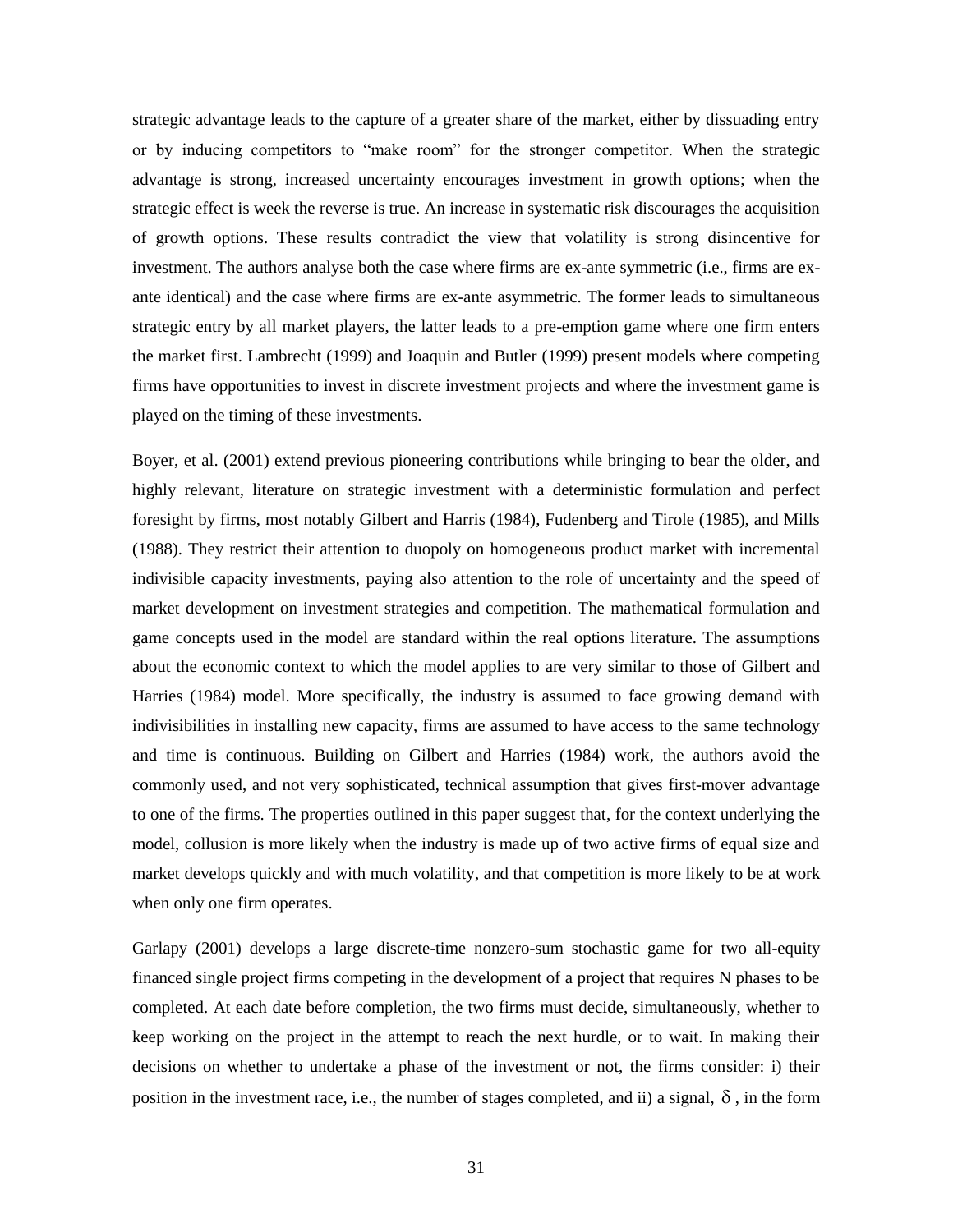of potential cash flows generated by the completed project, modeled as a geometric random walk; a random variable  $n(t)$  that represents the number of phases completed by firm A at time t, and an analogous variable,  $m(t)$ , for the opponent of firm A, where,  $\delta$ ,  $n(t)$  and  $m(t)$  are common knowledge, i.e., at each stage of the game both firms know the potential cash flows generated by the completed project and the number of phases completed by the opponent. For mathematical tractability, simultaneous success in the investment race is not allowed. In addition, this paper also studies the effect of cooperation and preemption on the value of the investment race and the risk premium, i.e., the discount rate to be used in evaluating future uncertain cash flows. Although the intuition underlying this model is similar to that which guides most of the real options game models, the fact is that the mathematical formulation used is substantially different in order to accommodate the assumption that firms have an undefined number of options to invest.

Mason and Weeds (2001) demonstrate that strategic interactions can have important consequences for irreversible and uncertain investments. More specifically, the paper shows that preemption significantly decreases investment option values, externalities introduce, relative to the cooperative outcome, inefficiencies in the investment decisions, and both preemption and externalities combined can actually hasten, rather than delay, investment. The model is derived for a duopoly market with or without cooperation. The innovativeness of this model, compared with other models within the real options literature at the time, is that it does not impose exogenously an asymmetry between firms but, instead, allows the first-mover to be determined endogenously. The authors derive two versions of the model. In the first version, the roles of the leader and the follower are pre-assigned exogenously; in the second version, the roles are determined endogenously, i.e., the leader invests at the point at which it is indifferent between leading and following (at the point where the rents of the leader and the follower equalize<sup>34</sup>.

Huisman's (2001) book supplies several real options models, for several different economic contexts, applied to new technology investments, namely, models for monopoly and duopoly markets, with constant and non-constant investment costs, with one, two or multiple new technology(ies) available with and without technological uncertainty<sup>35</sup>. The real option game formulation used is standard. Grenadier (2000a) provides a good summary of existing literature on

<sup>&</sup>lt;sup>34</sup> That is, the leader invests according to the Fudenberg and Tirole's (1985) principle of rent equalization described in section 2.

<sup>&</sup>lt;sup>35</sup> Huisman (2001) is an excellent introductory textbook for postgraduate students which aim to have a first contact with real options game models. It provides detailed and rigorous mathematical derivations and descriptions about the methodology used to derive real options investment models for a wide range of economic contexts.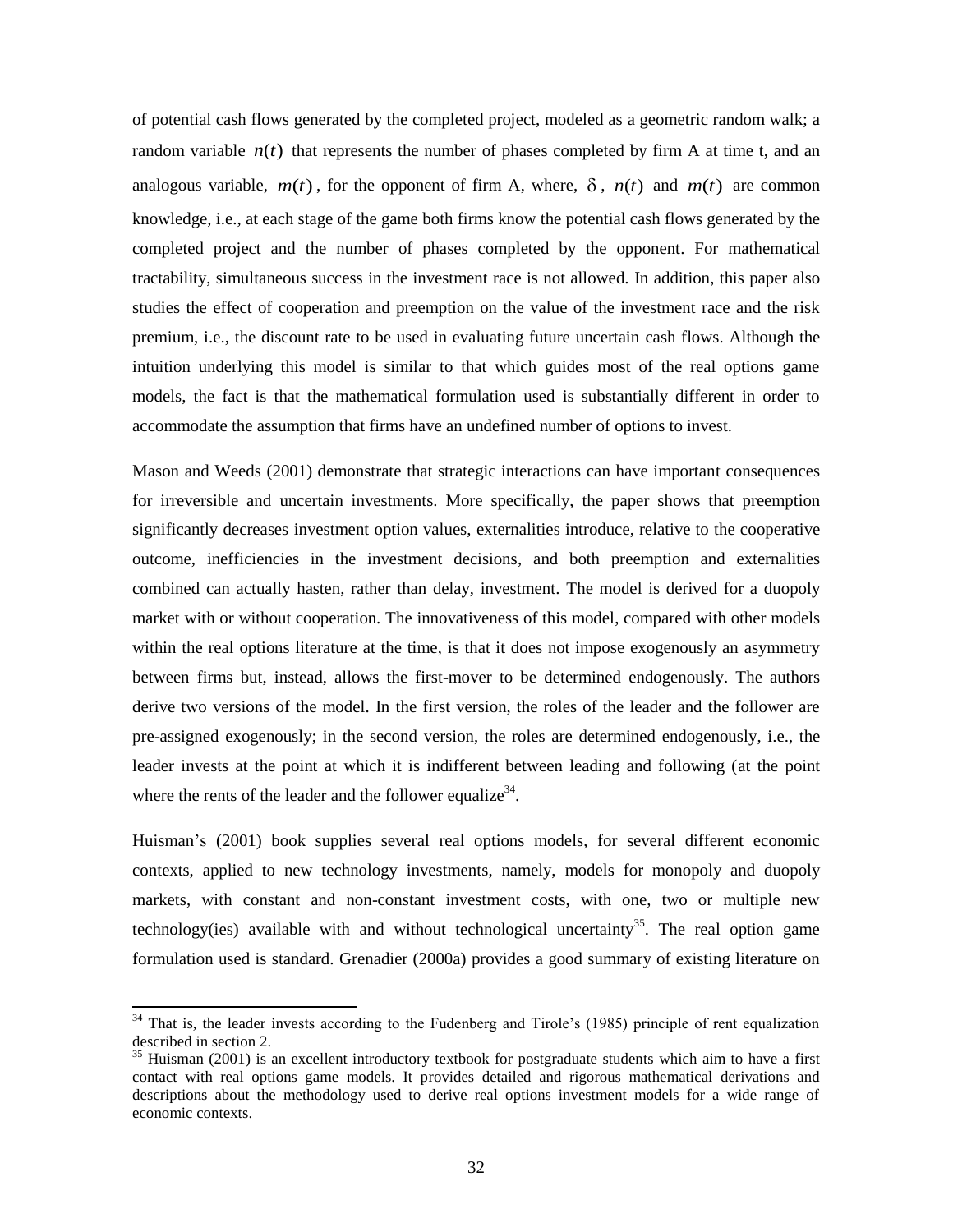game-theoretic option models. Grenadier (2000b) illustrates how intersection of real options and game theory provides powerful new insights into the behavior of economic agents under uncertainty, with examples from real estate development in an oligopoly and oil exploration investment decisions with symmetric information. Cottrel and Sick (2001), starting from their belief that fear of losing first-mover advantages causes managers to ignore real options analysis completely and simply go ahead with any project that they think has a positive net present value, they study first-mover advantage and find some "surprising results". They show that by considering the merits of a delayed-entry follower strategy the value enhancing managers will want to be suitably cautious before ignoring the real options analysis. The authors supplied and describe several illustrative practical examples to emphasize their results. Martzoukos and Zacharias (2001) developed a real options duopoly game model to study the optimization of R&D value enhancement in the presence of spillover effects. In their model, firms have the option to enhance value by doing R&D and/or acquiring more information about the project and due to information spillovers, they act strategically by optimizing their behavior conditional on the actions of their counterpart. The game set assumes that firms have incomplete information about the investment game.

Also for R&D investments, Weeds (2002) derived a real option game model to study an investment on a winner-takes-all patent system with irreversible investment cost and uncertain revenues. According to her framework, the technological success of the project is probabilistic and the economic value of the patent to be won evolves stochastically over time. She found that, comparing with the optimal cooperative investment pattern, investment is more delayed when firms act noncooperatively as each holds back from investing in the fear of starting a patent race. In terms of game structure, the model is standard in all aspects except regarding the "winner takes all" assumption, since, as the information in table 1 in the appendix confirms, zero-sum real options games are much more frequent within the real options literature. Thijssen, et al. (2002) study preemption (i.e., first-mover advantage) games and war of attrition (i.e., second-mover advantage) games extending the strategy spaces and equilibrium concepts as introduced in Fudenberg and Tirole (1985). Note that Boyer, et al. (2001), the paper reviewed earlier in this section, had made similar attempt, but his adaptation is less suitable to modeling war of attrition games. The attempts to extend the firms' strategic space and equilibrium concepts was welcomed at the time because it tried to overcome one of the greatest weakness underlying real options models such as those of Grenadier (1996) and Weeds (2002) reviewed above, which, essentially, make the assumption that, at the preemption point, only one firm can succeed in investing. This assumption is unsatisfactory because firms are assumed to be ex-ante symmetric. Hence, if firms are ex-ante symmetric so there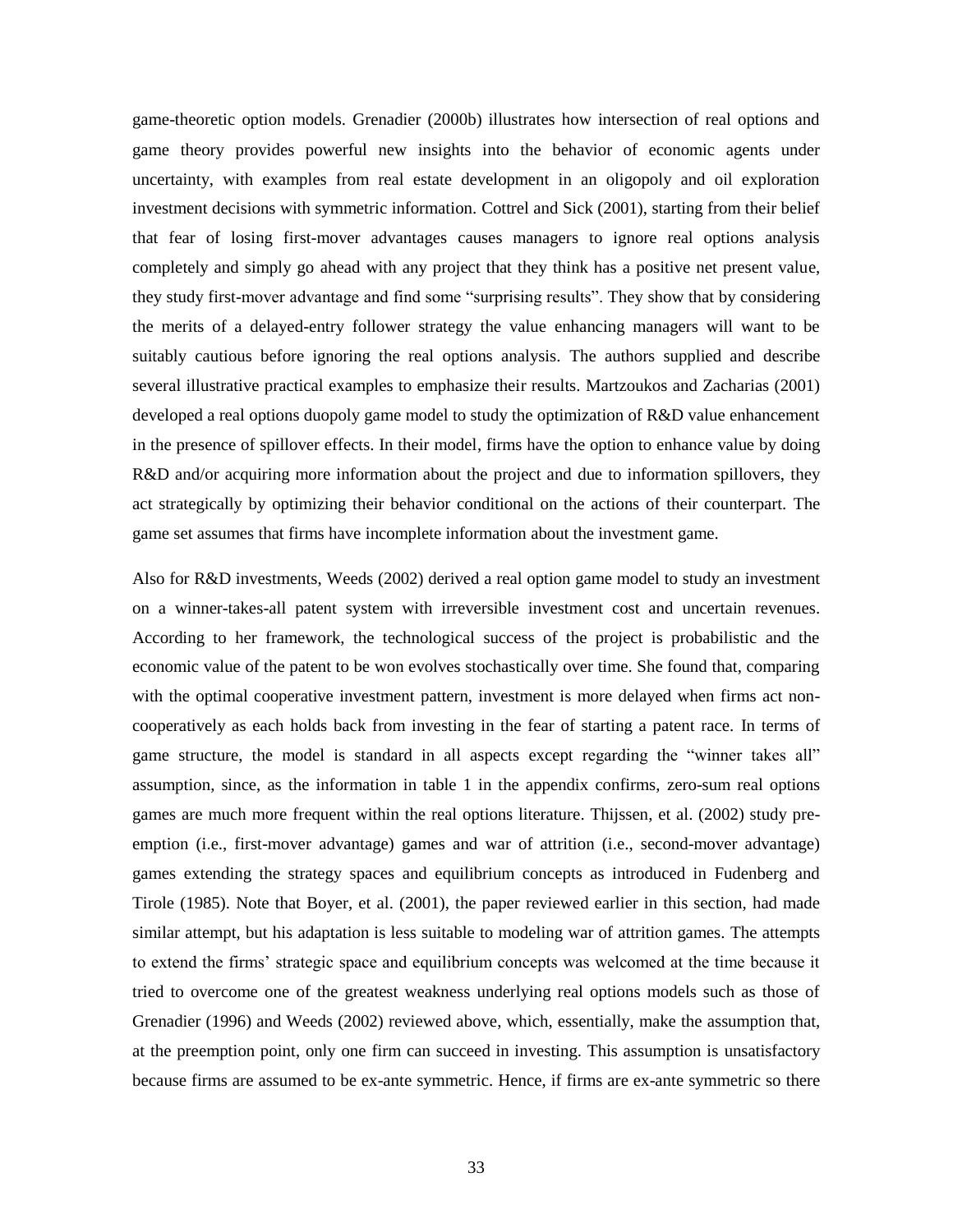is no *a priori* ground for assuming that firms are not allowed to invest simultaneously even if it is optimal for both to do so.

Décamps et al. (2002) investigate the impact of incomplete information on firms' investment strategies. They study the optimal time to invest in an indivisible project whose value, while still perfectly observable, is driven by a parameter that is unknown to the decision maker ex-ante, i.e., there is a structural element of uncertainty besides the standard diffusion component of the value process. They argue that this captures in a simple way a variety of empirically relevant investment situations. For instance, a firm might ignore the exact growth characteristics of a market on which it contemplates investing, the owner of an asset who considers selling might ignore how the willingness to pay of potential buyers will evolve in the future, etc. By observing the evolution of the value, the decision maker can update his beliefs about the uncertain drift of the value process. However, this information is noisy, since it does not allow to distinguishing perfectly between the relative contributions of the drift and diffusion components to the instantaneous variations of the project's value. Consequently, they use filtering and martingale techniques, to show that the optimal investment region is characterized by a continuous and non-decreasing boundary in the value state space and that the decision maker always benefit from being uncertain about the drift of the value process, i.e., the decision maker prefers the option to invest in a project with unknown drift to that of investing in a project with constant drift equal to the prior expectation of the drift in the first option. According to this result one might expect the value of claims on structural uncertain assets (for instance in an emerging sector in which future growth prospects are uncertain) to be higher than that of claims on assets in more traditional sectors with otherwise identical risk characteristics. This is a real options game model for monopoly markets<sup>36</sup>, i.e., an investment game with just one player playing against nature. However, its reach mathematical formation, originality of the economic context to which it applies to and insights for the development of real options for competition game settings justify its inclusion in this review.

Other paper assuming incomplete information, but considering competition, is that of Lambrecht and Perraudin (2003). They derived a full dynamic model of investment under uncertainty for firstmover advantage contexts. In addition, they assume that where firms have incomplete information about each other, i.e., firms observe their own investment cost, but knows only that the cost of its opponents is an independent draw from a distribution which has a continuous differentiable density with strictly positive support on an open interval. Their approach leads to a Bayesian Nash equilibrium where each firm invests strategically. The inclusion of incomplete information yields

<sup>&</sup>lt;sup>36</sup> Hence, it is not included in Table 1 in the Appendix.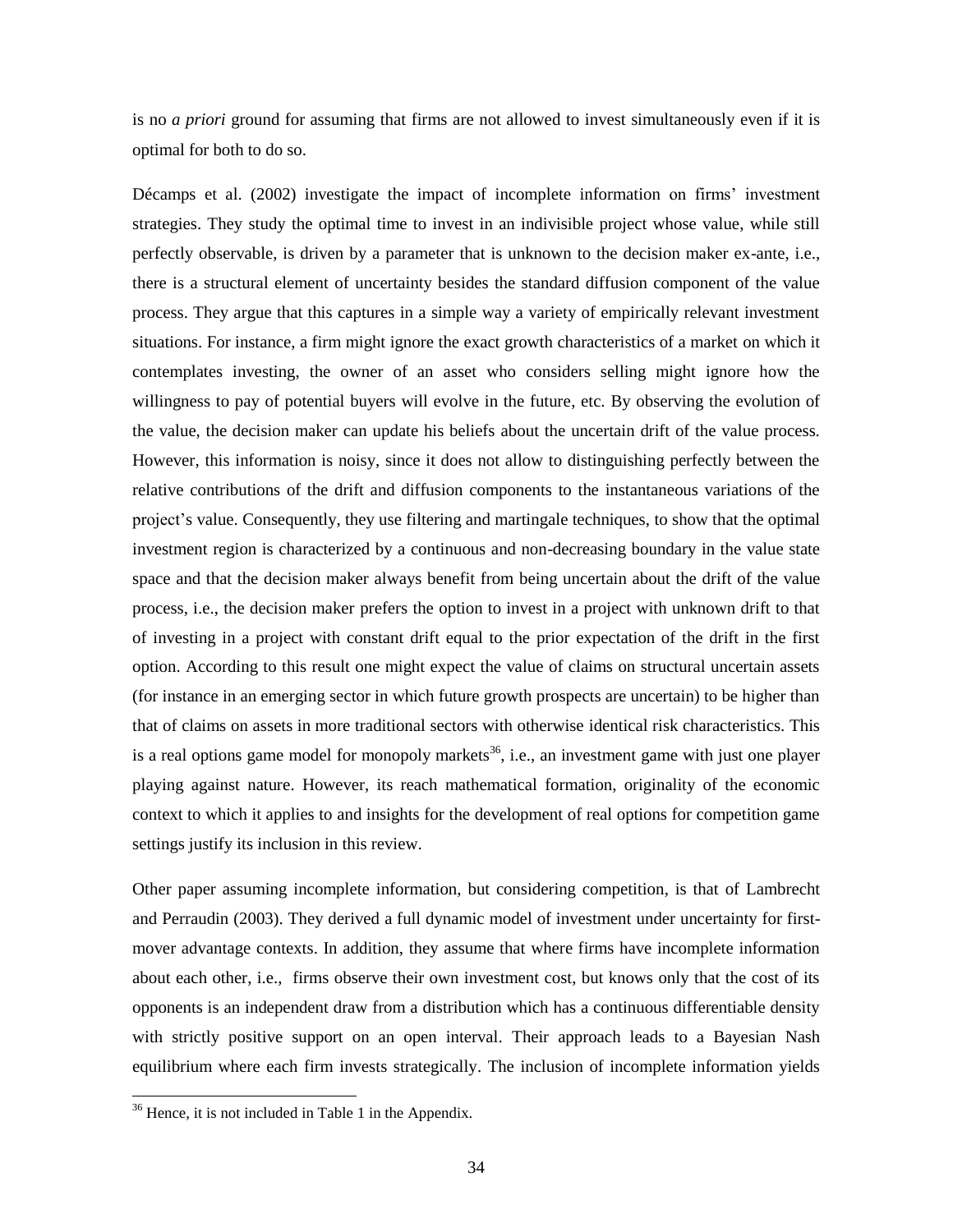quite rich implications for the equity return distributions of companies holding real options subject to possible preemption, in particular, the model predicts that returns on such equities will contain jumps and that the volatility associated with that jumps will be negatively correlated across competing firms unlike more standard volatility attributable to news on the general prospects of the industry.

Grenadier (2000) provides a very general and tractable approach for deriving equilibrium investment strategies in a continuous-time Cournot-Nash equilibrium framework. According to his framework, each firm faces a sequence of investment opportunities and must determine an exercise strategy for its path of investment. The cash flows from investment are determined by a continuoustime stochastic shock process as well as the investment strategies of all firms in the industry. A symmetric Nash equilibrium in exercise policies is determined such that each firm's equilibrium exercise strategy is optimal, conditional on its competitors following their equilibrium exercise strategies. The resulting equilibrium is quite simple and shows that the impact of competition on exercise strategies is substantial. More specifically, he shows that competition drastically erodes the value of the option to wait and leads to investment at very near the zero net present value threshold. This work is in some way close to those of Williams (1993), Baldursson (1998) and Lambrecht and Perraudin (2003), however, these later works use a different solution approach and firms compete over a single investment opportunity, while, the former, describes an industry equilibrium with multiple active firms and does not use the simplified "myopic" solution approach, which is a key element, for instance, in Grenadier's (2002) model.

Baba (2001) derived a leader/follower real options model to optimize bank's entry decisions into duopolistic loan market in an attempt to shed light on the prolonged slump in the Japanese loan market in the 1990s. He gives special emphasis to the differences resulting from the alternative assumptions regarding whether the roles of leader and follower are interchangeable or predetermined and shows that when the roles are pre-determined as in the case of the Japanese main bank system, both leader and follower banks have a greater incentive to wait until the loan demand condition improves sufficiently than when the roles are interchangeable. Murto and Keppo (2002) develop a game-theoretic model to study the competition for a single investment opportunity under uncertainty. This model combines real options and game theories for contexts where many firms compete for a single investment opportunity. The Nash-equilibrium of the game is characterized under the assumption that firms do not know each other's valuation for the project and so firms' strategies are defined as functions of all information they have on the stage of the game. They show that the information about each other's valuation for the project has an important effect on the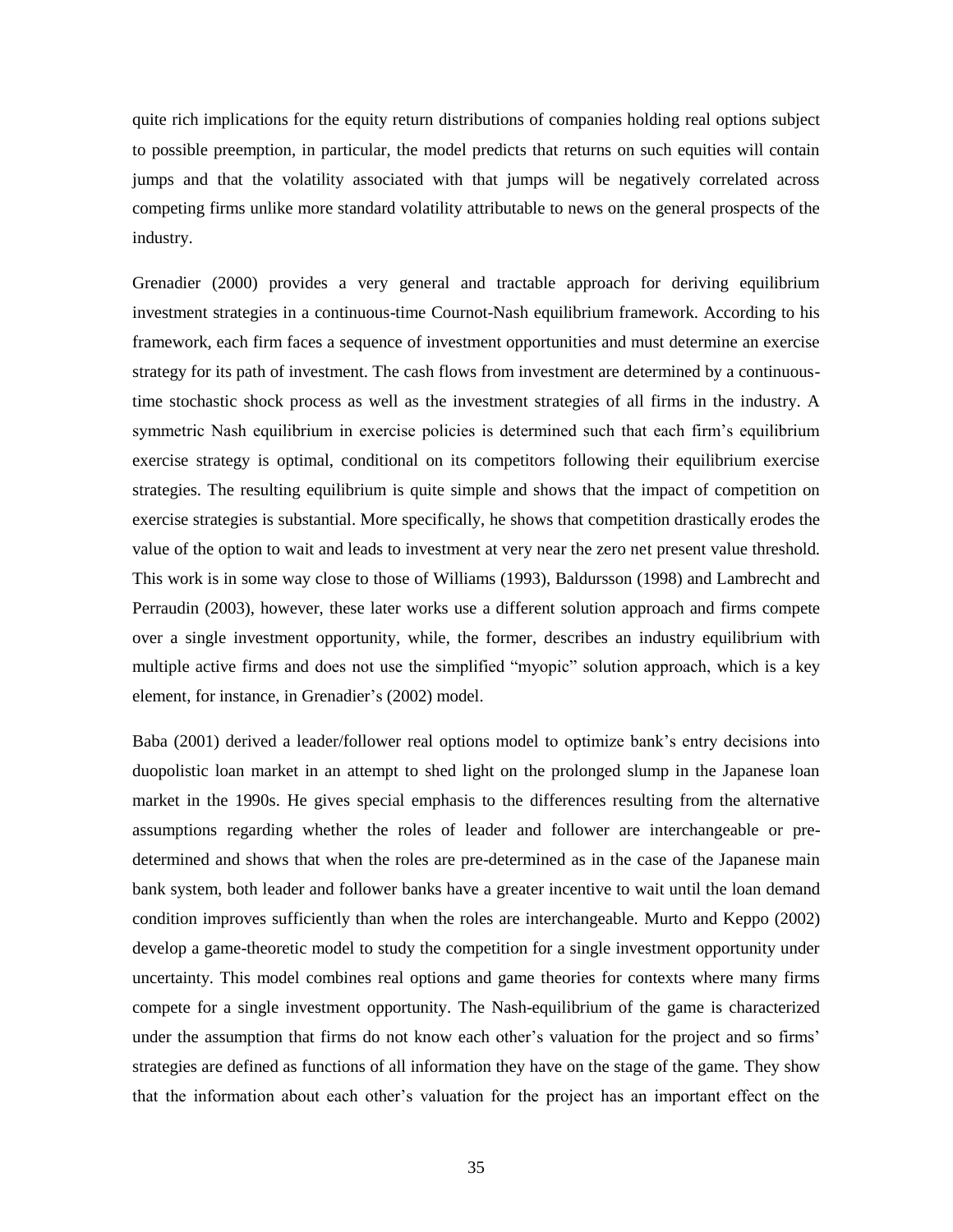equilibrium. More specifically, they conclude that, if there are at least two firms with the same valuation for the project, then the competition completely eliminates all profits; when one of the firms invests in the project, it is indifferent between investing and not investing and; if one of the firms has some advantage over the others (for instance, the investment cost is lower or the value of the project is higher for this firm than for the others), then, in equilibrium, that firm gets a positive payoff. Most of the assumptions underlying the derivation of this model are standard within the literature on real options games, except the "winner-takes-all" assumption and the existence of an "exit strategy".

Nielson (2002), extend the oligopolistic industry result described in Dixit and Pindyck (1994) for investments with positive externalities and scenarios where the monopolist has multiple investment opportunities. His results show that, with decreased profit flow, a monopolist always makes its first investment later than the leader among two competitive firms would have done; that it makes no difference for the first investment whether the monopolist has access to one or two investment projects; and that a monopolist will make its second investment earlier than the follower if the profit loss, due to increased competition is larger than that due to increased supply. In terms of game characterization this investment game is standard, i.e., in line with that derived by Smets (1993) and then followed by Dixit and Pindick (1994) and Huisman (2001). Cottrel and Sick (2002), discuss the follower advantages, providing practical examples of successful delay in the context of a real option on innovation, such as the ability to learn more about a technology before irreversibly committing scarce resources, the advantage of observing market reaction to product design and features, and the avoidance of sunk investment in obsolete technology. Maeland (2002) combines real options theory with auction theory to develop a winners-takes-all investment model for markets with two or more players with asymmetric information about the cost of the investment, i.e., each investor has private information about its own costs but no private information about the competitors'.

Most of the real options game models reviewed above focus on the effect of competition on the value of the option to invest, but ignore the operating decisions that may arise once the investment is completed. Aguerrevere (2003), however, study strategic investment behavior in a real options framework that includes more realistic features of investment projects such as time to build, operating flexibility and capacity choice. Namely, he studied the effects of competitive interactions on investment decisions and the dynamics of the price of a storable commodity, in a model of incremental investment with time to build and operating flexibility. His work extends the classic real options models of irreversible investment and capacity choice (see for instance, Pindyck,1988,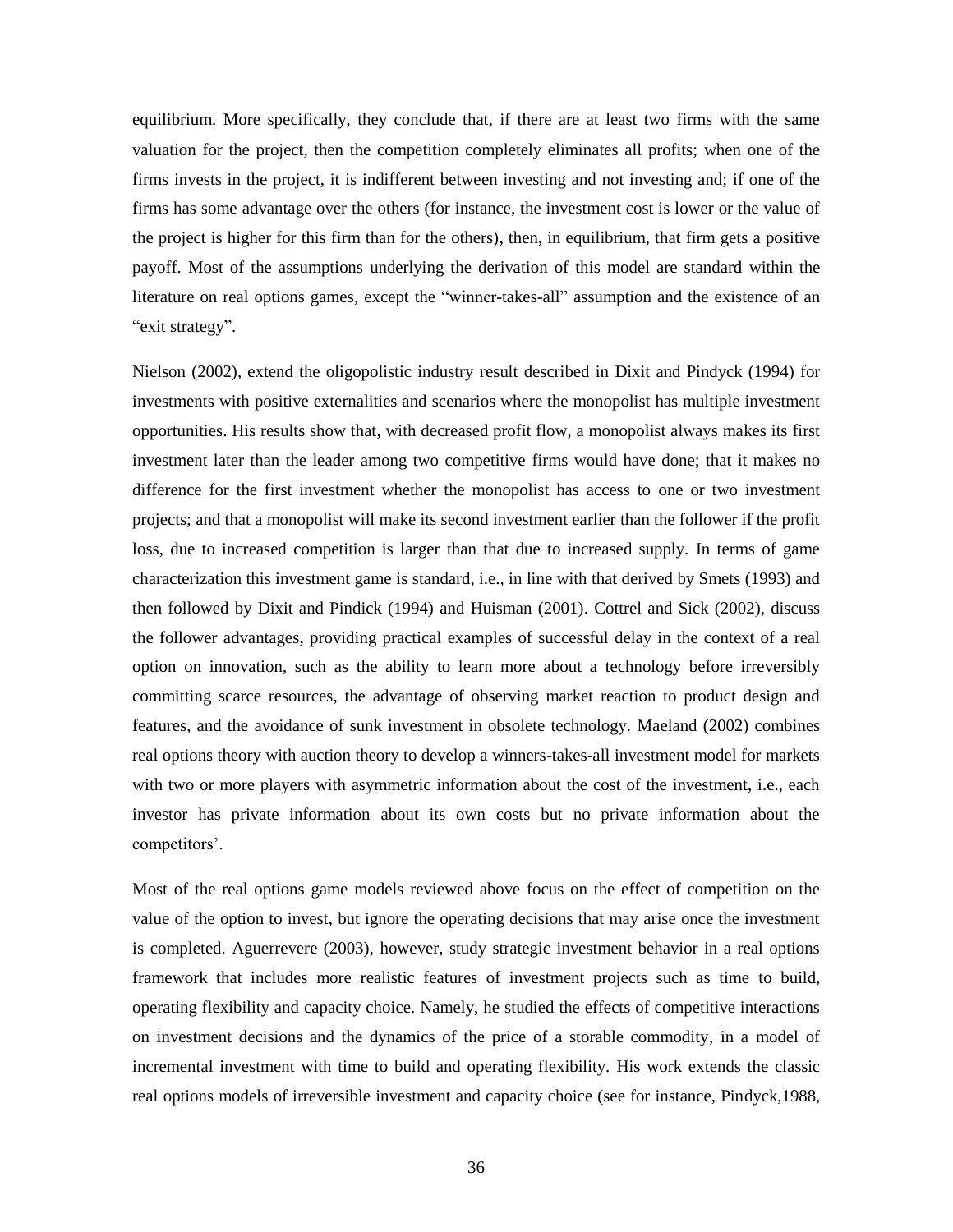and He and Pindyck, 1992) by modeling together "time to build" and "competition". In his framework a firm must decide how much capacity to build initially and when to expand it later and has the option to not use any incremental unit of capacity if demand falls. His results show that with time to build, more uncertainty may encourage the firm to hold more capacity and that firms' optimal capacity may be larger under uncertainty than under certainty. This result contrasts with that from models of incremental investment which assume no "construction lags" and where it has been show that there is a negative effect of uncertainty on capacity choice. Other works close to this paper are those of Baldursson (1998) and Grenadier (2002). However, Baldursson (1998) assumes that investment is instantaneous and installed capacity is fully utilized, and the example analyzed indicates that qualitatively the price process will be the same in oligopoly and perfect competition, while Grenadier (2002) develops an approach to solving for investment equilibrium that is applicable to a more general specification of demand. Both models do not assume flexibility in the use of the installed capacity and their result show that the resulting output price behavior is the same for different numbers of firms in the industry.

In the traditional real options game framework, "ex post" losses are highly infrequent, i.e., since a monopolistic invests at a substantial premium, the likelihood for large asset value reversals is remote. Hence, it is very difficult for a standard real options framework to explain boom-and-bust markets such as real estate, where periodic bust of overbuilding result in waves of high vacancy and foreclosure rates. However, Grenadier (2002) suggests a model as a possible solution for this problem, and discusses this issue extensively. Bulan, et al. (2002) use 1,214 individual real estate projects built in Vancouver, Canada, between 1979 and 1998, and get empirical support for the argument that competition erodes option value $3^7$ .

Huisman and Kort (2003) examine a new technology adoption game for a duopoly market considering competition and the possible occurrence of better technologies in future. However, the mathematical formulation is deterministic<sup>38</sup>, in line with that used by Reinganum (1981) and Fudenberg and Tirole (1985). More specifically, they considers a duopoly with two identical riskneutral and value maximizing firms, where at  $t = 0$  they can invest in a technology which is currently available, but, in future, at a known date, a new and more efficient technology will be available for adoption. Depending on the investment scenario, they arrive at several different game equilibrium strategies with both exogenous and endogenous firm role. Huisman and Kort (2004) addresses a new technology adoption game similar in many respects to that studied in Huisman and

 $37$  This paper is not included in Table 1 in the Appendix given that its contribution lies mainly in the empirical data used and results found and not in any particular game aspect underlying a real option model.

<sup>&</sup>lt;sup>38</sup> Hence it is not included in Table 1 in the Appendix.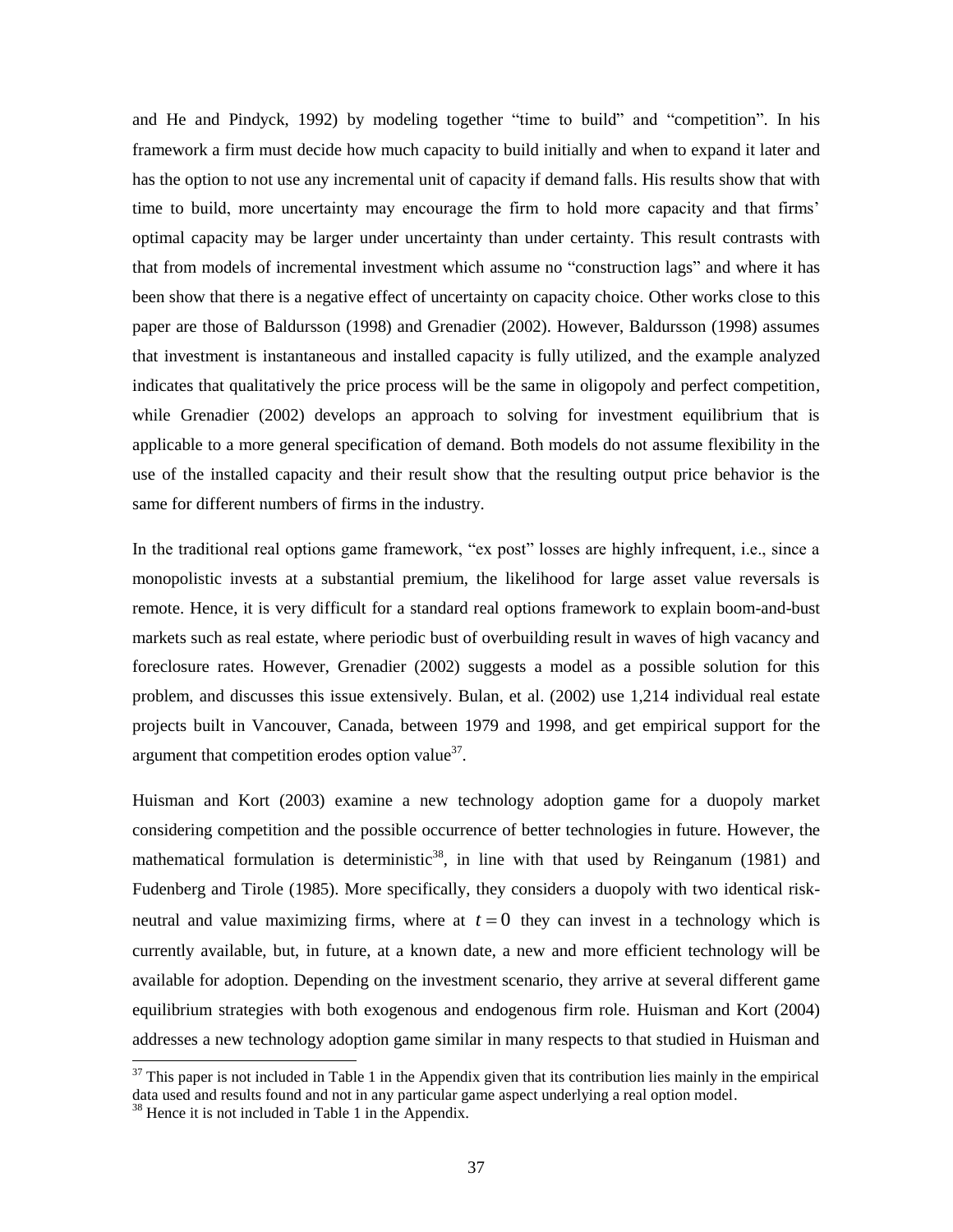Kort (2003) paper, except that in this case they use a stochastic-real options approach, instead of a deterministic approach, and the arrival time of the second new technology is uncertain, instead of arriving a known future date. In addition, firms' role is set exogenously and the arrival of the second and more efficient technology is assumed to follow a Poisson process with parameter  $\lambda$ . The parameter  $\lambda$ , which represents the likelihood that a second new technology arrives in the market in the next instant, is a key element in this model, in the sense that it leads to different game equilibrium strategies.

Tsekrekos (2003), studies the effect of first-mover advantage on the strategic exercise of the options. Paxson and Pinto (2003) derived, for a duopoly market, firms' real value functions assuming that the leader's market share evolves according to an immigration (birth) and death process. In terms of game formulation both of these real options models are standard. Murto (2004) examines a declining duopoly market where firms must choose when to exit from the market, considering a Markov-perfect equilibrium. He finds that with low degree of uncertainty there is a unique equilibrium, where one of the firms always exits before the other, and, when uncertainty is increased, another equilibrium with the reverse order of exit may appear ruining the uniqueness. The occurrence of this event depends on the degree of asymmetry in the firm specific parameters. Murto, et al. (2004) present a modeling framework for the analysis of investments in an oligopoly market for homogeneous non-storable commodity, where the demand evolves stochastically and the firms carry out investment projects in order to adjust their production cost functions or production capacities. They use a discrete-time state-space game and assume that there are several large firms which move sequentially so that to ensure a Markov-perfect Nash equilibrium. Once the equilibrium has been solved they use Monte Carlo simulation to form probability distributions for the firms' cash flow patterns and accomplished investments, information which can be used to value firms operating in an oligopoly market. An important innovation in this paper is that it studies the timing of lumpy investment projects under uncertainty and oligopolistic competition, while "standard" real options game models, with the exceptions of Baldursson (1998) and Williams (1993), study investment games played on a single project, therefore, neglecting the full dynamics of the industry.

Décamps and Mariotti (2004), develop a duopoly model of investment in which each player learns about the quality of a common value project by observing some public background information, and possibly the experience of his rival. Investment costs are assumed to be private information and the background signal takes the form of a Poisson process conditional on the quality of the project being low. Their results show that the resulting "war of attrition" game has a unique symmetric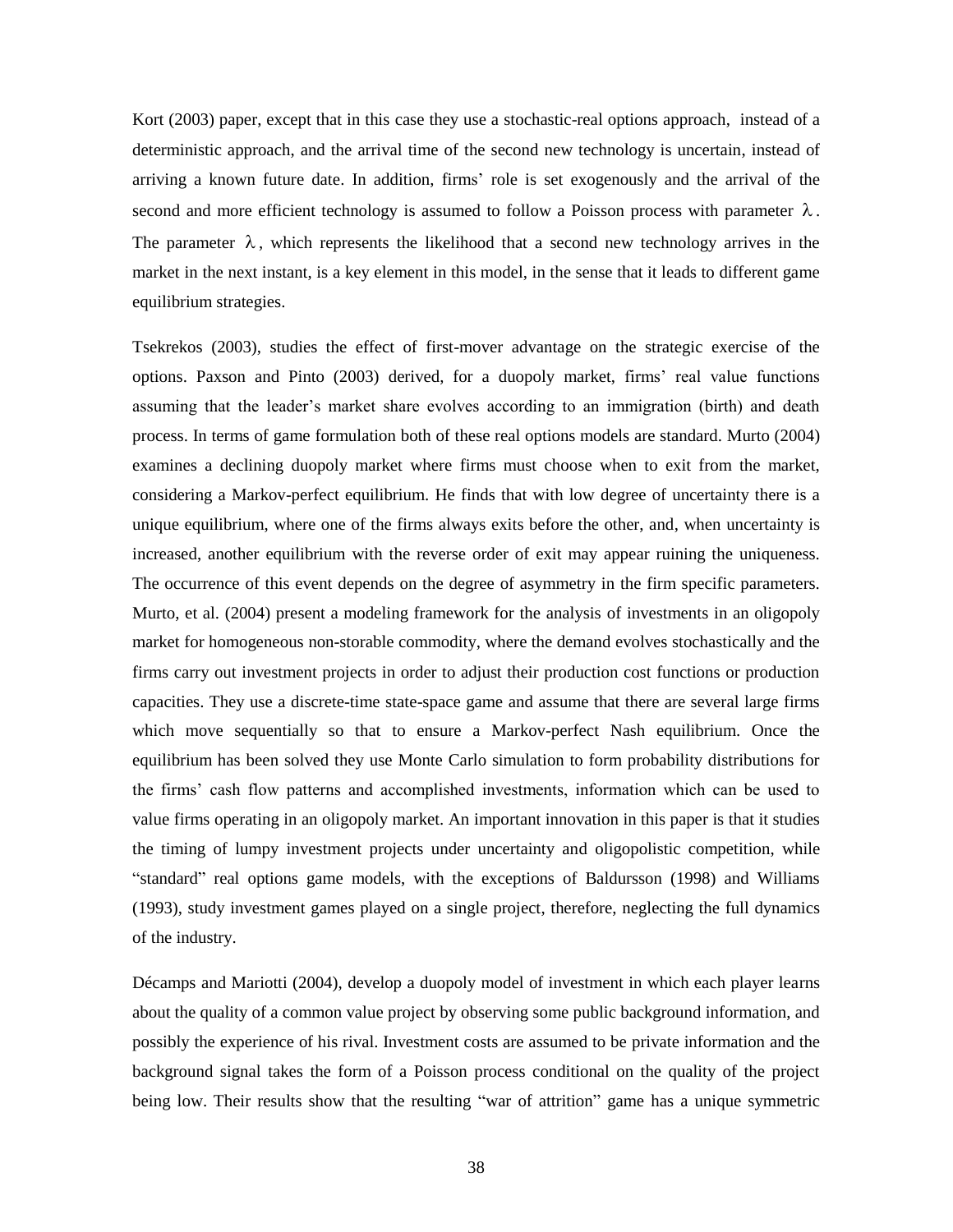equilibrium which depends on initial public beliefs. They determine the impact of changes in the cost and signal distributions on investment timing, and how equilibrium is affected when a firstmover advantage is introduced. Firms have incomplete but symmetric information about the value of the investment project, but asymmetric information about their investment costs. In addition, firms' payoffs incorporate both a common and a private value component. The return of the project is assumed to be the same for both players, and independent of whom invests first, and their opportunity cost of investment may differ. They assume that there are two sources of public information. A background signal provides free information about the value of the project, independently of firms' investment decisions and once a firm, acting as a leader, has sunk his investment, an additional signal is generated that may be used by the follower to optimally adjust his investment decision. Their aim is to study the learning externality due to the increase in the signal's quality generated by the leader's investment. By delaying investment, each firm tries to convince his rival that his own cost is high and thus that his rival should invest first. The difference with a "pure" common real option game model is that each player does not care about the information of his rival *per se*, but only in so far as it measures the likelihood of investing second and hence of benefitting from a better signal. As usual in the real options literature, the equilibria of the game is given in trigger strategies but, contrary to standard real options games, it is Markovian with respect to the common belief process, in the sense that the equilibrium trigger of each firm depends, besides his investment cost, on the initial belief about the value of the project. The more optimistic firms are ex-ante about the quality of the project, the higher their equilibrium trigger will be. As a benchmark the authors consider a complete information version of the investment game model in which firms know each others' investment cost.

Shackleton, et al. (2004) analyse for a duopoly market the entry decision of the competing firms when rivals earn different but correlated uncertain profitabilities from operating. Regarding the rest of the game structure this is a "standard" real options model, except that it allows each firm's decision to be subject to a firm-specific stochastic variable, as well as its competitor's. Their results show that, in the presence of entry costs, decision thresholds exhibit hysteresis and that the range of which is decreasing in the correlation between firms. They determine an explicit measure for the expected time of each firm being active in the market and the probability of both rivals entering within a finite time. An illustration of an application of their results is supplied using the well known rivalry case between Boeing and Airbus, namely, the Airbus's lunch of the A380 super carrier and Boeing's optimal response to that Airbus' strategic move.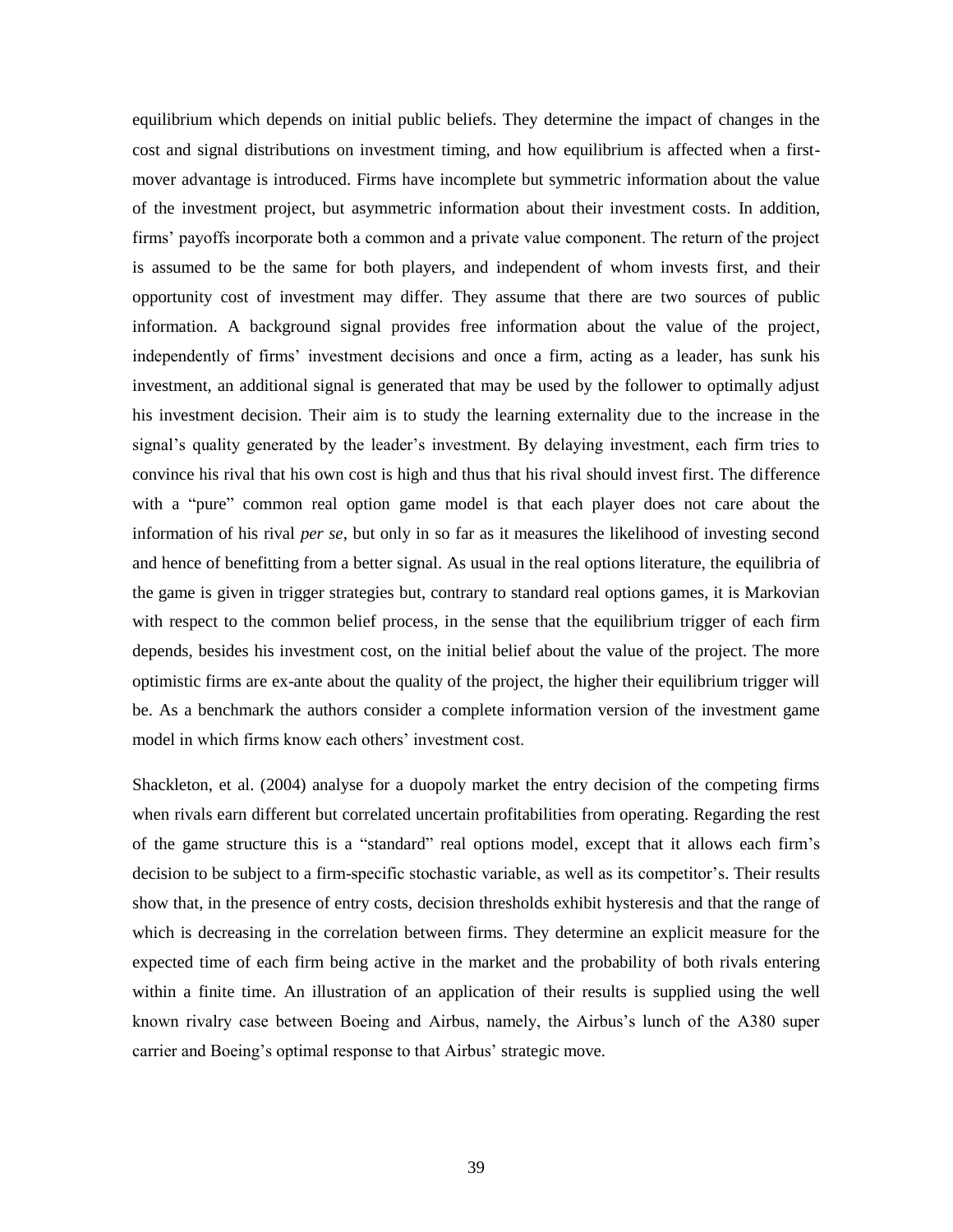Ziegler (2004) uses game theory to address several problems in finance, arguing that the payoff values of the economic agents can be obtained by using option pricing and that by inserting those payoffs into the strategic games between the agents it is possible to analyse, more realistically, the value of strategic decisions<sup>39</sup>. Smit and Trigeorgis (2004, chapter 7) use an integrated real options and game-theoretic framework for strategic R&D investments to analyze two-stage games where the growth option value of R&D depends on endogenous competitive reactions. In this model firms choose output levels endogenously and may have different (asymmetric) production costs as a result of R&D, investment timing differences or learning. Savva and Scholtes (2005) examine partnerships bilateral deals under uncertainty but with downstream flexibility. Their analysis is focused on the effect of options on the synergy underlying the deal, distinguishing between cooperative options, which are exercised jointly and in the interest of maximizing the total deal value, and non-cooperative options, which are exercised unilaterally in the interest of one partner's payoff. In this partnership game model, although not explicitly stated, it is assumed that firms are ex-ante asymmetric and share incomplete and imperfect information about the true intentions of each other regarding the deal.

Paxson and Pinto (2005), derive a real options model for a duopoly market using two stochastic underlying variables and show that the degree of correlation between the two variables results in different value functions and investment thresholds, especially for the follower and the case where firms invest simultaneously in a non pre-emption game. Mason and Weeds (2005) show that, in a duopoly market, greater uncertainty can actually hasten rather than delay investment. More specifically, they illustrate that in the presence of positive externalities greater uncertainty can raise the leader's value more than the follower's and so the leader must act soon, but that a switch in the pattern of equilibrium investment as uncertainty increases is also possible, which may hasten investment.

Bouis, et al. (2005) did attempt to derive a real option game model for markets with three firms. Weyant and Yao (2005) developed a real options game model for investments in R&D projects in contexts where market and technical uncertainty and competition hold. Since one characteristic of R&D projects is the fact that firms make investment decisions on an ongoing basis before the success of the project, they explore the assumption that these repeated strategic interactions may facilitate self-enforcement tacit collusion. Hence, they study the possibility of defining a collusion

 $39$  Ziegler's (2004) and Grenadier's (2000a) books were, to our knowledge, the first two books which tried to combine game theory concepts with finance theory and financial models. The former, discuss game theory applications to a wider range of topics in finance, the latter focus on the interception of real options and game theory.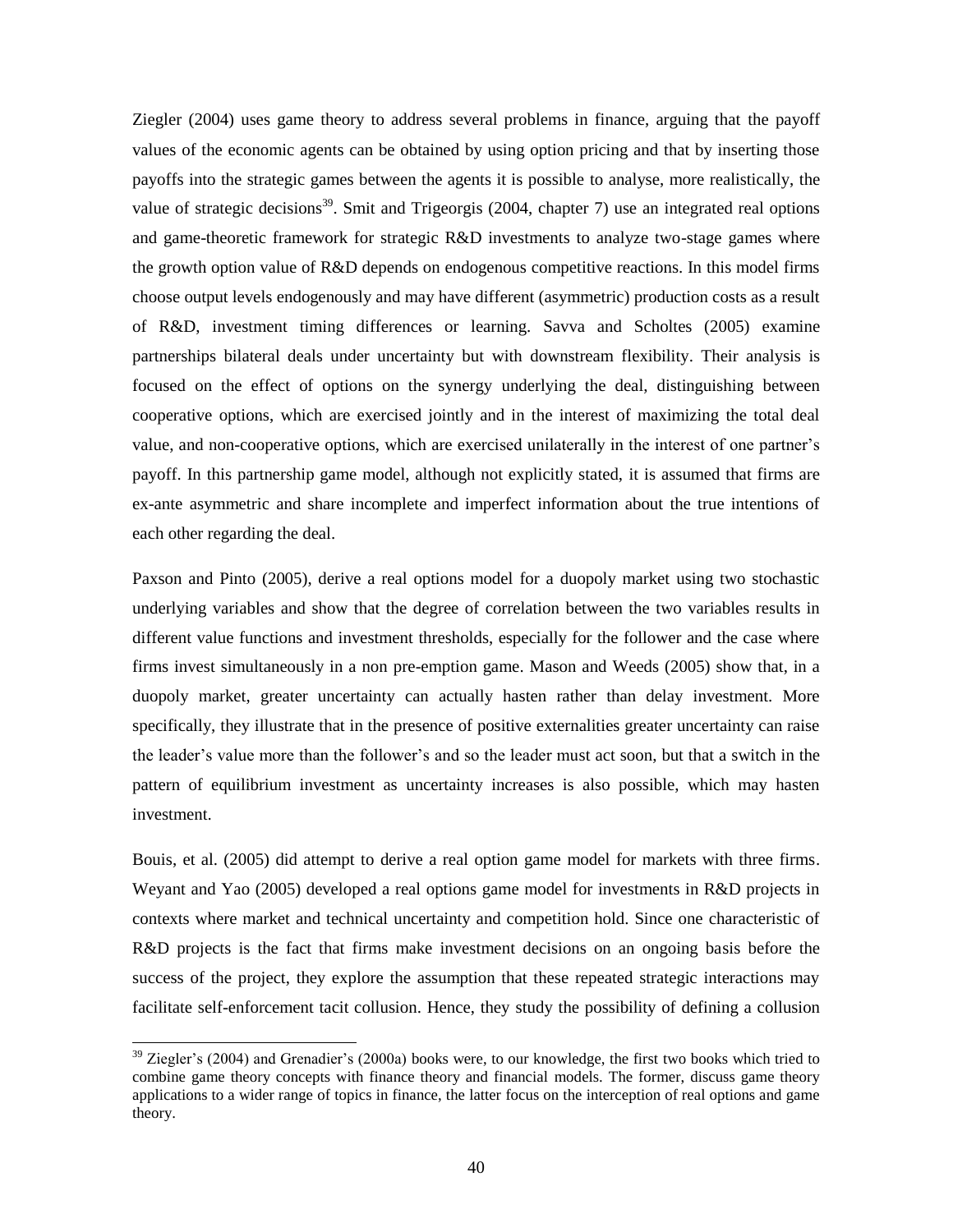(cooperative) equilibrium based on the use of a trigger strategy with information time lag and conclude that when time lag is long, a pre-emptive (non-cooperative) equilibrium emerges in which the option values of delay are reduced by competition and, when the information time lag is sufficiently short, a collusion (cooperative) equilibrium emerges in which investment is delayed more than the single-firm counterpart. Pawlina and Kort (2006) focus their attention on the study of the impact of investment cost asymmetry on the optimal real option exercise strategies and the value of firms in duopoly. Sources of potential investment cost asymmetries are, for instance, due to different liquidity constrains or organizational flexibility at implementing a new production technology, different real options embedded in the existing assets of the firm and different operating costs or other exogenous factors such as government regulations.

Wu (2006) explores the problem of firms' incentives to expand capacity using a continuous-time real options game model, where two *ex-ante* identical firms can choose capacity and investment timing regarding the entry into a new industry, whose demand grows until an unknown maturity date and declines thereafter until it disappears. The innovativeness of this paper is that firms are allowed to entry and exit when it is optimal to do so. Carlson, et al. (2006) identifies relationships between industry and individual firm risk that reflect the strategic interplay of option exercise by imperfect competition firms. The investment game set is standard in all its parameters except regarding the investment costs and salvage values, which are assumed to be asymmetric. They found counter-intuitive results. Their model adds an additional factor they name "industry factor". Many existing studies identify operating leverage and irreversibility as the two main channels that drive the risk dynamics in a market. In this paper, however, the results show that, the industry factor behaves differently, depending on whether the industry grows or shrinks.

Kong and Kwort (2007), examines strategic investment preemptive games for a duopoly market with uncertain revenues and asymmetric firms in terms of investment costs and revenue flows. Odening, et al. (2007), study investment decisions for markets where perfect competition holds. They assume that firms are risk neutral, price takers and produce with the same "constant returns to scale" technology at a constant variable cost per unit, investments are irreversible and infinitely divisible with capital stock subjected to depreciation at a given rate, and the demand shock follows a gBm diffusion process. Using a simulation experiment, they demonstrate that myopic planning may lead to non-optimal investment strategies. They quantify the degree of sub-optimality and propose measures to reduce the error. Their numerical results of real options models for nonexclusive investments support the argument that empirical applications tend to overestimate the reluctance to invest and show that "standard gBm estimators" of stochastic price processes are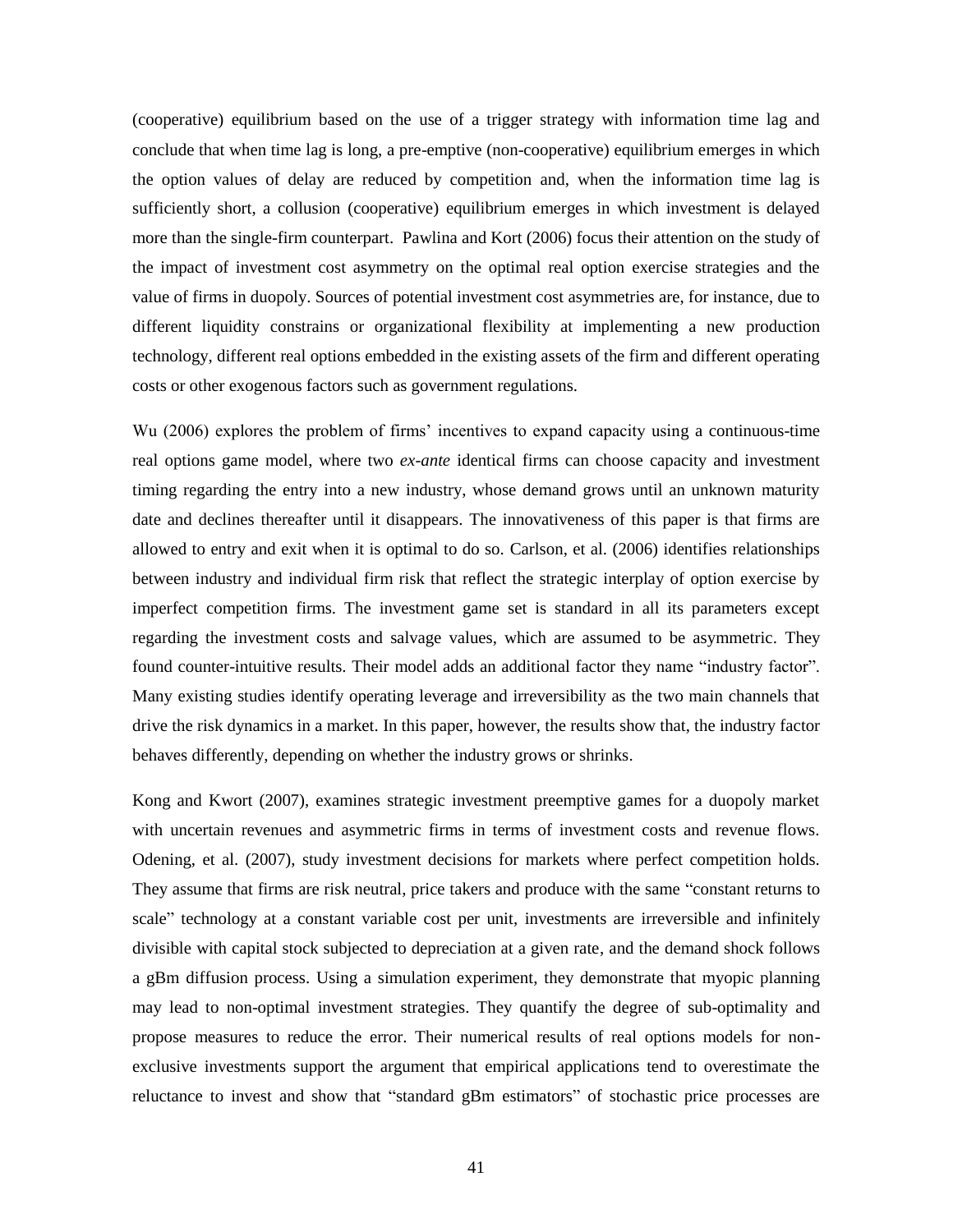inconsistent with real world data stemming from a regulated gBm. Azevedo and Paxson (2009) developed a real options model for a duopoly market to optimize investment decisions on new technologies whose functions are complementary. They arrived at analytical and quasi-analytical solutions for the leader and the follower value functions and their respective investment thresholds. According to their model, at the beginning of the investment game firms have two technologies available, whose functions are complement, and the option to adopt both technologies at the same time or at different times, in a context where the evolution of the gains that can be made through the adoption of the technology(ies) and the cost of the technologies are uncertain. Their results contradict the conventional wisdom which says that "when a production process requires two extremely complementary inputs, a firm should upgrade (or replace) them simultaneously". They found that when uncertainty about revenues and the price of the two technologies is considered it might be optimal for the leader and the follower to adopt the two technologies asynchronously, first, the technology whose price is decreasing at a lower rate and then the technology whose price is decreasing more rapidly.

#### **5. Summary and Conclusions**

The 2007 financial crisis and subsequent economic shocks all over the world increased significantly the levels of uncertainty under which governments and private organizations do have to make their investment decisions. In addition, the globalization and subsequent emergence of some developing countries as important economic players in the world's economy has intensified competition among countries and multinational companies. Real options game models are, therefore, well placed to more adequately fit current and future investors' needs regarding new investment models for new and highly dynamic investment contexts. We expect that new and more sophisticated real options game models will arrive in the coming years given the high number of working papers we highlighted in this research and the high interest the real options topic still stir up among established and new academic researchers. Those models will fit necessarily a wider range of competition settings and economic contexts and making, possibly, better use of the powerful game theory mathematical tools.

For some industries, we expect that empirical data about the intensity of competition among market players and other important variables underlying real options models will be available, leading to an increase on empirical research and benchmark studies comparing the reliability of different type of real options models and the reliability of the real options methodology with that of other investment appraisal techniques. As highlighted in the research, there are very few empirical works within the currently available literature on real options games. Very few progresses have been made in this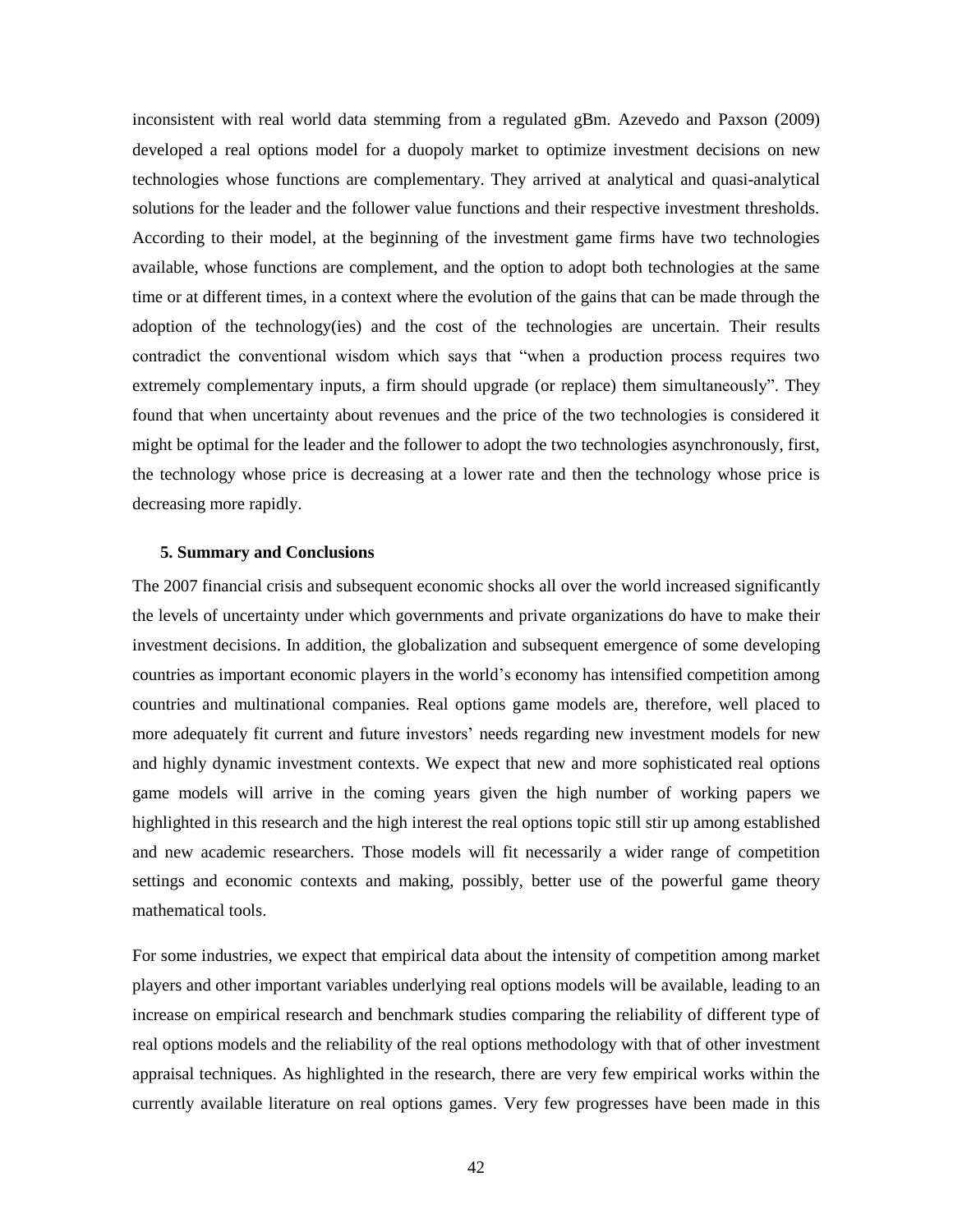regard over the last two decades. We expect to see significant developments in this area in the coming years. Due to the high degree of innovation and intensity of competition, technological industries, and more specifically, investments in R&D projects, new technologies adoptions and the optimizations of market entrance of disruptive innovations will continue to be natural areas of application of real options game models.

The real options game models reviewed above address modern questions in investment analysis and provide new solutions to investment problems, contributing, therefore, to a better understanding of the complex nature of firms' investment behavior in markets where uncertainty and competition hold. We gave particular emphasis to the game theory aspects underlying each investment model reviewed, for four main reasons: first, because, nowadays few monopolistic sectors remain and so competition became one of the most important aspect driving firm's investment behavior; second, because the stochastic formulation of real options game models is, in its essence, similar to that used in real options models developed for monopolistic markets, hence it has been extensively discussed over the last 30 years; third, because despite all progresses made in real options game models over the last two decades, there is an implicit agreement among researchers that the investment models available, although more realistic in terms of assumptions when compared to those derived for monopolistic settings, are still too much deterministic and, to some extent, unsophisticated in the way the "competition factor" is incorporated in the model; fourth, because there is the intuition, or common believe among researchers, that it is possible to improve current real options game models by bringing together real options and game theory.

This literature review condenses the results of almost 2 decades of research in real options game models. It highlights new avenues for new research and summarizes the developments patterns followed, the problems we solved, the questions we answered and the questions we did not answer or answered inadequately. This is, therefore, an essential tool, especially, for new researchers aiming to have a first contact with real options games or for established researchers looking for new research directions within real options games.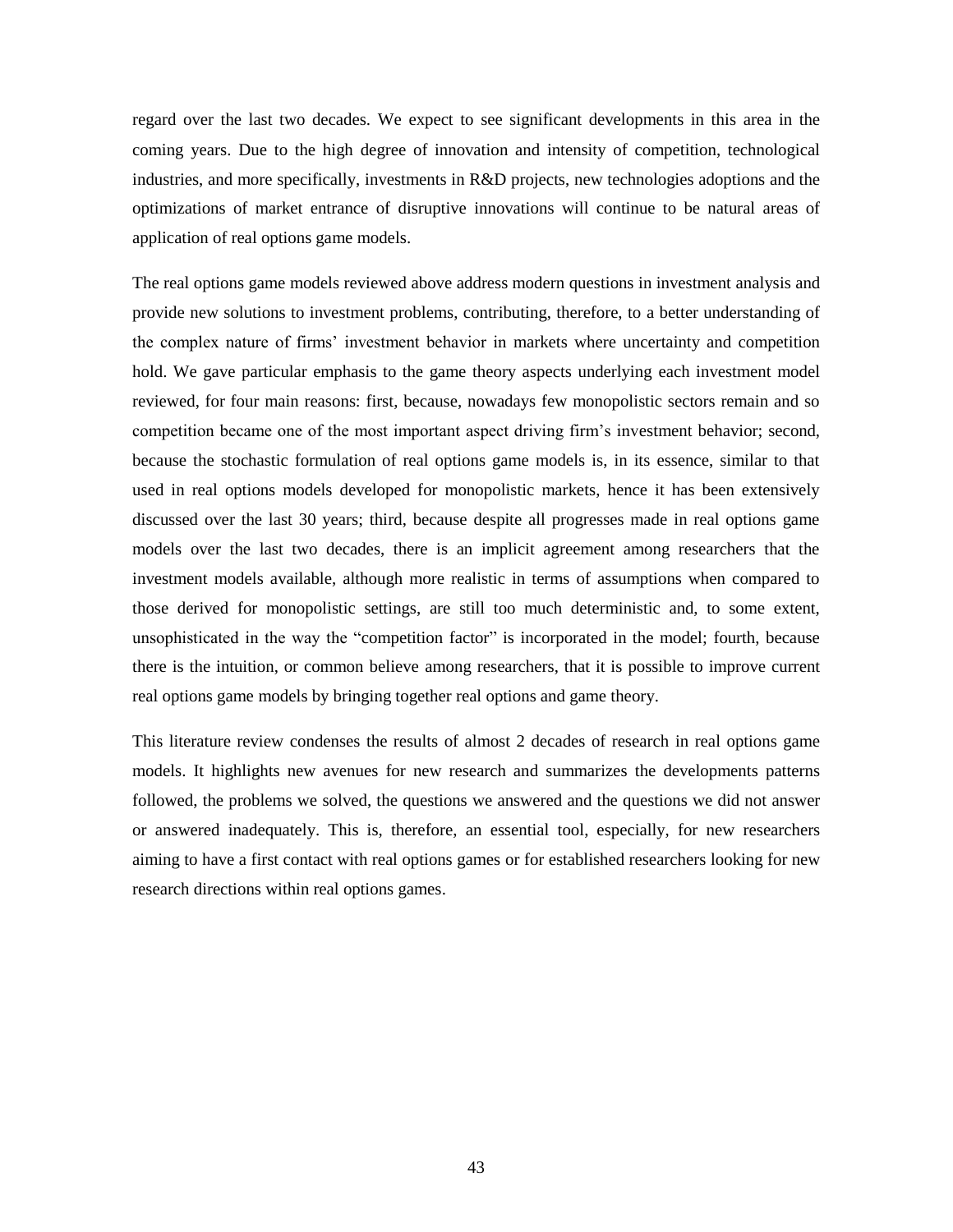#### **References**

- 1. Aguerrevere, F. (2003). Equilibrium Investment Strategies and Output Price Behavior: A Real Options Approach, *Review of Financial Studies*, Vol. 16, pp. 1239-1272.
- 2. Azevedo, A. and Paxson, D. (2009). Uncertainty and Competition in the Adoption of Complementary Technologies, *Working Paper*, Manchester Business School, Presented at the International Real Options Conference 2007, Berkeley, California.
- 3. Baba, N. (2001). Uncertainty, Monitoring Costs, and Private Banks' Lending Decisions in a Duopolistic Loan Market: A Game-Theoretic Real Options Approach, *Monetary and Economic Studies*, May, pp. 21-46.
- 4. Baldursson, F. (1998). Irreversible Investment under Uncertainty in Oligopoly, *Journal of Economic Dynamic and Control*, Vol. 22, pp. 627-644.
- 5. Baldursson, F. and Karatzas, I. (1997). Irreversible Investment and Industry Equilibrium, *Finance and Stochastics*, Vol. 1, pp. 69-89.
- 6. Bergin, J. (1992). A Model of Strategic Behaviour in Repeated Games, *Journal of Mathematical Economics*, Vol. 21, pp. 113-153.
- 7. Bergin, J. and McLeod, W. (1993). Continuous Time Repeated Games, *International Economic Review*, Vol. 34, pp. 21-37.
- 8. Bouis, R., Huisman, K. amd Kort, P. (2005). Strategic Real Options: Three Firms, Working Paper, Presented at the International real Options Conference 2005, Paris, France.
- 9. Boyer, M., Gravel, É. and Lasserre, P. (2004). Real Options and Strategic Competition: A Survey, Working Paper, Department des Sciences Economiques, Université du Quebec à Montréal, Montréal, Quebec, Canada.
- 10. Boyer, M., Lasserre, P., Mariotti, T. and Moreaux, M. (2001). Real Options, Preemption, and Dynamics of Industry Investments, Working Paper, Department des Sciences Economiques, Université du Quebec à Montréal, Montréal, Quebec, Canada.
- 11. Bulan, L., Mayer, C. and Somerville, C. (2002). Irreversible Investment, Real Options and Competition: Evidence from Real Estate Development, Working Paper, Presented at the International Real Options Conference 2003, Washington.
- 12. Carlson, M., Dockner, E., Fisher, A. and Giammarino, R. (2006). Leaders, Followers, and Risk Dynamics in Industry Equilibrium, *Working Paper*, Manchester Business School, Presented at the International Real Options Conference 2007, Berkeley, California.
- 13. Cottrell, T. and Sick, G. (2001). First-mover (dis)advantage and Real Options, *Journal of Applied Corporate Finance*, Vol. 14, pp. 41-51.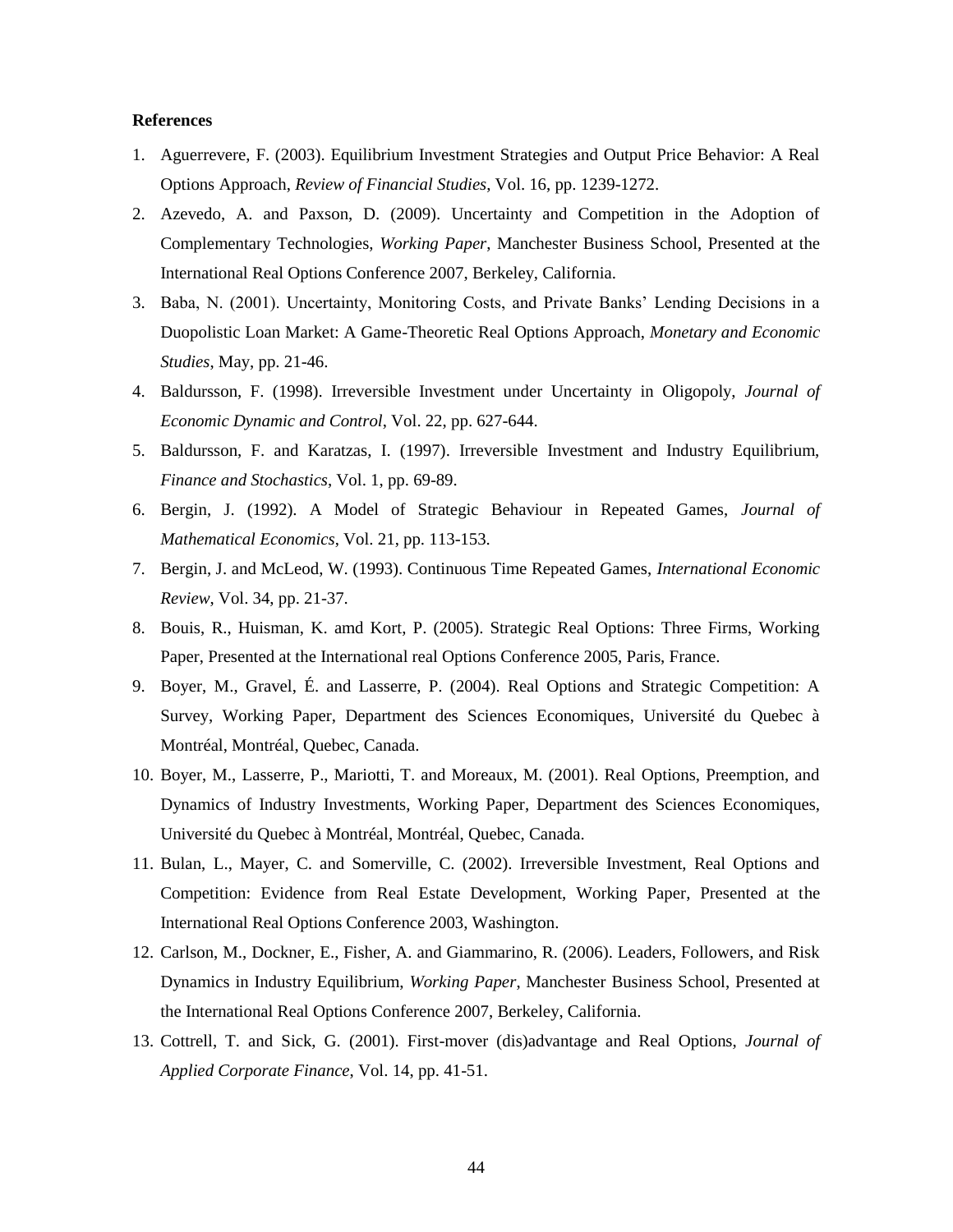- 14. Cottrell, T. and Sick, G. (2002). Real Options and Follower Strategies: the Loss of Real Option Value to First-mover Advantage, *The Engineering Economist*, Vol. 47, pp. 232-263.
- 15. Dasgupta, P. and Maskin, E. (1986a). The Existence of Equilibrium in Discontinuous Economic Games, I: Theory. *Review of Economic Studies*, Vol. 53, pp. 1-26.
- 16. Dasgupta, P. and Maskin, E. (1986b). The Existence of Equilibrium in Discontinuous Economic Games, II: Applications, *Review of Economic Studies*, Vol. 53, pp. 27-41.
- 17. Décamps, J. and Mariotti, T. (2004). Investment Timing and Learning Externalities, *Journal of Economic Theory*, Vol. 118, pp. 80-112.
- 18. Décamps, J. Mariotti, T., Villeneuve, S. (2002). Investment Timing under Incomplete Information, Working Paper, Université de Touluse, France.
- 19. Dixit, A. and Pindyck, R. (1994). "Investments under Uncertainty". Princeton NJ, Princeton University Press.
- 20. Dutta, P. and Rustichini, A. (1993). A Theory of Stopping Time Games with Applications to Product Innovation and Asset Sales, *Economic Theory*, Vol. 3, pp. 743-763.
- 21. Dutta, P. and Rustichini, A. (1995). (s,S) Equilibria in Stochastic Games, *Journal of Economic Theory*, Vol. 67, pp. 1-39.
- 22. Fudenberg, D. and Levine, D. (1986). Limit Games and Limit Equilibria, *Journal of Economic Theory*, Vol. 38, pp. 261-279.
- 23. Fundenberg, D. and Tirole, J. (1985). Preemption and Rent Equalization in the Adoption of New Technology, *Review of Economic Studies*, Vol. 52, pp. 383-401.
- 24. Fundenberg, D. and Tirole, J. (1986). A Theory of Exit in Duopoly, *Econometric*, Vol. 54, pp. 943-960.
- 25. Garlappi, L. (2001), Preemption Risk and the Valuation of R&D Ventures, Working Paper, University of British Columbia.
- 26. Ghemawat, P. and Nalebuf, B. (1985), Exit, *RAND Journal of Economics,* Vol. 16, pp. 184-194.
- 27. Gibbons, R. (1992). *A Primer in Game Theory*, London, FT Prentice Hall.
- 28. Gilbert, R. and Harris, R. (1984). Competition with Lumpy Investment, *RAND Journal of Economics*, Vol. 15, pp. 197-212.
- 29. Gilbert, R. and Newbery, D. (1982). Preemptive Patenting and Persistence of Monopoly, *American Economic Review*, Vol. 72, pp. 514-526.
- 30. Grenadier, S. (1996). The Strategic Exercise of Options: Development Cascades and Overbuilding in Real Estate Markets, *Journal of Finance*, Vol.51, pp. 1653-1679.
- 31. Grenadier, S. (2000a). Game Choices: The Intersection of Real Options and Game Theory, Risk Books, London, United Kingdom.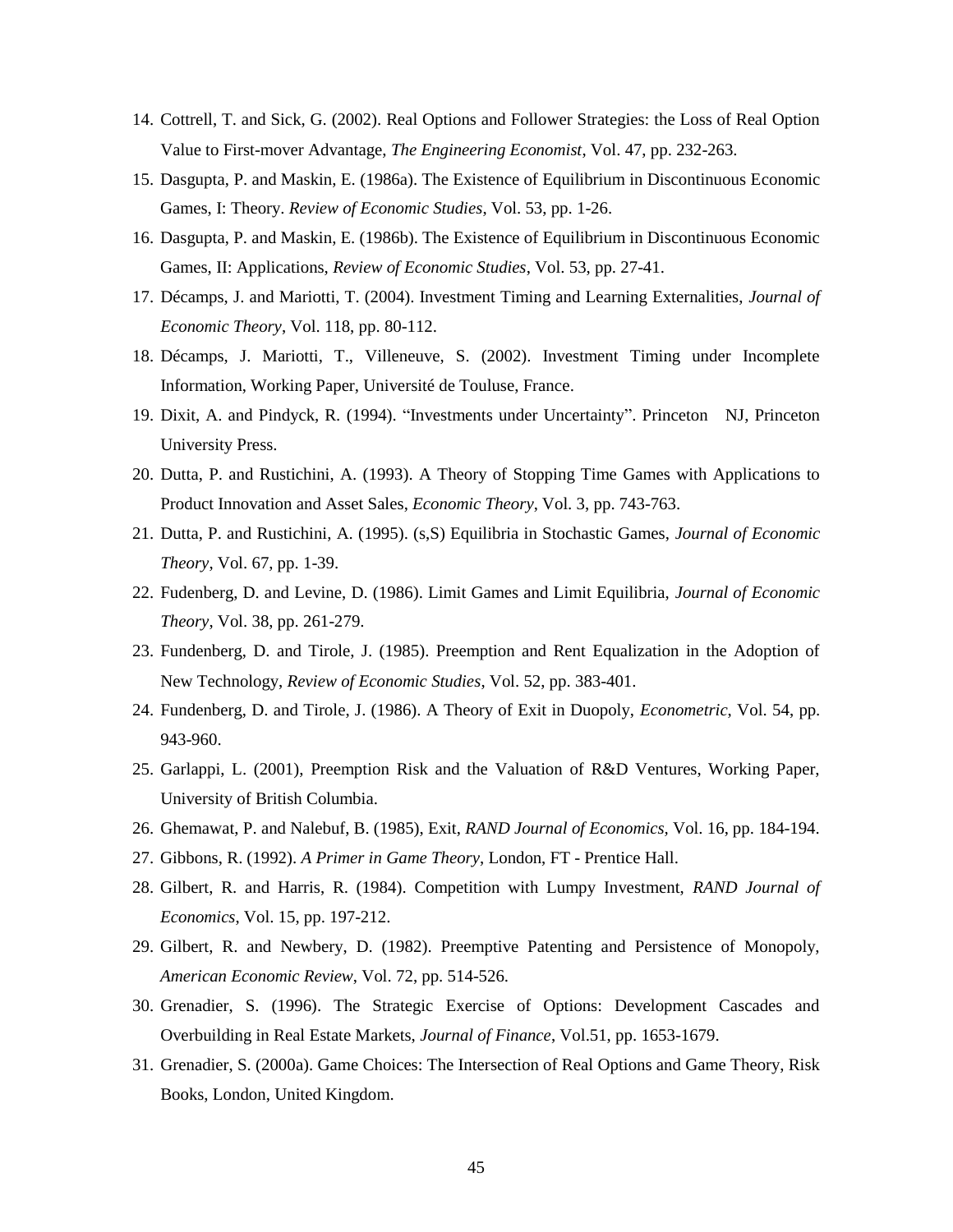- 32. Grenadier, S. (2000b). Option Exercise Games: the Intersection of Real Options and Game Theory, *Journal of Applied Corporate Finance*, Vol. 13, pp. 99-107.
- 33. Grenadier, S. (2002). Option Exercise Games: An Application to the Equilibrium Investment Strategies of Firms", *Review of Financial Studies*, Vol. 15, pp. 691-721.
- 34. Harsanyi, J. and Reinhard, S. (1988). A General Equilibrium Selection in Games, Cambridge, MIT Press.
- 35. Hendrick, K. and Wilson, C. (1985). Discrete versus Continuous Time in Games of Timing, Working paper, C. V. Starr Center for Applied Economics, New York.
- 36. Hendricks, K. (1992). Reputations in the Adoption of a New Technology, *International Journal of Industrial Organization*, Vol. 10, pp. 663-677.
- 37. Hendricks, K. and Wilson, C. (1987). Equilibrium in Preemption Games with Complete Information, Working paper, C. V. Starr Center for Applied Economics, New York.
- 38. Hsu, Y. and Lambrecht, B. (2003). Pre-emptive Patenting under Uncertainty and Asymmetric Information, Presented at the International Real Options Conference 2003, Washington.
- 39. Huang, C. and Li, L. (1990). Continuous Time Stopping Games with Monotone Reward Structures, *Mathematics of Operational Research*, Vol. 15, pp. 496-507.
- 40. Huisman, K. (2001). Technology Investment: A Game Theoretic Real Options Approach, Klumer Academic Publishers, Dordrecht, Netherlands.
- 41. Huisman, K. and Kort, P. (2003). Strategic Investment in Technological Innovations, *European Journal of Operational Research*, Vol. 144, pp. 209-223.
- 42. Huisman, K. and Kort, P. (2004). Strategic Technology Adoption taking into account Future Technological Improvements: A Real Options Approach, *European Journal of Operational Research*, Vol. 159, pp. 705-728.
- 43. Huisman, K., Kort, P., Pawlina, G., and Thijssen (2005). Strategic Investment Under Uncertatinty: A Survey of Game Theoretic Real Options Models, *Journal of Financial Transformation*, The Capco Institute, pp. 111-118.
- 44. Jensen, R. (1992). Innovation Adoption and Welfare under Uncertainty, *Journal of Industrial Economics*, Vol. 40, pp. 173-180.
- 45. Joaquim, D. and Butler, K. (1999). Competitive Investment Decisions: A Synthesis, In Brennan, M. and Trigeorgies, L. (eds.), Project Flexibility, Agency, and Competition: New Developments in the Theory of Real Options, Oxford University Press, New York.
- 46. Keppo, J. and Lu, H. (2003). Real Options and a Large Producer: the Case of Electricity Markets, *Energy Economics*, Vol. 25, pp. 459-472.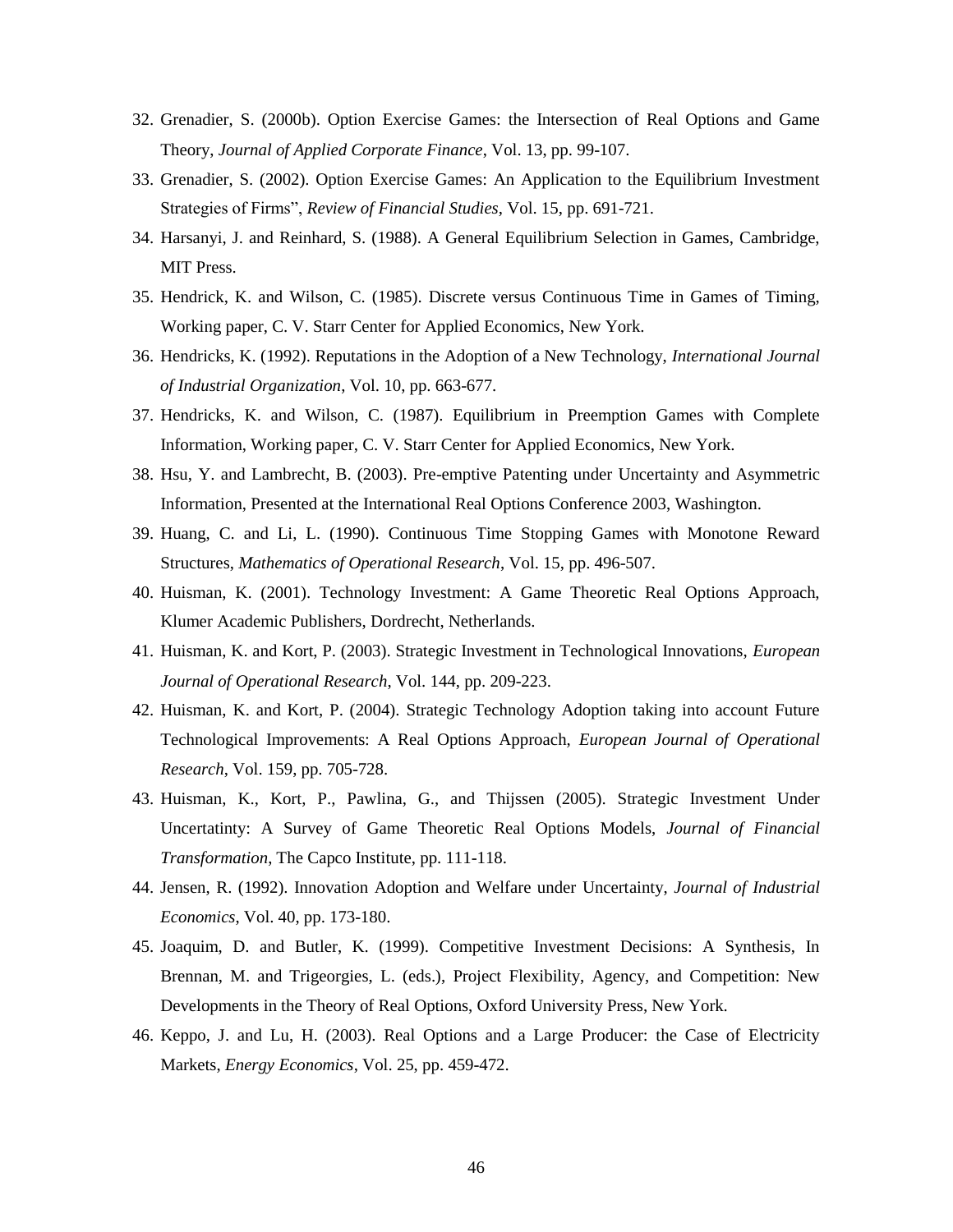- 47. Kong, J. and Kwon, Y. (2007). Real Options in Strategic Investment Games between two Asymmetric Firms, *European Journal of Operational Research*, Vol. 181, pp. 967-985.
- 48. Kreps, D. and Wilson, R. (1982a). Sequential Equilibria, *Econometrica*, Vol. 50, pp. 863-894.
- 49. Kreps, D. and Wilson, R. (1982b). Reputation and Imperfect Information, *Journal of Economic Theory*, Vol. 50, pp. 863-894.
- 50. Kulatilaka, N. and Perotti, E. (1998). Strategic Growth options, *Management Science*, Vol. 44, pp. 1021-1031.
- 51. Lambrecht, B. (1999). Strategic Sequential Investments and Sleeping Patents. In Brennan, M. J., Trigeorgies, L. (Eds.), Project Flexibility, Agency, and Competition: New Developments in the Theory of Real Options, Oxford University Press, New York.
- 52. Lambrecht, B. and Perraudin, W. (2003). Real Options and Preemption under Incomplete Information, *Journal of Economic Dynamic and Control*, Vol. 27, pp. 619-643.
- 53. Laraki, R., Solan, E. and Vieille, N. (2005). Continuous-Time Games of Timing, *Journal of Economic Theory*, Vol. 120, pp. 206-238.
- 54. Leahy, J. (1993). Investment in Competitive Equilibrium: The Optimality of Myopic Behavior, *Quarterly Journal of Economics*, Vol. 108, pp. 1105-1133.
- 55. Lucas, R. and Prescott, E. (1971). Investment under Uncertainty, *Econometrica*, Vol. 39, pp. 659-681.
- 56. Maeland, J. (2002). Asymmetric Information and Irreversible Investments: Competing Agents, Working Papers, Presented at the International Real Options Conference 2002, Paphos, Cyprus.
- 57. Martzoukos and Zacharias (2001). Real Options with Incomplete Information and Spillovers, Working Paper, Presented at the International Real options Conference 2002, Paphos, Cyprus.
- 58. Mason, R. and Weeds, H. (2001). Irreversible Investment with Strategic Interactions, CEPR Discussion Paper Nº 3013, London, United Kingdom.
- 59. Mason, R. and Weeds, H. (2005). Can Greater Uncertainty Hasten Investment? Working Paper, Southampton University and CEPR.
- 60. McDonald, R. and Siegel, D. (1986). The Value of Waiting to Invest, *Quarterly Journal of Economics*, Vol. 101, pp. 707-728.
- 61. Mills, E. (1988). Preemptive Investment Timing, *RAND Journal of Economics*, Vol. 19, pp. 114-122.
- 62. Murto (2004). Exit in Duopoly under Uncertainty, *RAND Journal of Economics*, Vol. 35, pp. 111-127.
- 63. Murto, P. and Keppo, J. (2002). A Game Model of Irreversible Investment under Uncertainty, *International Game Theory Review*, Vol. 4, pp. 127-140.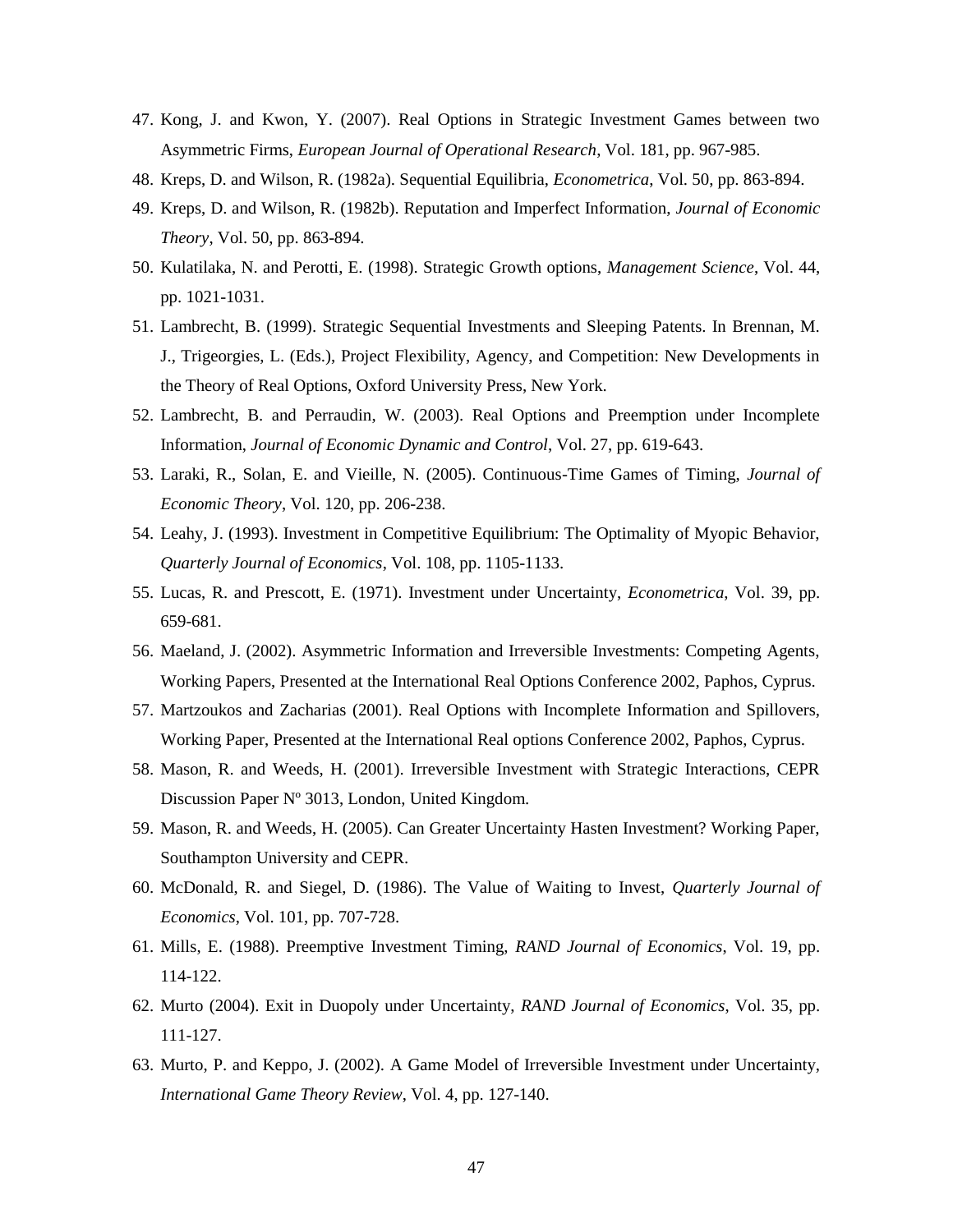- 64. Murto, P., Nãsãkkãlã, E. and Keppo, J. (2004). Timing of Investments in Oligopoly under Uncertainty: A Framework for Numerical Analysis, *European Journal of Operational Research*, Vol. 157, pp. 486-500.
- 65. Nash, J. (1950). The Barganing Problem, *Econometrica*, Vol. 18, pp. 155-162.
- 66. Nash, J. (1953). Two-Person Cooperative Games, *Econometrica*, Vol. 21, pp. 128-140.
- 67. Neuman, J. and Morgenstern (1944). Theory of Games and Economic Behavior, Princeton, Princeton University Press.
- 68. Nielson, M. (2002). Competition and Irreversible Investments, *International Journal of Industrial Organization*, Vol. 20, pp. 731-743.
- 69. Odening, M., Muβhoff, O., Hirschauer, N. and Balmann, A. (2007). Investment under Uncertainty – Does Competition Matters?, *Journal of Economic Dynamic and Control*, Vol. 31, pp. 994-1014.
- 70. Owen, G. (1976). Existence of Equilibrium Pairs in Continuous Games, *International Journal of Game Theory*, Vol. 5, pp. 97-105.
- 71. Pawlina, G. and Kort, P. (2006). Real Options in an Asymmetric Duopoly: Who Benefits from your Competitive Disadvantage? *Journal of Economics & Management Strategy*, Vol. 15, pp. 1-35.
- 72. Paxson, D. (2003), (ed.), "Real R&D Options", Butterworth-Heinemann, Oxford.
- 73. Paxson, D. and Pinto, H. (2003). Leader/Follower Real Value Functions if the Market Share follows a Birth/Death Process. In Paxson, D. (2003), (ed.), Real R&D Options, Butterworth-Heinemann, Oxford, pp. 208-227.
- 74. Paxson, D. and Pinto, H. (2005). "Rivalry under Price and Quantity Uncertainty", *Review of Financial Economics*, Vol. 14, pp. 209-224.
- 75. Pindyck, R. (1993). Investments of Uncertain Cost, *Journal of Financial Economics*, Vol. 34, pp. 53-76.
- 76. Pitchik, C. (1981). Equilibria of a Two-Person Non-Zero-sum Noisy Game of Timing, Working Paper, Connecticut, Cowles Foundation for Research in Economics.
- 77. Reinganum, J. (1981a). On the Diffusion of New Technology: A Game-theoretic Approach, *The Review of Economic Studies*, Vol. 48, pp. 395-405.
- 78. Reinganum, J. (1981b). Dynamic Games of Innovation, *Journal of Economic Theory*, Vol. 25, pp. 21-41.
- 79. Reinganum, J. (1982). A Dynamic Game of R and D: Patent Protection and Competition Behaviour, *Econometrica*, Vol. 50, pp. 671-688.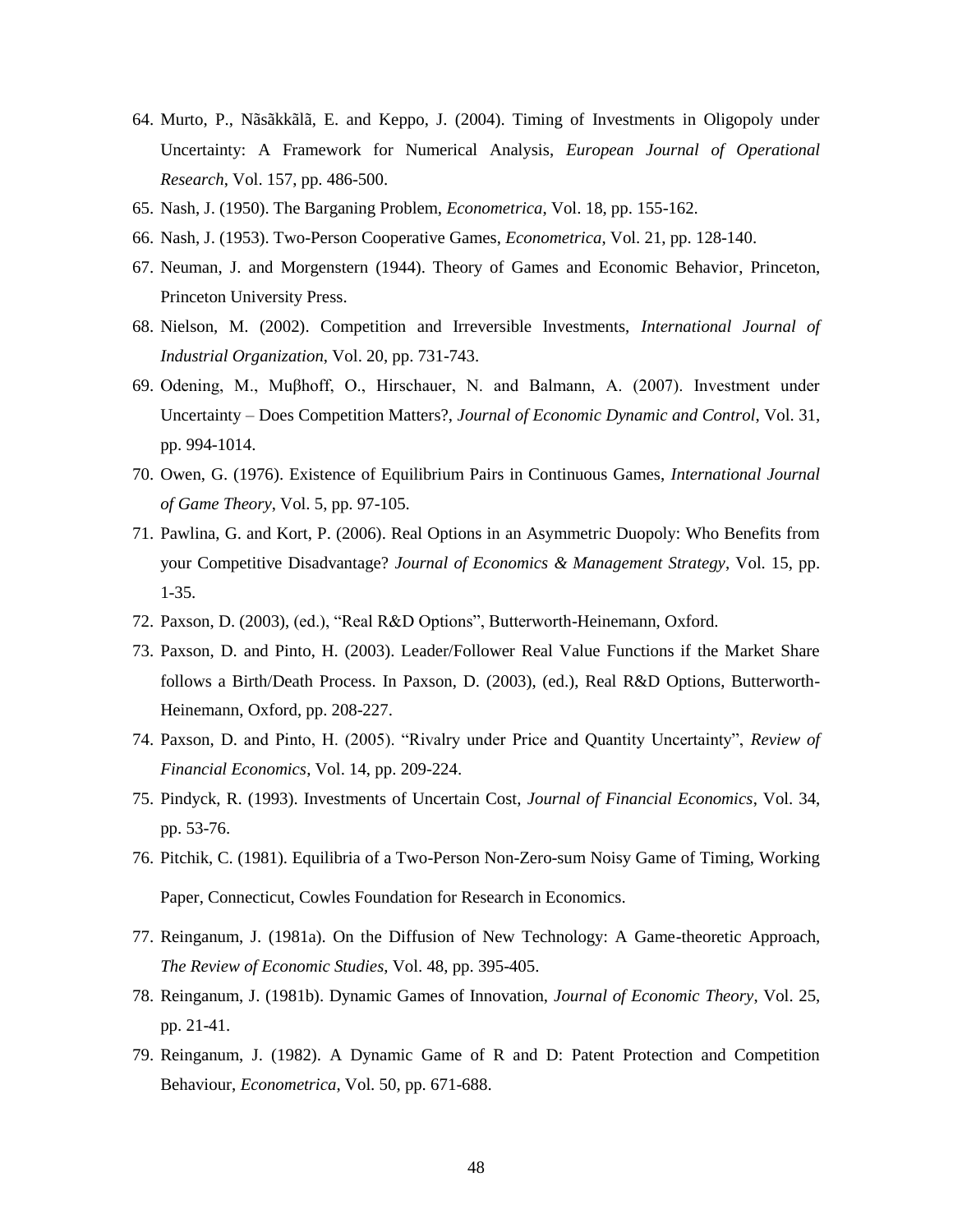- 80. Reinganum, J. (1983). Uncertain Innovation and the Persistence of Monopoly, *American Economic Review*, Vol. 73, pp. 741-748.
- 81. Reiss, A. (1998). Investment in Innovations and Competition: an Option Pricing Approach, *Quarterly Review of Economics and Finance*, Vol. 38, Special Issue, pp. 635-650.
- 82. Ruiz-Aliseda, F. (2004). Strategic Commitment versus Flexibility in a Duopoly with Entry and Exit", Working Paper Nº 1378, INSEAD University.
- 83. Savva, N. and Scholtes, S. (2005). Real Options in Partnership Deals: The Perspective of Cooperative Game Theory, Discussion Paper Presented at the Real Options Conference 2005, Paris.
- 84. Selten, R. and Harsanyi, J. (1988). A General Theory of Equilibrium Selection in Games, Cambridge, MA, MIT Press.
- 85. Shackleton, M., Tsekrekos, A. and Wojakowski, R. (2004). Strategic Entry and Market leadership in a Two-Player Real options Game, *Journal of Banking & Finance*, Vol. 28, pp. 179-201.
- 86. Simon, L. and Stinchcombe, M. (1989). Extensive Form Games in Continuous Time: Pure Strategies, *Econometrica*, Vol. 57, pp. 1171-1214.
- 87. Smets, F. (1993). Essays on foreign direct investment. PhD thesis, Yale University.
- 88. Smit, H. (2003). Infrastructure Investment as a Real Options Game: The Case of European Airport Expansion, *Financial Management*, winter, pp. 5-35.
- 89. Smit, H. and Ankum, L. (1993). A Real Options and Game-Theoretic Approach to Corporate Investment Stratey Under Competition, *Financial Management*, Autumn, pp. 241-250.
- 90. Smit, H. and Trigeorgies, L. (2004). Strategic Investment: Real Options and Games, Princeton University Press, New Jersey.
- 91. Smit, H. and Trigeorgies, L. (2006). Real Options and Games: Competition, Alliances and other Applications of Valuation and Strategy, *Review of Financial Economics*, Vol. 15, pp. 95-112.
- 92. Sparla, T. (2004). Closure Options in a Duopoly with Strong Strategic Externalities, Zeitschrift für Betriebswirtschaft, Vol. 67, pp. 125-155.
- 93. Spatt, C. and Sterbenz, F. (1985). Learning, Pre-emption and the Degree of Rivalry, *Rand Journal of Economics*, Vol. 16, pp. 84-92.
- 94. Stenbacka, R., Tombak, M. (1994). Strategic Timing of Adoption of new Technologies under Uncertainty, *International Journal of Industrial Organization*, Vol. 12, pp. 387-411.
- 95. Stinchcome, M. (1992). Maximal Strategy Sets for Continuous-Time Game Theory, *Journal of Economic Theory*, Vol. 56, pp. 235-265.
- 96. Thakor, A. (1991). Game Theory in Finance, *Financial Management*, Spring, pp. 71-94.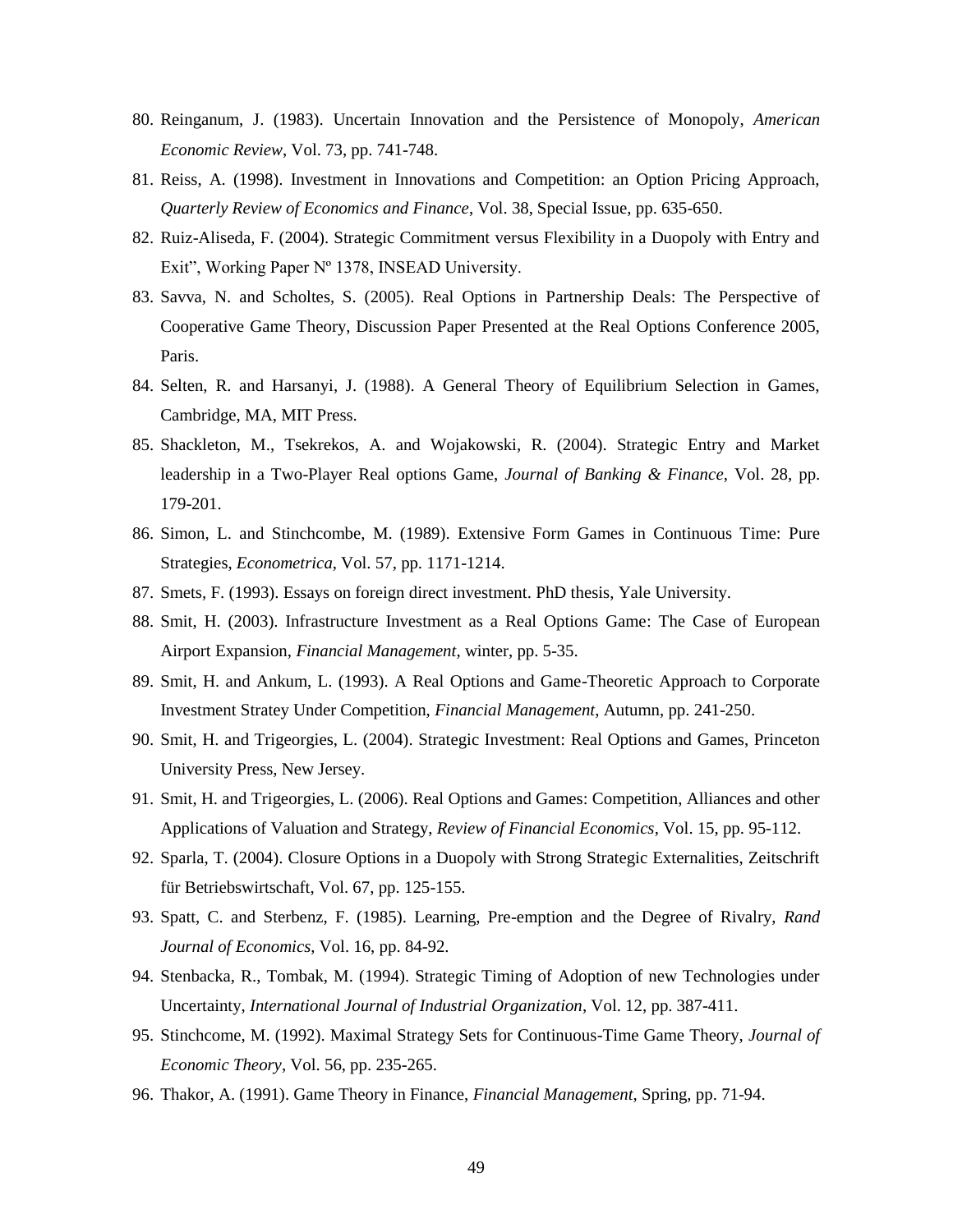- 97. Thijssen, J. (2004). Investment under Uncertainty, Coalition Spillovers and Market Evolution in a Game Theoretic Perspective, Kluwer Academic Publishers, Dordrecht, Netherlands.
- 98. Thijssen, J., Huisman, K. and Kort, P. (2002). Symmetric Equilibrium Strategies in Game Theoretic Real Option Models, *Working Paper*, Tilburg University, Tilburg.
- 99. Tirole, J. (1988). The Theory of Industrial Organization, Cambridge, MIT Press.
- 100. Tsekrekos, A. (2003). First-mover Advantages on the Strategic Exercise of Real options. In Paxson, D. (2003), (ed.), Real R&D Options, Butterworth-Heinemann, Oxford, pp. 185-207.
- 101. Weeds, H. (2002). Strategic Delay in a Real Options Model of R&D Competition, *Review of Economic Studies*, Vol. 69, pp. 729-747.
- 102. Weyant, J. and Yao, T. (2005). Strategic R&D Investment under Uncertainty in Information Technology: Tacit Collusion and Information Time Lag, Working Paper, Presented at the Real Options Conference 2005, Paris.
- 103. Williams, J. (1993). Equilibrium and Options on Real Assets, *Review of Financial Studies*, Vol. 6, pp. 825-850.
- 104. Wu, J. (2006). Credible Capacity Preemption in a Duopoly Market under Uncertainty, Working Paper, Presented at the Real Options Conference 2005, New York.
- 105. Ziegler, A. (2004). *A Game Theory Analysis of Options: Corporate Finance and Financial Intermediation in Continuous Time*, 2nd Edition, Berlin, Springer.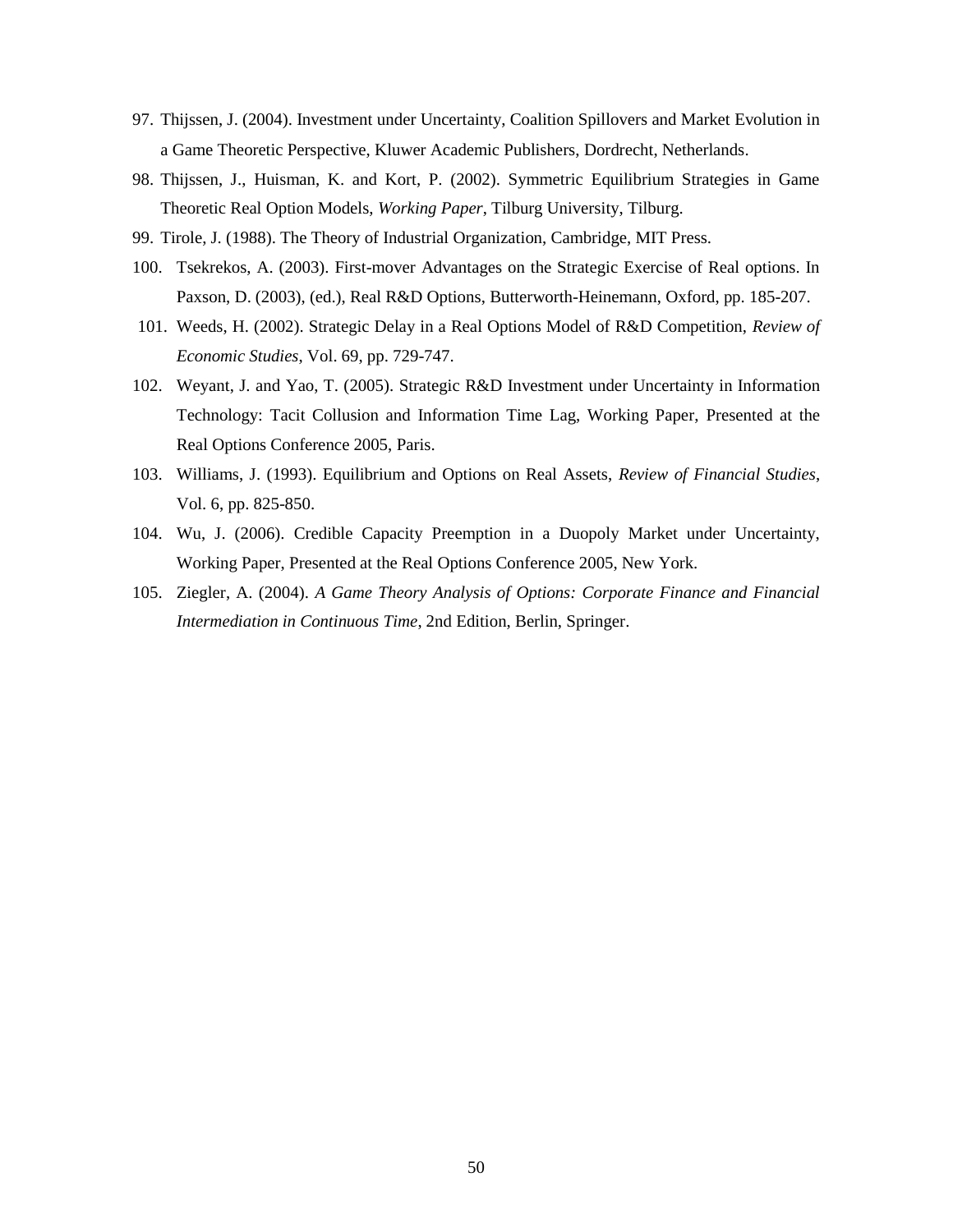## **Appendix 1**

Brief comments on the meaning of some of the information used in the organization of Table 2:

- **a) Complete/Incomplete information game**: An investment game with complete information means that knowledge about other firms or players is available to all participants, i.e., every player knows its own payoffs (or payoff functions) and strategies available and the payoffs and strategies available to the other players.
- **b) Perfect/Imperfect information game**: Complete and perfect information are not identical. Complete information refers to a state of knowledge about the structure of the game and objective functions of the players, while not necessarily having knowledge of actions. The distinction between incomplete and imperfect information is somewhat semantic. For instance, in R&D investment games, firms may have "incomplete" information about the quality or success of each other's research effort and "imperfect" information about how much their rivals have invested in R&D. For instance, in the classical example of the Prisoners' Dilemma game, the prisoners have complete information about the payoffs and strategies available of the other player but not about the action of the other player.
- **c) Symmetric/Asymmetric information game**: Symmetric information means that all players participating in a game share the same information about the game, i.e., there are no players with more or less, better or worst information than other players.
- **d) Ex-ante Symmetric/Asymmetric game**: For the context of this literature review, when firms are ex-ante symmetric this means that, before the game starts, they are symmetric about all parameters of the investment game, such as their competence to carry out the investment project, the access to funds to finance the project, the access to technologies and all the real option game model parameters, i.e., investment cost, uncertainty about the futures revenues, revenues drift, etc..
- **e) One-shot/Large game**: In the context of this literature review, for simplicity, we define a "large" real options game as a game where players have two or more options to invest and a "one-shot" real option game as a game which ends as soon as the option to "invest" is exercised. In game theory, however, a larger game can be a game with many players, with one or several strategies available each; a game with one player with a larger number of strategies available; or a game with one player with one strategy available but which can be exercised a large number of times. Note however that, as highlighted in the review, as in a real options game played in a continuous-time framework in between two instants where the investor does not "invest it, indeed, exercises the option to "defer" the investment, theoretically, an infinite number of times. Hence, this should type of game could also be classified as a "large" game as well. However, for the sack of the simplicity of the organization of the information in table 2 in the appendix and the clarity of our analysis, and without losing any insight, we assume real options games where investors have only one option to invest are "one-shot" games.
- **f) Zero-sum/winner-takes-all game**: A zero-sum game is a game where the player(s)' gain/loss is exactly balanced by the loss/gain of the other participant(s) in the game. In a winner-takes-all game, there is no payoff for the loser(s). Translating this to a first-mover advantage leader/follower investment game, it means that there is no payoff (revenues) for the firm which invests second.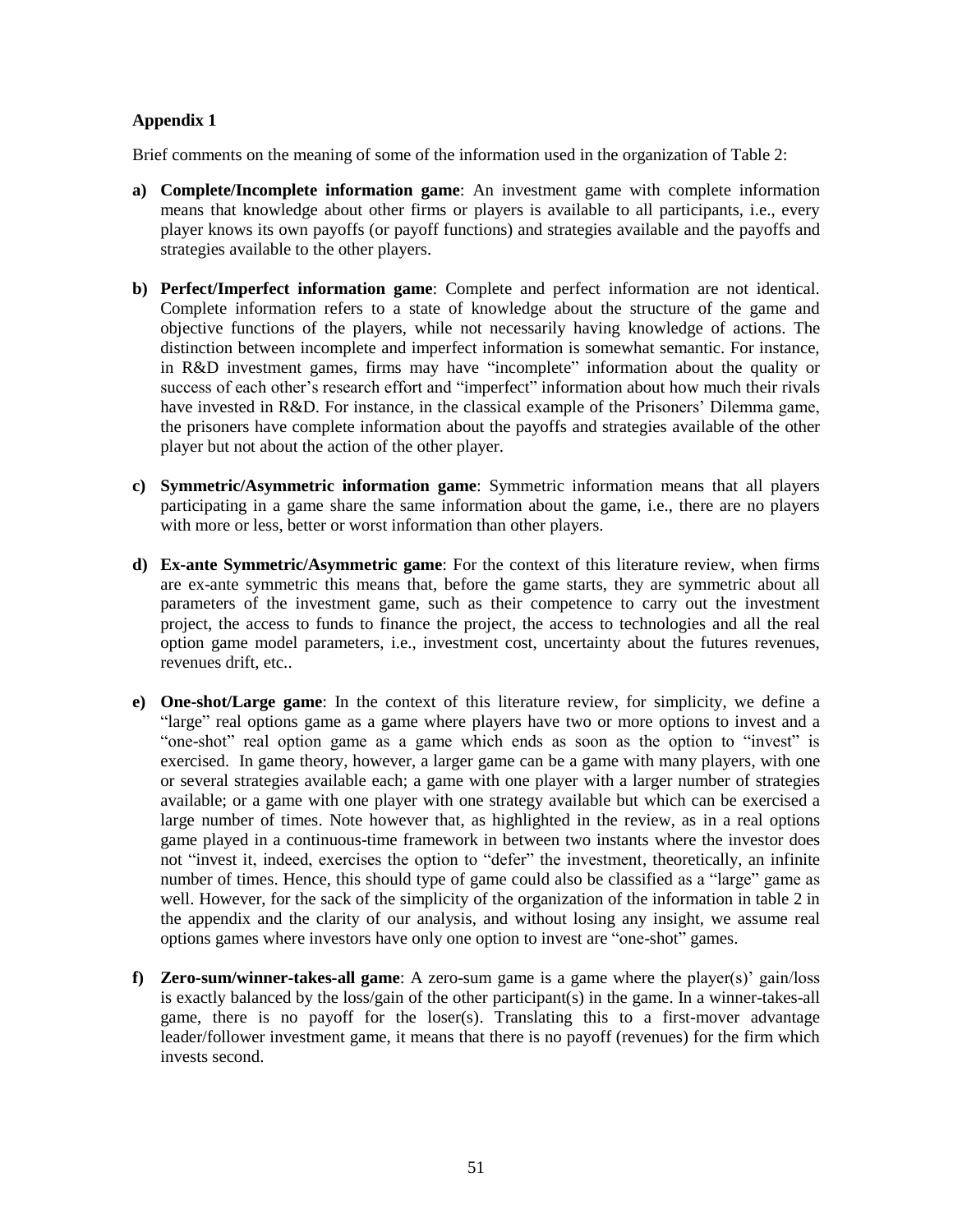- **g) Monopoly game against nature**: Investment decisions in monopolistic settings can also be modeled as a game of one player against nature. These games are not, however, the main object of this literature review and they are only mentioned when the insights we can take from them are good illustration for describing investment game concepts for real options game models contexts or some particularity of those models can be used as benchmark for ROG models with at least two players. This is for instance the case of the Décamp, et al.'s (2002) paper which we mention in the review (not in table 1 in the appendix) because we believe its framework is a good illustration modeling investment games for contexts where players have incomplete information.
- **h) Sequential/Simultaneous game**: A sequential game is a game where one or several players move (invests) first initiating a necessarily sequential game. A simultaneous game is a game where at least two players invest at the same time. Most of real options game models are derived for duopoly markets, i.e., they use two player.
- **i) Cooperative/Non-cooperative game**: In non-cooperative games it is assumed that players cannot make a binding agreement, i.e., each cooperative outcome must be sustained by Nash equilibrium strategies. In cooperative games, firms have no choice but to cooperate.
- **j) Endogenous/Exogenous leadership game**: In standard real options models sequential moves is allowed and the leadership in the investment is usually set exogenously. One advantages of the duopoly models, compared to those which cover a wider range of economic contexts, namely oligopolies and perfect competition, is that they allow us to model sequential investments games more easily and to determine explicit investment thresholds for each player. In other branches of literature we can find more general frameworks, like that of Leahy (1993), however, they have the disadvantage of determining the optimal investment behavior of all market players but without specifying what they should do in case one, or several, players move first initiating a necessarily sequential investment game. Essentially, these models advise firms about the adjustments they should perform over time assuming that all of them will react to market shocks, necessarily, at the same time. Both of these frameworks do carry some practical inconsistencies, but these are the two most popular ways used in the literature of real options games to deal with the competition factor.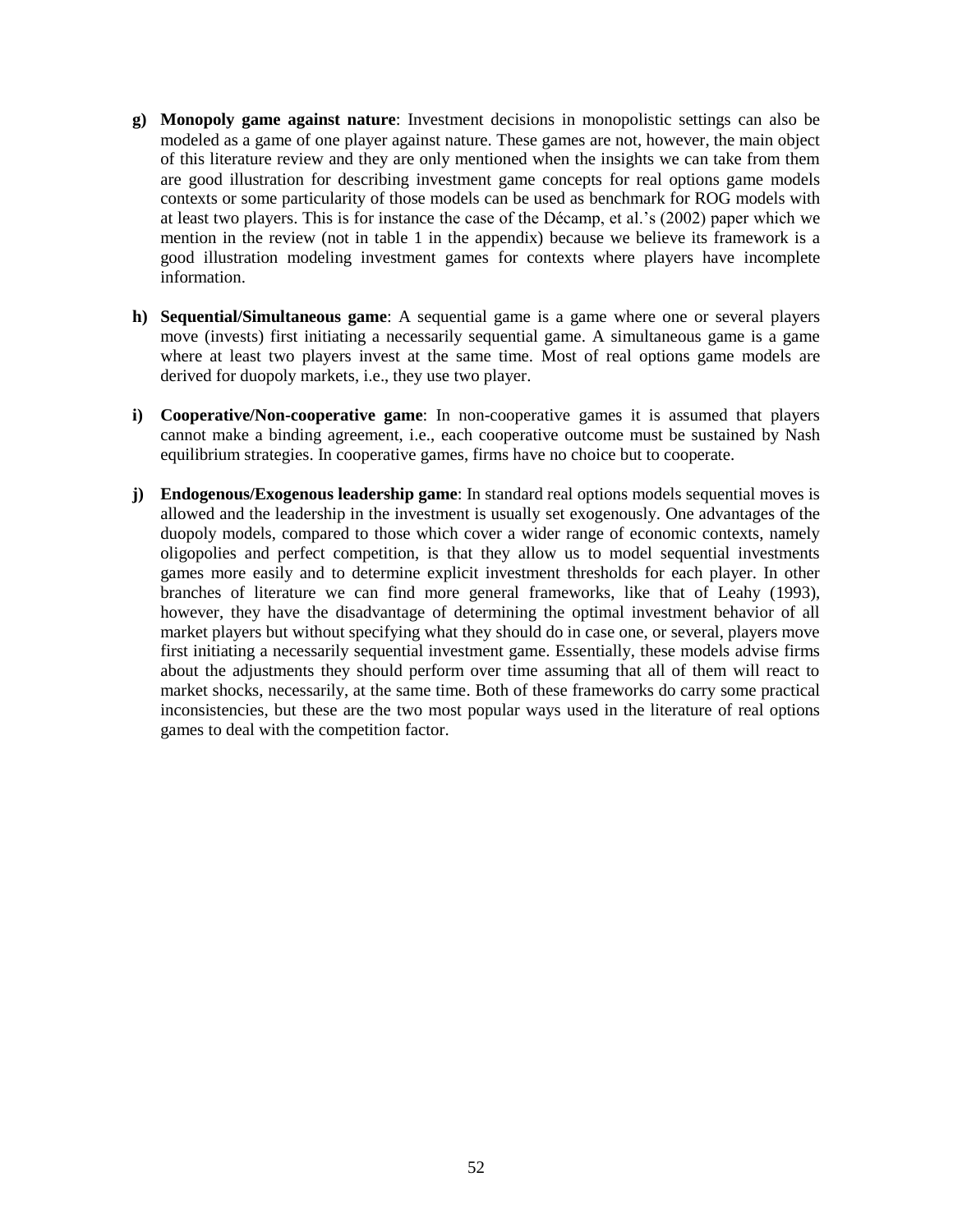# **Appendix 2**

In Table 1 below we summarize the "non-standard" real options game models reviewed in this paper.

| "Non-Standard" Real Option Game Models<br>(Game Formulation)                                                                                                                                                                     |                                                                                                                                                                                                                                                                                                                                                        |                                                                                                                                                                                                                                                                                                                                                                                                                                  |                                                                                                                                                                                                                                                                                                                                                                                                                                                                                       |  |  |  |  |  |  |  |  |  |  |  |
|----------------------------------------------------------------------------------------------------------------------------------------------------------------------------------------------------------------------------------|--------------------------------------------------------------------------------------------------------------------------------------------------------------------------------------------------------------------------------------------------------------------------------------------------------------------------------------------------------|----------------------------------------------------------------------------------------------------------------------------------------------------------------------------------------------------------------------------------------------------------------------------------------------------------------------------------------------------------------------------------------------------------------------------------|---------------------------------------------------------------------------------------------------------------------------------------------------------------------------------------------------------------------------------------------------------------------------------------------------------------------------------------------------------------------------------------------------------------------------------------------------------------------------------------|--|--|--|--|--|--|--|--|--|--|--|
| <b>Game Information</b>                                                                                                                                                                                                          |                                                                                                                                                                                                                                                                                                                                                        |                                                                                                                                                                                                                                                                                                                                                                                                                                  | <b>Type of Game</b>                                                                                                                                                                                                                                                                                                                                                                                                                                                                   |  |  |  |  |  |  |  |  |  |  |  |
| Incomplete                                                                                                                                                                                                                       | Imperfect                                                                                                                                                                                                                                                                                                                                              | <b>Winner-Takes-All</b>                                                                                                                                                                                                                                                                                                                                                                                                          | <b>Large Game</b>                                                                                                                                                                                                                                                                                                                                                                                                                                                                     |  |  |  |  |  |  |  |  |  |  |  |
| 1. Décamps and Mariotti (2004)<br>2. Hsu and Lambrecht (2003)<br>3. Lambrecht and Perraudin<br>(2003)<br>4. Maeland (2002)<br>5. Martzoukos and Zacharias<br>(2001)<br>6. Murto and Keppo (2002)<br>7. Savva and Scholtes (2005) | 1. Hsu and Lambrecht (2003)<br>2. Maeland (2002)<br>3. Martzoukos and Zacharias<br>(2001)<br>4. Savva and Scholtes (2005)                                                                                                                                                                                                                              | 1. Maeland (2002)<br>2. Murto and Keppo (2002)<br>3. Weeds (2002)                                                                                                                                                                                                                                                                                                                                                                | 1. Garlappi (2001)<br>2. Grenadier (2000a)<br>3. Martzoukos and Zacharias<br>(2001)<br>4. Murto (2004)<br>5. Ruiz-Aliseda (2004)<br>6. Weyant and Yao (2005)<br>7. Wu (2006)                                                                                                                                                                                                                                                                                                          |  |  |  |  |  |  |  |  |  |  |  |
| <b>Type of Game</b>                                                                                                                                                                                                              |                                                                                                                                                                                                                                                                                                                                                        | N-Firms                                                                                                                                                                                                                                                                                                                                                                                                                          | Leadership                                                                                                                                                                                                                                                                                                                                                                                                                                                                            |  |  |  |  |  |  |  |  |  |  |  |
| Cooperative                                                                                                                                                                                                                      | <b>Firms: Ex-ante Asymmetric</b>                                                                                                                                                                                                                                                                                                                       | N > 2                                                                                                                                                                                                                                                                                                                                                                                                                            | <b>Endogenous</b>                                                                                                                                                                                                                                                                                                                                                                                                                                                                     |  |  |  |  |  |  |  |  |  |  |  |
| 1. Mason and Weeds (2001)<br>2. Savva and Scholtes (2005)<br>3. Thijssen (2004)<br>4. Weeds (2002)                                                                                                                               | 1. Baba (2001)<br>2. Décamp and Mariotti (2004)<br>3. Grenadier (2000a)<br>4. Huisman (2001)<br>5. Hsu and Lambrecht (2003)<br>6. Kulatilaka and Perotti<br>(1998)<br>7. Maeland (2002)<br>8. Mason and Weeds (2005)<br>9. Pawlina and Kort (2006)<br>10. Reiss (1998)<br>11. Ruiz-Aliseda (2004)<br>12. Shackleton, et al (2004)<br>13. Sparla (2004) | 1. Aguerrevere $(2003)$<br>2. Bouis, et al. (2005)<br>3. Dixit and Pindyck (1994),<br>ch. 8, 9<br>4. Grenadier (2000a)<br>5. Grenadier (2002)<br>6. Kulatilaka and Perotti<br>(1998)<br>7. Lambrecht and Perraudin<br>(2003)<br>8. Maeland (2002)<br>9. Murto and Keppo (2002)<br>10. Murto, et al. (2004)<br>11. Nielson (2002)<br>12. Odening, et al. (2007)<br>13. Reiss (1998)<br>14. Thijssen (2004)<br>15. Williams (1993) | 1. Baba (2001)<br>2. Boyer, et al. (2001)<br>3. Grenadier (2000a)<br>4. Grenadier (2002)<br>5. Kuatilaka and Perotti (1998)<br>6. Mason and Weeds (2001)<br>7. Martzoukos and Zacharias<br>(2001)<br>8. Mason and Weeds (2005)<br>9. Murto and Keppo (2002)<br>10. Murto, et al. (2004)<br>11. Odening, et al. (2007)<br>12. Shackleton, et al. (2004)<br>13. Sparla (2004)<br>14. Thijssen, et al. (2002)<br>15. Thijssen (2004)<br>16. Weyant and Yao (2005)<br>17. Williams (1993) |  |  |  |  |  |  |  |  |  |  |  |

**Table 1 – "Non-standard" Real Option Game Models**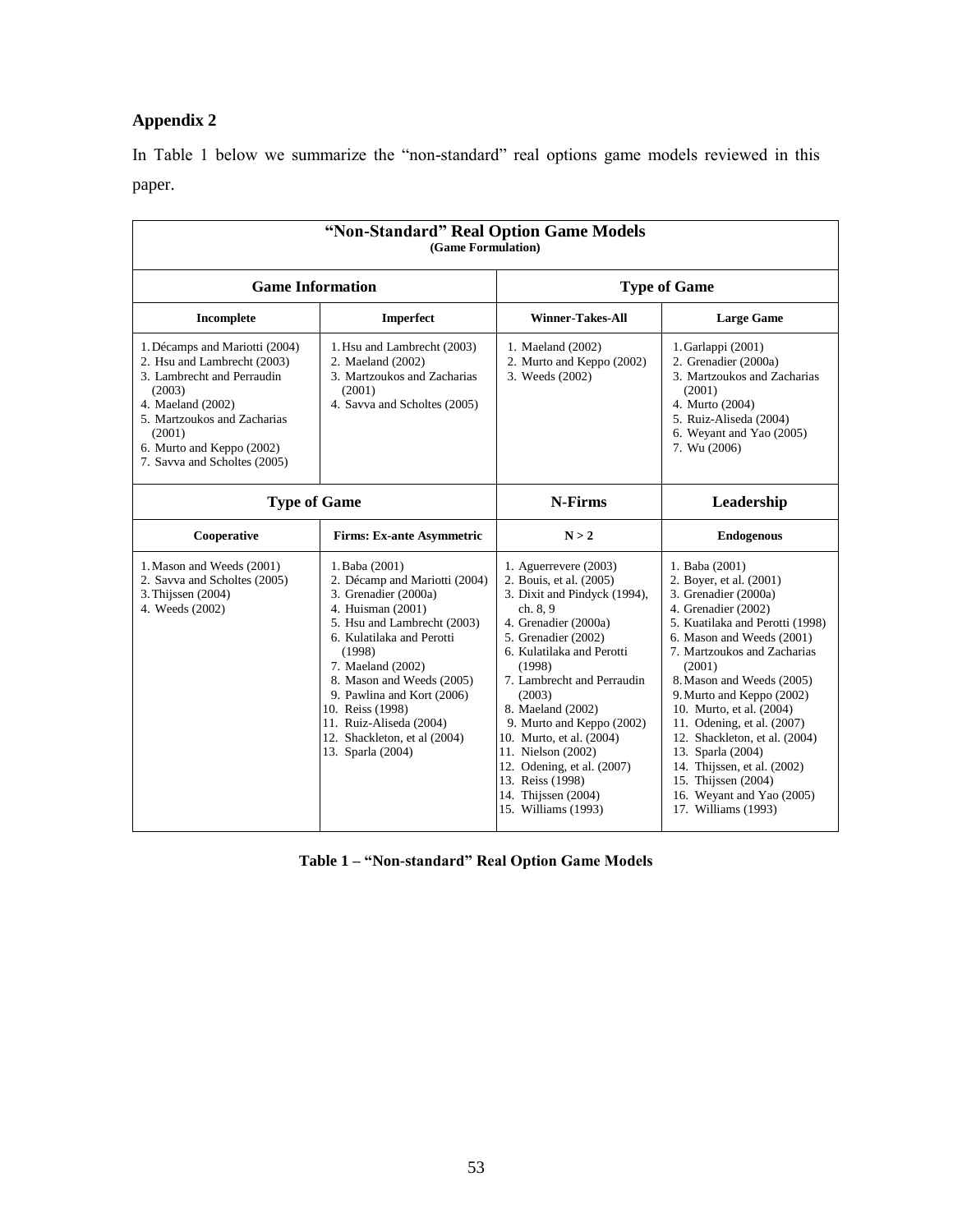## **Game Theory Aspects underlying the most Relevant Literature on Real Options Games**

| Table 2                               |                  | Formalism                 |                    | <b>Game Information</b>     | <b>Type of Game</b> |           |                           |                      |                    |                           |                           |                    |                        |                    |                |        |                                 | <b>Firms</b> |                           | Leadership                |                       |  | Application        |                           |                    |                      |                                                                            |
|---------------------------------------|------------------|---------------------------|--------------------|-----------------------------|---------------------|-----------|---------------------------|----------------------|--------------------|---------------------------|---------------------------|--------------------|------------------------|--------------------|----------------|--------|---------------------------------|--------------|---------------------------|---------------------------|-----------------------|--|--------------------|---------------------------|--------------------|----------------------|----------------------------------------------------------------------------|
| (Papers)                              | Discrete<br>time | Continuous<br>time        |                    | Complete Incomplete Perfect |                     | Imperfect |                           | Symmetric Asymmetric | Simultaneous       | Sequential                | One<br>-shot              | Large              | Winner<br>Takes<br>All | Zero-<br>sum       | Nonzero<br>sum | Finite | <b>Time Horizon</b><br>Infinite | Cooperative  | Non<br>cooperative        | Ex-ante<br>Symmetric      | Ex-ante<br>Asymmetric |  | $\overline{2}$     | >2                        |                    | Exogenous Endogenous | (Suggested/used<br>in the article)                                         |
| 1 Aguerrevere (2003)                  |                  | $\pmb{\chi}$              | $\pmb{\mathsf{x}}$ |                             | $\mathsf{x}$        |           | $\pmb{\times}$            |                      | $\pmb{\mathsf{x}}$ | $\pmb{\mathsf{x}}$        | $\pmb{\mathsf{x}}$        |                    |                        | $\pmb{\mathsf{x}}$ |                |        | $\mathsf{x}$                    |              | $\pmb{\chi}$              | $\pmb{\mathsf{x}}$        |                       |  | $\pmb{\mathsf{x}}$ | $\pmb{\chi}$              | $\pmb{\mathsf{x}}$ |                      | Non-storable<br>Commodities<br>Projects                                    |
| 2 Azevedo and Paxson (2009)           |                  | $\mathsf{x}$              | $\pmb{\mathsf{x}}$ |                             | $\mathsf{x}$        |           | $\pmb{\times}$            |                      |                    | $\pmb{\mathsf{x}}$        | $\boldsymbol{\mathsf{x}}$ |                    |                        | $\pmb{\mathsf{x}}$ |                |        | $\mathsf{x}$                    |              | $\pmb{\chi}$              | $\mathsf{x}$              |                       |  | $\pmb{\chi}$       |                           | $\pmb{\mathsf{x}}$ |                      | New<br>Technology<br>Adoptions                                             |
| 3 Baba (2001)                         |                  | $\pmb{\chi}$              | $\pmb{\mathsf{x}}$ |                             | $\pmb{\chi}$        |           | $\pmb{\times}$            |                      |                    | $\mathsf{x}$              | $\boldsymbol{\mathsf{x}}$ |                    |                        | $\mathsf{x}$       |                |        | $\mathsf{x}$                    |              | $\boldsymbol{\mathsf{x}}$ |                           | $\pmb{\chi}$          |  | $\pmb{\chi}$       |                           | $\pmb{\mathsf{x}}$ | $\pmb{\mathsf{x}}$   | Private Banking<br>Lending<br>Decisions                                    |
| 6 Bouis, et al. (2005)                |                  | x                         | X                  |                             | $\pmb{\mathsf{x}}$  |           | $\boldsymbol{\mathsf{x}}$ |                      | X                  | $\pmb{\mathsf{x}}$        | $\pmb{\times}$            |                    |                        | x                  |                |        | $\pmb{\mathsf{x}}$              |              | $\boldsymbol{\mathsf{x}}$ | $\pmb{\mathsf{x}}$        |                       |  |                    | $\boldsymbol{\mathsf{x}}$ | $\pmb{\mathsf{x}}$ |                      | Standard<br>Investment<br>Project                                          |
| 7 Boyer, et al. (2001)                |                  | $\pmb{\chi}$              |                    |                             | $\pmb{\mathsf{x}}$  |           | $\pmb{\times}$            |                      |                    | $\boldsymbol{\mathsf{x}}$ | $\pmb{\mathsf{x}}$        |                    |                        | $\pmb{\mathsf{x}}$ |                |        | $\pmb{\mathsf{x}}$              |              | $\boldsymbol{\mathsf{x}}$ | X                         |                       |  | $\pmb{\mathsf{x}}$ |                           |                    | $\pmb{\mathsf{x}}$   | Production<br>Capacity<br>Investment                                       |
| 8 Carlson, M. (2006)                  |                  | $\pmb{\mathsf{x}}$        | $\pmb{\mathsf{x}}$ |                             | $\pmb{\mathsf{x}}$  |           | $\pmb{\times}$            |                      |                    | $\pmb{\mathsf{x}}$        | $\pmb{\mathsf{x}}$        |                    |                        | x                  |                |        | $\pmb{\mathsf{x}}$              |              | $\boldsymbol{\mathsf{x}}$ |                           | $\pmb{\chi}$          |  | $\pmb{\mathsf{x}}$ |                           |                    |                      | Study of<br>Industry<br>Equilibrium                                        |
| 9 Cottrell and Sick (2001)            |                  | $\mathsf{x}$              | $\pmb{\mathsf{x}}$ |                             | $\pmb{\chi}$        |           | $\pmb{\times}$            |                      |                    | $\pmb{\mathsf{x}}$        | $\pmb{\mathsf{x}}$        |                    |                        | $\pmb{\mathsf{x}}$ |                |        | $\mathsf{x}$                    |              | $\pmb{\chi}$              | $\pmb{\mathsf{x}}$        |                       |  | $\pmb{\mathsf{x}}$ |                           | $\pmb{\mathsf{x}}$ |                      | Patents and<br>R&D<br>Investments                                          |
| 10 Cottrell and Sick (2002)           |                  | $\pmb{\mathsf{x}}$        | $\pmb{\mathsf{x}}$ |                             | $\pmb{\chi}$        |           | $\,$ X                    |                      |                    | $\boldsymbol{\mathsf{x}}$ | x                         |                    |                        | $\pmb{\mathsf{x}}$ |                |        | $\pmb{\mathsf{x}}$              |              | $\boldsymbol{\mathsf{x}}$ | X                         |                       |  | $\mathsf x$        |                           | $\pmb{\mathsf{x}}$ |                      | Innovation:<br>Second-mover<br>Advantages                                  |
| 11 Décamp and Mariotti (2004)         |                  | $\mathsf{x}$              |                    | $\pmb{\mathsf{x}}$          | $\pmb{\chi}$        |           | $\pmb{\chi}$              | $\pmb{\mathsf{x}}$   |                    | $\pmb{\mathsf{x}}$        | $\pmb{\mathsf{x}}$        |                    |                        | $\pmb{\mathsf{x}}$ |                |        | $\mathsf{x}$                    |              | $\pmb{\times}$            |                           | $\pmb{\chi}$          |  | $\pmb{\mathsf{x}}$ |                           | $\pmb{\mathsf{x}}$ |                      | Pre-emption and<br>war of Attrition<br>Games,<br>Incomplete<br>Information |
| 12 Dixit and Pindyck (1994), Ch. 8, 9 |                  | $\pmb{\mathsf{x}}$        | $\pmb{\mathsf{x}}$ |                             | $\mathsf X$         |           | $\,$ $\times$             |                      |                    | $\pmb{\mathsf{x}}$        | $\pmb{\mathsf{x}}$        |                    |                        | $\mathsf x$        |                |        | $\mathsf X$                     |              | $\pmb{\mathsf{x}}$        | $\pmb{\mathsf{x}}$        |                       |  | $\pmb{\mathsf{x}}$ | X                         | $\pmb{\mathsf{x}}$ |                      | <b>Textbook</b><br>Duopoly<br>investment games                             |
| 13 Garlappi (2001)                    | $\mathsf X$      |                           | $\pmb{\mathsf{x}}$ |                             | $\mathsf x$         |           | $\pmb{\times}$            |                      |                    | $\pmb{\mathsf{x}}$        |                           | $\pmb{\mathsf{x}}$ |                        | $\mathsf{x}$       |                |        | $\mathsf X$                     |              | $\boldsymbol{\mathsf{x}}$ |                           |                       |  | $\pmb{\chi}$       |                           | $\mathsf X$        |                      | Patent Race,<br>R&D ventures                                               |
| 14 Grenadier (1996)                   |                  | $\boldsymbol{\mathsf{x}}$ | $\pmb{\mathsf{x}}$ |                             | $\mathsf{x}$        |           | $\pmb{\times}$            |                      | $\pmb{\chi}$       | $\boldsymbol{\mathsf{x}}$ | $\pmb{\times}$            |                    |                        | $\pmb{\mathsf{x}}$ |                |        | $\pmb{\chi}$                    |              | $\boldsymbol{\mathsf{x}}$ | $\boldsymbol{\mathsf{x}}$ |                       |  | $\pmb{\chi}$       |                           | $\pmb{\mathsf{x}}$ |                      | Real Estate<br>Market                                                      |
| 15 Grenadier (2000a)                  |                  | X                         | $\pmb{\mathsf{x}}$ |                             | $\mathsf{x}$        |           | $\pmb{\times}$            |                      | $\pmb{\mathsf{x}}$ | $\pmb{\mathsf{x}}$        | X                         | x                  |                        | X                  |                |        | $\boldsymbol{\mathsf{x}}$       |              | $\pmb{\times}$            | $\pmb{\mathsf{x}}$        | $\pmb{\chi}$          |  | $\pmb{\mathsf{x}}$ | $\pmb{\mathsf{x}}$        | $\pmb{\mathsf{x}}$ | $\pmb{\mathsf{x}}$   | Textbook:<br><b>Real Options</b><br>Game Models                            |
| 16 Grenadier (2000b)                  |                  | $\pmb{\chi}$              | $\pmb{\mathsf{X}}$ |                             | $\mathsf{x}$        |           | $\pmb{\times}$            |                      |                    | $\pmb{\mathsf{x}}$        |                           |                    |                        | $\pmb{\mathsf{x}}$ |                |        | $\pmb{\mathsf{x}}$              |              | $\pmb{\times}$            | $\pmb{\mathsf{x}}$        |                       |  | $\pmb{\mathsf{x}}$ |                           | $\pmb{\mathsf{x}}$ |                      | Illustration of<br><b>Real Options</b><br>Investment<br>Games Models       |
| 17 Grenadier (2002)                   |                  | $\mathsf X$               | X                  |                             | $\pmb{\mathsf{x}}$  |           | $\pmb{\times}$            |                      | X                  | $\pmb{\mathsf{x}}$        | $\pmb{\times}$            |                    |                        | X                  |                |        | $\pmb{\mathsf{x}}$              |              | $\pmb{\times}$            | $\pmb{\mathsf{x}}$        |                       |  |                    | X                         |                    | x                    | Real Estate<br>Market                                                      |
| 18 Huisman (2001)                     |                  | $\mathsf{x}$              | $\pmb{\times}$     |                             | $\mathsf{x}$        |           | $\pmb{\mathsf{x}}$        |                      | X                  | $\pmb{\mathsf{x}}$        | $\pmb{\times}$            |                    |                        | X                  |                |        | $\pmb{\mathsf{x}}$              |              | $\pmb{\times}$            | $\pmb{\mathsf{x}}$        | $\pmb{\mathsf{x}}$    |  | $\pmb{\mathsf{x}}$ |                           | $\pmb{\mathsf{x}}$ |                      | Textbook:<br>New Technology<br>Adoptions                                   |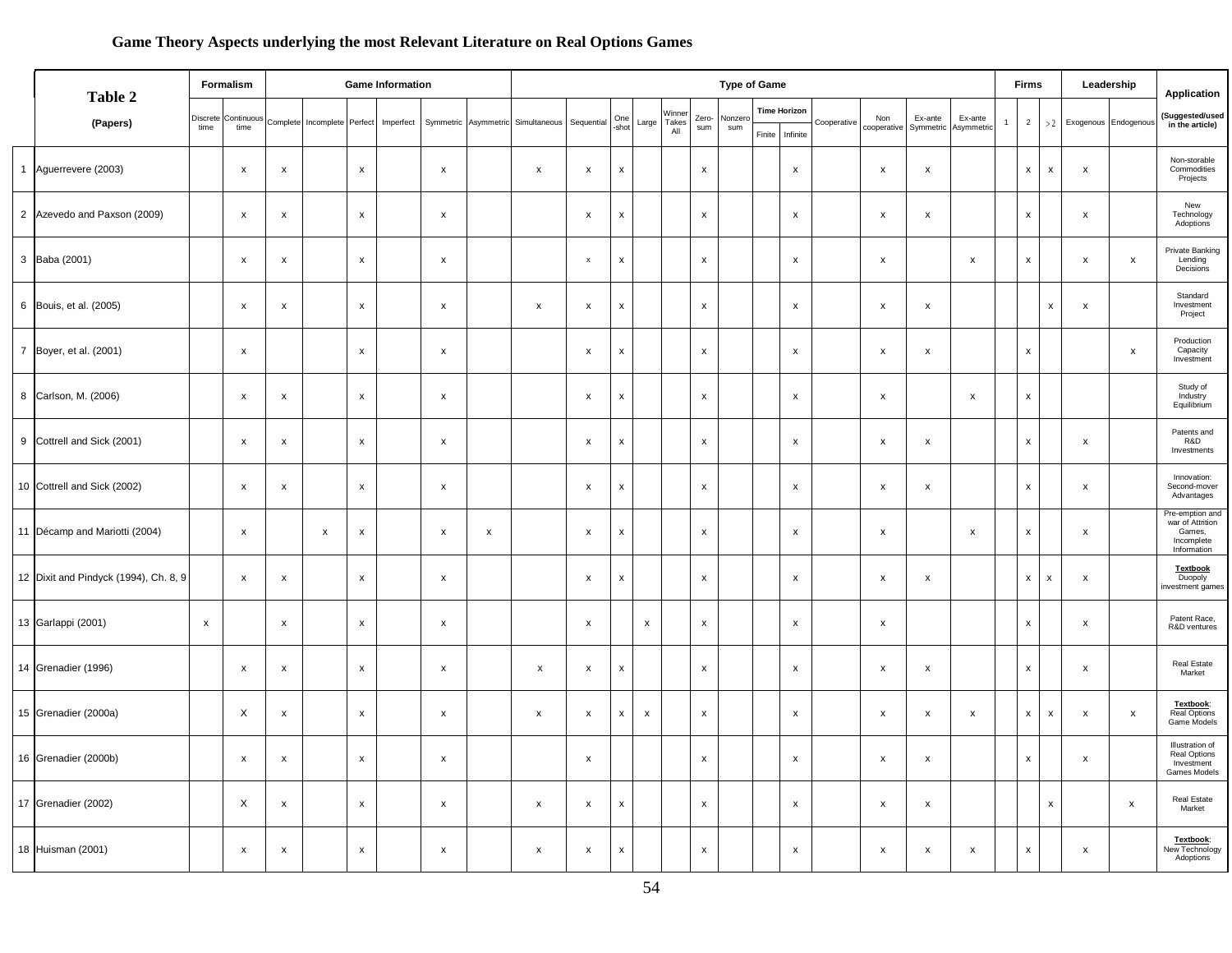| Table 2 (cont.)                   |             | Formalism                   |                           | <b>Game Information</b>     |                           |                | <b>Type of Game</b>       |                    |                                             |                           |                    |              |                        |                    |                    |  |                                        |                    | <b>Firms</b>       |                           |                           | Leadership   | Application        |                    |                          |                           |                                                                                                          |
|-----------------------------------|-------------|-----------------------------|---------------------------|-----------------------------|---------------------------|----------------|---------------------------|--------------------|---------------------------------------------|---------------------------|--------------------|--------------|------------------------|--------------------|--------------------|--|----------------------------------------|--------------------|--------------------|---------------------------|---------------------------|--------------|--------------------|--------------------|--------------------------|---------------------------|----------------------------------------------------------------------------------------------------------|
| (Papers)                          | time        | Discrete Continuous<br>Time |                           | Complete Incomplete Perfect |                           |                |                           |                    | Imperfect Symmetric Asymmetric Simultaneous | Sequential                | One<br>-shot       | Large        | Winner<br>Takes<br>All | Zero-<br>sum       | Nonzer<br>sum      |  | <b>Time Horizon</b><br>Finite Infinite | Cooperative        | Non<br>cooperative | Ex-ante<br>Symmetric      | Ex-ante<br>Asymmetric     | $\mathbf{1}$ | $2^{\circ}$        |                    | >2 Exosgenous Endogenous |                           | (Suggested/used<br>in the article)                                                                       |
| 19 Huisman and Kort (2004)        |             | $\pmb{\times}$              | $\pmb{\mathsf{x}}$        |                             | $\mathbf{x}$              |                | $\mathsf{x}$              |                    |                                             | $\pmb{\times}$            | x                  |              |                        | $\mathsf{x}$       |                    |  | $\mathsf{x}$                           |                    | $\pmb{\times}$     | $\pmb{\times}$            |                           |              | $\mathsf{x}$       |                    | $\mathsf{x}$             |                           | New<br>Technology<br>Adoptions                                                                           |
| 20 Hsu and Lambrecht (2003)       |             | $\pmb{\times}$              |                           | $\pmb{\chi}$                |                           | $\pmb{\times}$ |                           | x                  |                                             | $\pmb{\mathsf{x}}$        | x                  |              |                        | $\mathsf{x}$       |                    |  | $\mathsf{x}$                           |                    | $\pmb{\times}$     |                           | $\boldsymbol{\mathsf{x}}$ |              | $\mathsf{x}$       |                    | $\pmb{\mathsf{x}}$       |                           | Patent Race                                                                                              |
| 21 Kong and Kwork (2007)          |             | $\pmb{\mathsf{x}}$          | $\pmb{\mathsf{x}}$        |                             | $\pmb{\mathsf{x}}$        |                | $\mathsf{x}$              |                    |                                             | $\pmb{\times}$            | x                  |              |                        | $\mathsf{x}$       |                    |  | $\mathsf{x}$                           |                    | $\pmb{\times}$     | $\boldsymbol{\mathsf{X}}$ |                           |              | $\mathsf{x}$       |                    | $\pmb{\times}$           |                           | Standard<br>Investment<br>Project                                                                        |
| 22 Kulatilaka and Perotti (1998)  | $\mathsf X$ |                             | $\pmb{\mathsf{x}}$        |                             | $\mathsf X$               |                | $\mathsf X$               |                    | $\pmb{\mathsf{x}}$                          | $\pmb{\mathsf{x}}$        | x                  |              |                        | $\pmb{\chi}$       |                    |  | $\boldsymbol{\mathsf{x}}$              |                    | $\,$ X             | $\,$ X                    | $\boldsymbol{\mathsf{x}}$ |              |                    | $\pmb{\mathsf{x}}$ |                          | $\pmb{\times}$            | Strategic<br>Growth Options                                                                              |
| 23 Joaquim and Butler (1999)      |             | $\boldsymbol{\mathsf{x}}$   | $\pmb{\mathsf{x}}$        |                             | $\pmb{\mathsf{x}}$        |                | $\mathsf{x}$              |                    |                                             | $\pmb{\mathsf{x}}$        | x                  |              |                        | $\mathsf X$        |                    |  | $\mathsf{x}$                           |                    | $\pmb{\times}$     | $\pmb{\mathsf{x}}$        |                           |              | $\pmb{\mathsf{x}}$ |                    | $\pmb{\times}$           |                           | Standard<br>Investment<br>Project                                                                        |
| 24 Lambrecht, B. (1999)           |             | $\boldsymbol{\mathsf{x}}$   | $\pmb{\mathsf{x}}$        |                             | $\pmb{\chi}$              |                | $\mathsf{x}$              |                    |                                             | $\boldsymbol{\mathsf{X}}$ | х                  |              |                        | $\pmb{\mathsf{x}}$ |                    |  | $\mathsf{x}$                           |                    | $\pmb{\times}$     | $\pmb{\times}$            |                           |              | $\mathbf{x}$       | $\pmb{\mathsf{x}}$ |                          | $\pmb{\times}$            | Patent Race                                                                                              |
| 25 Lambrecht and Perraudin (2003) |             | $\pmb{\chi}$                |                           | $\pmb{\mathsf{x}}$          | $\,$ X                    |                | $\mathsf{x}$              | $\pmb{\chi}$       |                                             | $\mathsf X$               | $\pmb{\mathsf{x}}$ |              |                        | $\mathsf{x}$       |                    |  | $\mathsf{x}$                           |                    | $\,$ X             | $\mathsf X$               |                           |              | $\mathsf{x}$       | $\pmb{\chi}$       | $\pmb{\times}$           |                           | nvestments Projed<br>with Competition<br>and Incomplete<br>Information about<br>the Investment<br>Costs. |
| 26 Maeland (2002)                 |             | $\pmb{\chi}$                |                           | $\pmb{\chi}$                |                           | X              |                           | $\mathsf x$        |                                             | $\mathsf X$               |                    |              | $\pmb{\mathsf{x}}$     |                    |                    |  | $\mathsf{x}$                           |                    | $\,$ $\times$      |                           | $\pmb{\chi}$              |              |                    | $\mathsf X$        | $\pmb{\mathsf{x}}$       |                           | Standard<br>Investment<br>Project                                                                        |
| 27 Martzoukos & Zacharias (2001)  |             | $\boldsymbol{\mathsf{x}}$   |                           | $\boldsymbol{\mathsf{x}}$   |                           | $\pmb{\times}$ | $\mathsf X$               |                    | $\pmb{\mathsf{x}}$                          | $\pmb{\mathsf{x}}$        |                    | $\mathsf X$  |                        | $\mathsf{x}$       |                    |  | $\pmb{\chi}$                           |                    | $\,$ X             | $\pmb{\times}$            |                           |              | $\pmb{\mathsf{x}}$ |                    |                          | $\mathsf{x}$              | R&D<br>Investment                                                                                        |
| 28 Mason and Weeds (2001)         |             | $\boldsymbol{\mathsf{x}}$   | $\pmb{\times}$            |                             | $\pmb{\mathsf{x}}$        |                | $\boldsymbol{\mathsf{x}}$ |                    |                                             | $\pmb{\times}$            | X                  |              |                        | $\mathsf{x}$       |                    |  | $\pmb{\times}$                         | $\pmb{\mathsf{x}}$ | $\pmb{\times}$     | $\pmb{\times}$            |                           |              | $\mathsf{x}$       |                    |                          | $\boldsymbol{\mathsf{x}}$ | Standard<br>Investment<br>Project                                                                        |
| 29 Mason and Weeds (2005)         |             | $\boldsymbol{\mathsf{x}}$   | $\pmb{\mathsf{x}}$        |                             | $\pmb{\mathsf{x}}$        |                | $\mathsf{x}$              |                    | $\pmb{\mathsf{x}}$                          | $\pmb{\mathsf{x}}$        | $\mathsf{x}$       |              |                        | $\mathsf X$        |                    |  | $\mathsf{x}$                           |                    | $\,$ X             | $\mathsf{x}$              | $\mathsf X$               |              | $\pmb{\mathsf{x}}$ |                    |                          | $\mathsf{x}$              | Standard<br>Investment<br>Project                                                                        |
| 30 Murto and Keppo (2002)         |             | $\pmb{\times}$              | $\pmb{\times}$            | $\boldsymbol{\mathsf{x}}$   | $\pmb{\mathsf{x}}$        |                | $\mathsf{x}$              | $\pmb{\mathsf{x}}$ | $\pmb{\mathsf{x}}$                          |                           | $\mathsf{x}$       |              | X                      |                    |                    |  | $\pmb{\mathsf{x}}$                     |                    | $\pmb{\times}$     | $\pmb{\mathsf{x}}$        |                           |              |                    | X                  |                          | $\mathsf{x}$              | Declining Duopoly<br>Market.<br>elecommunication<br>Network                                              |
| 31 Murto (2004)                   |             | $\boldsymbol{\mathsf{x}}$   | $\pmb{\mathsf{x}}$        |                             | $\pmb{\mathsf{x}}$        |                | $\mathsf{x}$              |                    | $\pmb{\mathsf{x}}$                          | $\pmb{\mathsf{x}}$        | <b>X</b>           | $\mathsf{x}$ |                        |                    | $\pmb{\mathsf{x}}$ |  | $\boldsymbol{\mathsf{X}}$              |                    | $\pmb{\times}$     | $\boldsymbol{\mathsf{x}}$ |                           |              | $\mathsf{x}$       |                    | $\pmb{\mathsf{x}}$       |                           | Exit strategy:<br>Duopoly Market                                                                         |
| 32 Murto, et al. (2004)           | $\mathsf X$ |                             | $\pmb{\mathsf{x}}$        |                             | $\pmb{\mathsf{x}}$        |                | $\mathbf x$               |                    | $\pmb{\mathsf{x}}$                          |                           | x                  |              |                        | $\pmb{\mathsf{x}}$ |                    |  | $\mathsf X$                            |                    | $\,$ X             | $\pmb{\mathsf{x}}$        |                           |              |                    | $\pmb{\mathsf{x}}$ |                          | $\mathsf{x}$              | umpy Investment<br>Non-storable<br>Commodity                                                             |
| 33 Nielson (2002)                 |             | $\boldsymbol{\mathsf{x}}$   | $\pmb{\mathsf{x}}$        |                             | $\boldsymbol{\mathsf{X}}$ |                | $\mathsf{x}$              |                    | $\pmb{\mathsf{x}}$                          | $\pmb{\mathsf{x}}$        | X                  |              |                        | $\mathsf{x}$       |                    |  | $\mathsf{x}$                           |                    | $\,$ X             |                           |                           |              | $\mathsf{x}$       | $\pmb{\mathsf{x}}$ | $\pmb{\times}$           |                           | Positive<br>Externalities<br>Software/hardware                                                           |
| 34 Odening, et al. (2007)         |             | $\boldsymbol{\mathsf{x}}$   | $\boldsymbol{\mathsf{x}}$ |                             | $\mathsf{x}$              |                | $\mathsf{x}$              |                    | $\pmb{\mathsf{x}}$                          | $\pmb{\mathsf{x}}$        | $\mathsf{x}$       |              |                        | $\mathsf{x}$       |                    |  | $\mathsf{x}$                           |                    | $\pmb{\times}$     | $\boldsymbol{\mathsf{x}}$ |                           |              |                    | $\mathsf{x}$       |                          | X                         | Agriculture                                                                                              |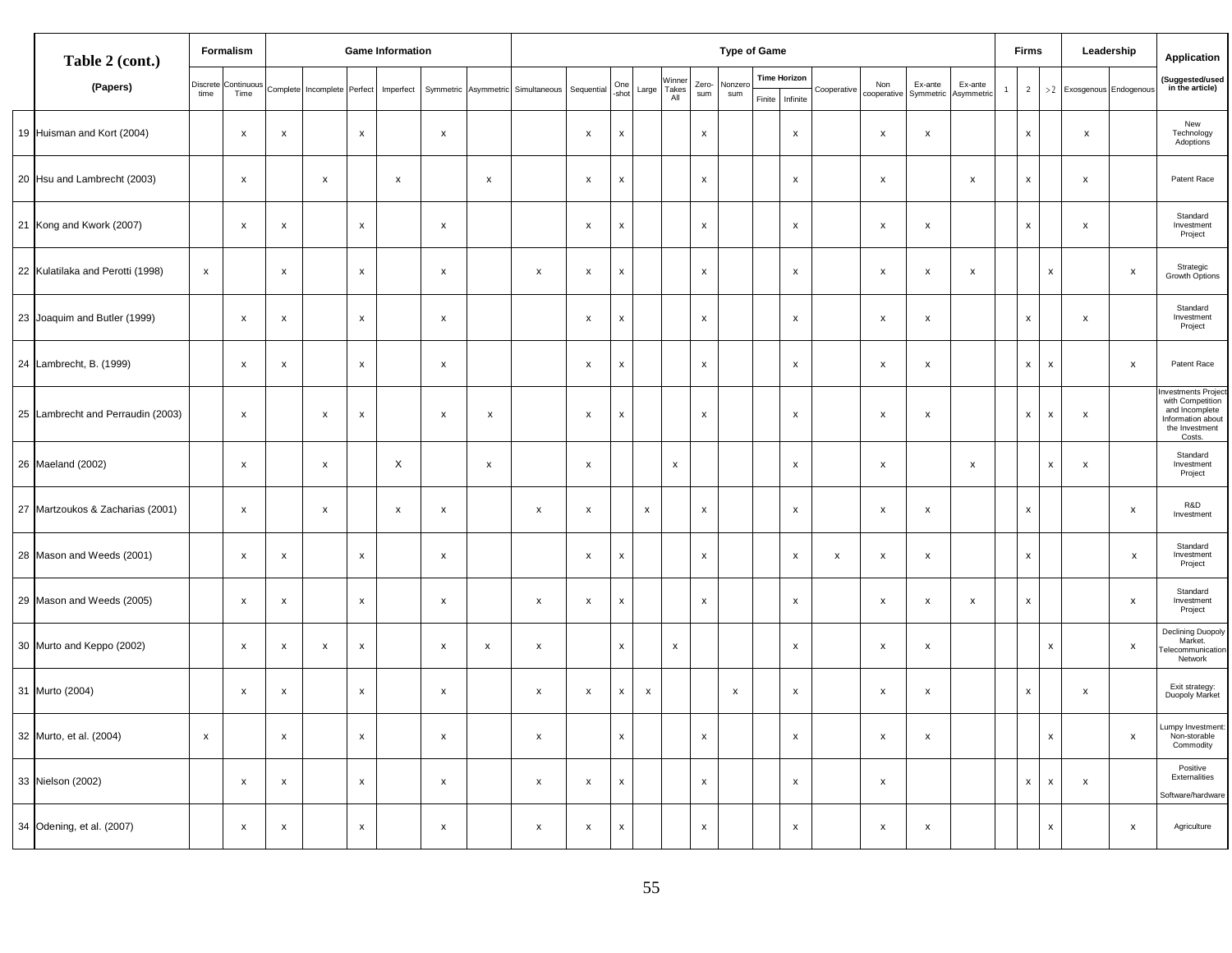| Table 2 (cont.)                |                  | Formalism                 |                           |            |                           | <b>Game Information</b> | <b>Type of Game</b>       |                           |                           |                           |                    |              |                                 |                           |                    |        |                                 |                    |                           |                           | <b>Firms</b>              |  |                           | Leadership                | Application               |                           |                                                                  |
|--------------------------------|------------------|---------------------------|---------------------------|------------|---------------------------|-------------------------|---------------------------|---------------------------|---------------------------|---------------------------|--------------------|--------------|---------------------------------|---------------------------|--------------------|--------|---------------------------------|--------------------|---------------------------|---------------------------|---------------------------|--|---------------------------|---------------------------|---------------------------|---------------------------|------------------------------------------------------------------|
| (Papers)                       | Discrete<br>time | Continuous<br>Time        | Complete                  | Incomplete | Perfect                   | Imperfect               | Symmetric                 |                           | Asymmetric Simultaneous   | Sequential                | One<br>-shot       | Large        | Winner<br>Takes<br>$A\parallel$ | Zero-<br>sum              | Nonzero<br>sum     | Finite | <b>Time Horizon</b><br>Infinite | Cooperative        | Non<br>cooperative        | Ex-ante<br>Symmetric      | Ex-ante<br>Asymmetric     |  | $\overline{2}$            | >2                        | Exosgenous Endogenous     |                           | (Suggested/used<br>in the article)                               |
| 35 Pawlina and Kort (2006)     |                  | х                         | $\pmb{\times}$            |            | $\mathbf{x}$              |                         | $\mathsf{x}$              |                           | $\pmb{\mathsf{x}}$        | $\boldsymbol{\mathsf{x}}$ | $\pmb{\mathsf{X}}$ |              |                                 | $\pmb{\mathsf{x}}$        |                    |        | X                               |                    | $\mathsf{x}$              |                           | $\mathsf{x}$              |  | $\mathsf{x}$              |                           | $\mathsf{x}$              |                           | Standard<br>Investment<br>Project                                |
| 36 Paxson and Pinto (2005)     |                  | х                         | $\boldsymbol{\mathsf{x}}$ |            | $\boldsymbol{\mathsf{x}}$ |                         | X                         |                           | $\mathsf{x}$              | x                         | X                  |              |                                 | $\boldsymbol{\mathsf{x}}$ |                    |        | x                               |                    | $\boldsymbol{\mathsf{x}}$ | $\boldsymbol{\mathsf{x}}$ |                           |  | $\boldsymbol{\mathsf{x}}$ |                           | x                         |                           | Standard<br>Investment<br>Project                                |
| 37 Paxson and Pinto (2003)     |                  | $\boldsymbol{\mathsf{x}}$ | $\pmb{\times}$            |            | $\pmb{\times}$            |                         | $\pmb{\mathsf{x}}$        |                           | $\mathsf{x}$              | $\boldsymbol{\mathsf{x}}$ | $\pmb{\mathsf{X}}$ |              |                                 | $\mathsf X$               |                    |        | X                               |                    | $\boldsymbol{\mathsf{x}}$ | $\boldsymbol{\mathsf{x}}$ |                           |  | $\pmb{\mathsf{x}}$        |                           | $\boldsymbol{\mathsf{X}}$ |                           | <b>Felecommunication</b><br>Sector                               |
| 38 Reiss (1998)                |                  | x                         | $\boldsymbol{\mathsf{x}}$ |            | $\boldsymbol{\mathsf{x}}$ |                         |                           | $\boldsymbol{\mathsf{x}}$ | $\pmb{\mathsf{x}}$        | $\pmb{\mathsf{x}}$        | X                  |              |                                 | $\pmb{\chi}$              |                    |        | X                               |                    | $\pmb{\mathsf{x}}$        |                           | $\boldsymbol{\mathsf{x}}$ |  |                           | $\boldsymbol{\mathsf{x}}$ | X                         |                           | Patent Race                                                      |
| 39 Ruiz-Aliseda (2004)         |                  | х                         | $\pmb{\mathsf{x}}$        |            | $\mathsf{x}$              |                         | $\boldsymbol{\mathsf{x}}$ |                           |                           | $\mathsf{x}$              |                    | $\mathsf{x}$ |                                 | $\pmb{\chi}$              |                    |        | X                               |                    | $\mathsf{x}$              |                           | $\boldsymbol{\mathsf{x}}$ |  | $\pmb{\mathsf{x}}$        |                           | $\mathsf{x}$              |                           | Declining<br>Markets                                             |
| 40 Savva and Scholtes (2005)   | $\mathsf X$      |                           | $\pmb{\times}$            | X          |                           | $\pmb{\mathsf{x}}$      |                           | $\boldsymbol{\mathsf{x}}$ | $\pmb{\mathsf{x}}$        | $\boldsymbol{\mathsf{x}}$ | x                  |              |                                 | $\pmb{\times}$            | $\pmb{\mathsf{x}}$ |        | X                               | X                  | $\pmb{\times}$            | $\boldsymbol{\mathsf{x}}$ |                           |  | $\boldsymbol{\mathsf{x}}$ |                           | X                         |                           | Partnership Deals<br>Biotech and<br>Pharmaceutical<br>Industries |
| 41 Shackleton, et al. (2004)   |                  | х                         | $\boldsymbol{\mathsf{X}}$ |            | $\mathsf{x}$              |                         | $\mathsf{x}$              |                           |                           | $\boldsymbol{\mathsf{x}}$ | X                  |              |                                 | $\boldsymbol{\mathsf{x}}$ |                    |        | X                               |                    | $\mathsf{x}$              | $\boldsymbol{\mathsf{x}}$ | $\mathsf{x}$              |  | $\mathsf{x}$              |                           |                           | $\pmb{\mathsf{x}}$        | Aircraft Industry<br>(Boeing/Airbus)                             |
| 42 Smets (1993)                |                  | x                         | $\pmb{\mathsf{x}}$        |            | $\,$ X                    |                         | $\pmb{\mathsf{x}}$        |                           |                           | $\pmb{\mathsf{x}}$        | x                  |              |                                 | $\mathsf X$               |                    |        | X                               |                    | $\pmb{\times}$            | $\pmb{\mathsf{x}}$        |                           |  | $\pmb{\mathsf{x}}$        |                           | X                         |                           | Foreign Direct<br>Investment                                     |
| 43 Smith and Ankum (1993)      | $\mathbf{x}$     |                           | $\boldsymbol{\mathsf{X}}$ |            | $\pmb{\times}$            |                         | $\pmb{\mathsf{x}}$        |                           | $\pmb{\mathsf{x}}$        | $\boldsymbol{\mathsf{x}}$ | X                  |              |                                 | $\mathsf X$               |                    |        | X                               |                    | $\boldsymbol{\mathsf{x}}$ | $\boldsymbol{\mathsf{x}}$ |                           |  | $\pmb{\mathsf{x}}$        |                           | X                         |                           | R&D<br>Investment                                                |
| 44 Smit (2003)                 | $\mathsf{x}$     |                           | $\pmb{\mathsf{x}}$        |            | $\boldsymbol{\mathsf{x}}$ |                         | $\pmb{\mathsf{x}}$        |                           | $\boldsymbol{\mathsf{x}}$ | $\pmb{\mathsf{x}}$        | X                  |              |                                 | $\pmb{\chi}$              |                    |        | х                               |                    | $\boldsymbol{\mathsf{x}}$ | $\pmb{\times}$            |                           |  | x                         |                           | х                         |                           | Public<br>Infrastructure<br>(Airport)                            |
| 45 Smit and Trigeorgies (2004) | $\mathbf{x}$     | х                         | $\pmb{\mathsf{x}}$        | X          | $\mathsf{x}$              | $\pmb{\mathsf{x}}$      | $\mathsf{x}$              | $\pmb{\mathsf{x}}$        |                           | $\boldsymbol{\mathsf{x}}$ | $\pmb{\mathsf{x}}$ |              |                                 | $\pmb{\chi}$              |                    |        | X                               |                    | $\mathsf{x}$              | $\mathsf{x}$              |                           |  | $\pmb{\mathsf{x}}$        |                           | X                         | $\mathsf{x}$              | <b>Textbook</b><br>Strategic<br>nvestment models                 |
| 46 Sparla (2004)               | $\mathbf{x}$     |                           | $\pmb{\times}$            |            | $\mathsf{x}$              |                         | $\mathsf{x}$              |                           | $\pmb{\mathsf{x}}$        | $\boldsymbol{\mathsf{x}}$ | $\pmb{\mathsf{x}}$ |              |                                 | $\mathsf X$               |                    |        | X                               |                    | $\boldsymbol{\mathsf{x}}$ | $\boldsymbol{\mathsf{x}}$ | $\mathsf{x}$              |  | $\mathsf{x}$              |                           |                           | $\boldsymbol{\mathsf{x}}$ | Duopoly<br>Strong Strategic<br>Externalities                     |
| 47 Thijssen (2004)             |                  | X                         | $\boldsymbol{\mathsf{X}}$ |            | $\mathsf{x}$              |                         | $\mathsf{x}$              | X                         | $\boldsymbol{\mathsf{x}}$ | $\boldsymbol{\mathsf{x}}$ | $\pmb{\mathsf{x}}$ |              |                                 | $\boldsymbol{\mathsf{x}}$ |                    |        | X                               | x                  | $\boldsymbol{\mathsf{x}}$ | $\boldsymbol{\mathsf{x}}$ |                           |  | $\mathsf{x}$              | $\mathsf{x}$              |                           | $\boldsymbol{\mathsf{x}}$ | New<br>Products/Markets                                          |
| 48 Thijssen, et al. (2002)     |                  | х                         | $\boldsymbol{\mathsf{X}}$ |            | $\mathsf X$               |                         | X                         |                           | $\pmb{\chi}$              | $\pmb{\mathsf{x}}$        | $\mathsf{x}$       |              |                                 | $\mathbf{x}$              |                    |        | X                               |                    | $\pmb{\times}$            | $\mathsf{x}$              |                           |  | $\mathbf{x}$              |                           | x                         | $\boldsymbol{\mathsf{x}}$ | Standard<br>Investment<br>Project                                |
| 49 Tzekrekos (2003)            |                  | $\boldsymbol{\mathsf{x}}$ | $\mathsf{x}$              |            | $\mathsf{x}$              |                         | $\mathsf{x}$              |                           | $\mathsf{x}$              | $\mathsf{x}$              | $\mathsf{x}$       |              |                                 | $\mathsf{x}$              |                    |        | x                               |                    | $\boldsymbol{\mathsf{x}}$ | $\mathsf{x}$              |                           |  | $\mathsf{x}$              |                           | $\mathsf{x}$              |                           | Leader/Follower<br>Asymmetric Game<br>after Investment           |
| 50 Weeds (2002)                |                  | $\mathsf{x}$              | $\boldsymbol{\mathsf{X}}$ |            | $\mathbf{x}$              |                         | $\mathsf{x}$              |                           |                           | $\mathsf X$               | $\pmb{\mathsf{x}}$ |              | $\pmb{\mathsf{x}}$              |                           |                    |        | X                               | $\pmb{\mathsf{x}}$ | $\mathsf{x}$              | $\mathsf{x}$              |                           |  | $\mathsf X$               |                           | $\pmb{\mathsf{X}}$        |                           | Patent<br>Race                                                   |